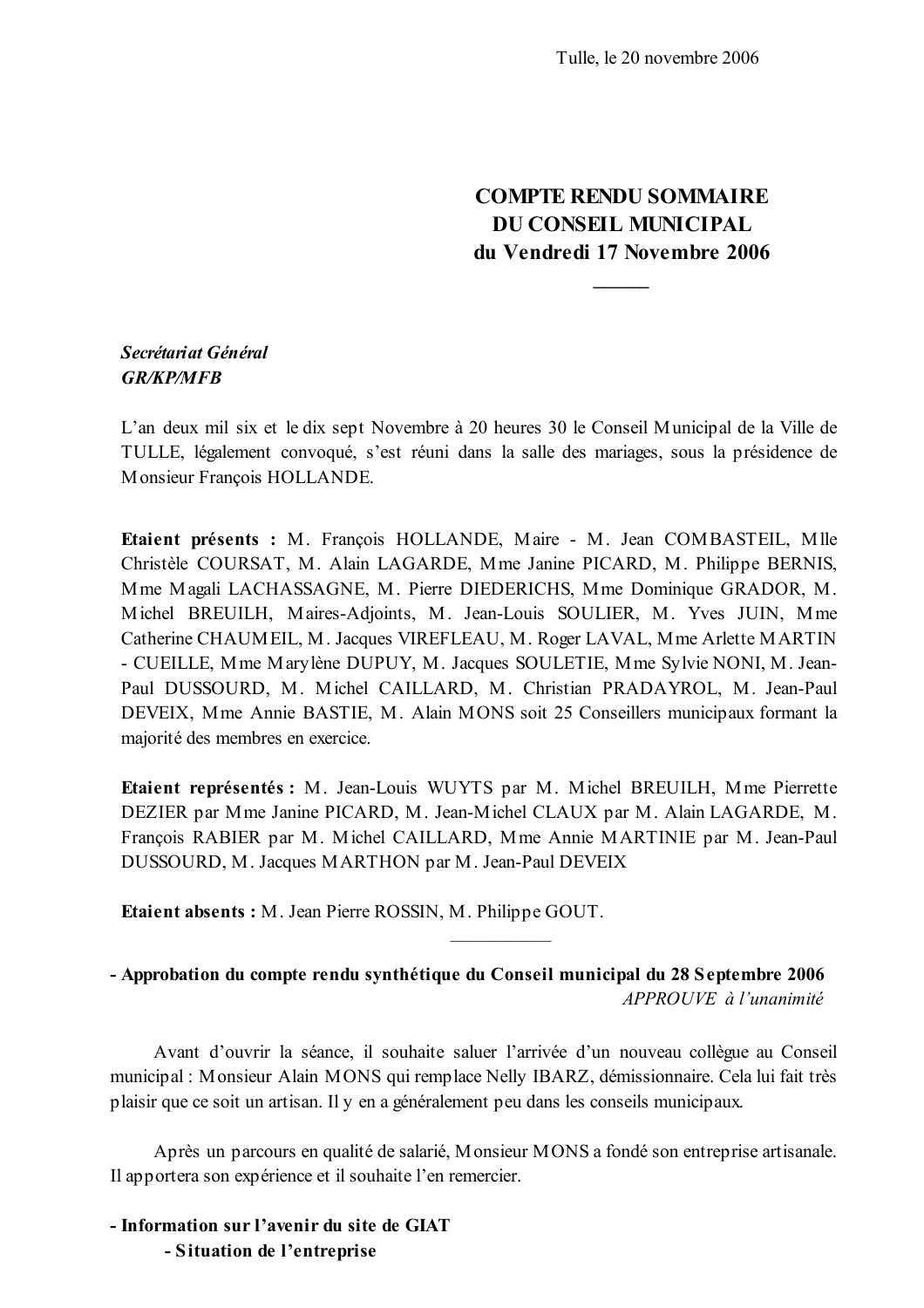- Installation de la DCMAT

- Projet de l'Hôtel d'entreprises

- Contrat de Site

Monsieur François HOLLANDE remercie les responsables du GIAT et de la DETMAT pour leur présence. Ils vont présenter les projets mis en œuvre sur ce site.

L'idée de la municipalité était de bien comprendre les différentes étapes de ce processus à la fois pour ce qui concerne le GIAT et la DETMAT. Ces interventions permettront au Conseil municipal d'avoir des infos, des précisions.

Il va donner la parole à Monsieur MUSEUX sur la situation de l'entreprise GIAT. Seront ensuite abordés les travaux et l'installation des personnels de la DCMAT.

Monsieur Jean COMBASTEIL évoquera le projet de l'Hôtel d'entreprises.

Il fera lui-même le point sur le Contrat de Site et son exécution.

Monsieur MUSEUX dit que l'entreprise prendra le nom de Nexter Mechanics au 1<sup>er</sup> Décembre 2006.

Cette filiale de Nexter Systems dépendant du groupe GIAT SA, doit assurer la fourniture, la maintenance et le support technique d'équipements mécaniques et hydrauliques de petite et de moyenne dimension dans le cadre de la fabrication et du maintien en condition opérationnel de systèmes complexes.

Cette activité concerne l'ingénierie d'outillage et de réparation, la fourniture de pièces de rechange, d'outillages, de réparations.

Parallèlement, il cherche à développer les activités de cette filiale essentiellement dans le domaine des activités aéronautiques mais aussi dans les secteurs de l'énergie voire du transport. Cela toujours en cherchant des productions à forte valeur ajoutée. La filiale n'a pas vocation, compte tenu de ses structures, de son organisation et de ses fortes compétences, à faire des produits basiques. Des exemples de réalisation : des outillages au profit de la DETMAT. Là la principale valeur ajoutée est de faire de l'étude et du développement. Il n'est quasiment pas fait de réalisations

Des exemples en terme de rechange, réparation : des composants de chenilles pour le char Leclerc vont être réalisés à Tulle. Cela est très intéressant puisque le char Leclerc en France était livré en chenilles aluminium. Il va désormais avoir des chenilles acier. Seront réalisés à Tulle les composants de ces chenilles. C'est une belle activité.

Ont été aussi transférées à Tulle des activités qui étaient à Saint Chamond qui concernent les armes de petit calibre (ex : famas surbaissé).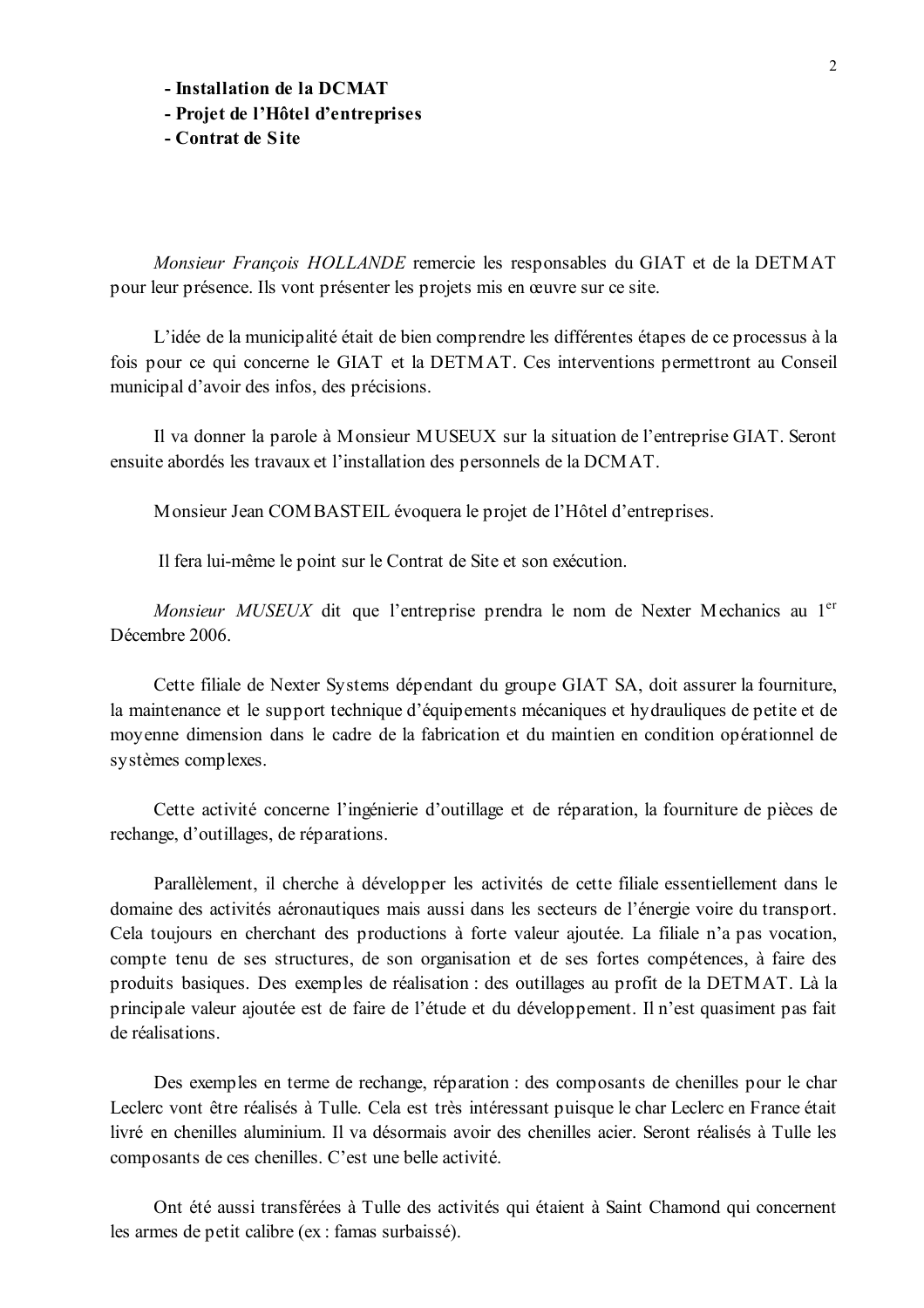L'entreprise reçoit des AMX 30 qui sont démontés, expertisés, réparés.

En matière d'activité civile, des exemples de réalisation : éléments de trains d'atterrissage d'avions Airbus réalisés pour l'Allemagne : des armes de transmission pour moteur CFM. Tous ces produits sont des produits à très forte technicité, forte valeur ajoutée qui présentent l'avantage d'utiliser différents procédés : des procédés d'usinage mais aussi des procédés spéciaux : traitements thermiques et traitements de surface.

En matière d'organisation, ont été identifiés des clients de Nexter, maison mère où il y a une division Service Clients. C'est celle-ci qui va aller chercher des commandes auprès de nouveaux clients essentiellement clients DETMAT d'ailleurs. Il y a, par ailleurs, d'autres clients qui ne sont pas concernés par des produits de définition Nexter.

Ont été mis en place des chargés d'affaires qui travaillent avec la division Service Clients pour faire des offres, des catalogues, pour fournir des prestations au client final.

Il y a des chargés d'affaires qui vont voir tous les autres clients directement, qui sont chargés de prendre des commandes et d'assurer le processus de réalisation en management transversal sur des équipes d'ingénierie classique, sur les fonctions achats, mais aussi sur les fonctions production, réalisation.

Entre le plan d'activité 2003 et ce qui se passe aujourd'hui, il y a des changements majeurs. Il a été décidé d'installer à Tulle les activités d'armes de petit calibre. Le transfert depuis Saint Chamond a été réalisé. Les contrats montent en puissance. Ils concernent une version « surbaissée » du famas, le NTI3 (entretien et réparation des famas).

L'enjeu est très important en matière d'attractivité. Cela va concerner à compter de 2008, 30 000 à 40 000 heures par an soit 30 à 40 personnes.

A été également réalisé le transfert d'activités de mécanique hydraulique qui étaient réalisées au Centre de Tarbes en cours de fermeture. Ces activités concernent la réparation de pompes rechange pour EUROCOOPTER et Thalès et de vérins pour Thalès.

C'est un enjeu de l'ordre de plus de 7 000 heures par an.

En outre, existe un contrat de fournitures pour des composants chimiques qui seront assemblés à Roanne. C'est une grosse activité. L'enjeu est de 7 000 à 8 000 heures par an.

A été transféré depuis Roanne, un système de gonflage Syegon.

Ce système a été développé par GIAT et permet de gonfler ou de dégonfler automatiquement les pneumatiques en roulant, en fonction de la nature du terrain.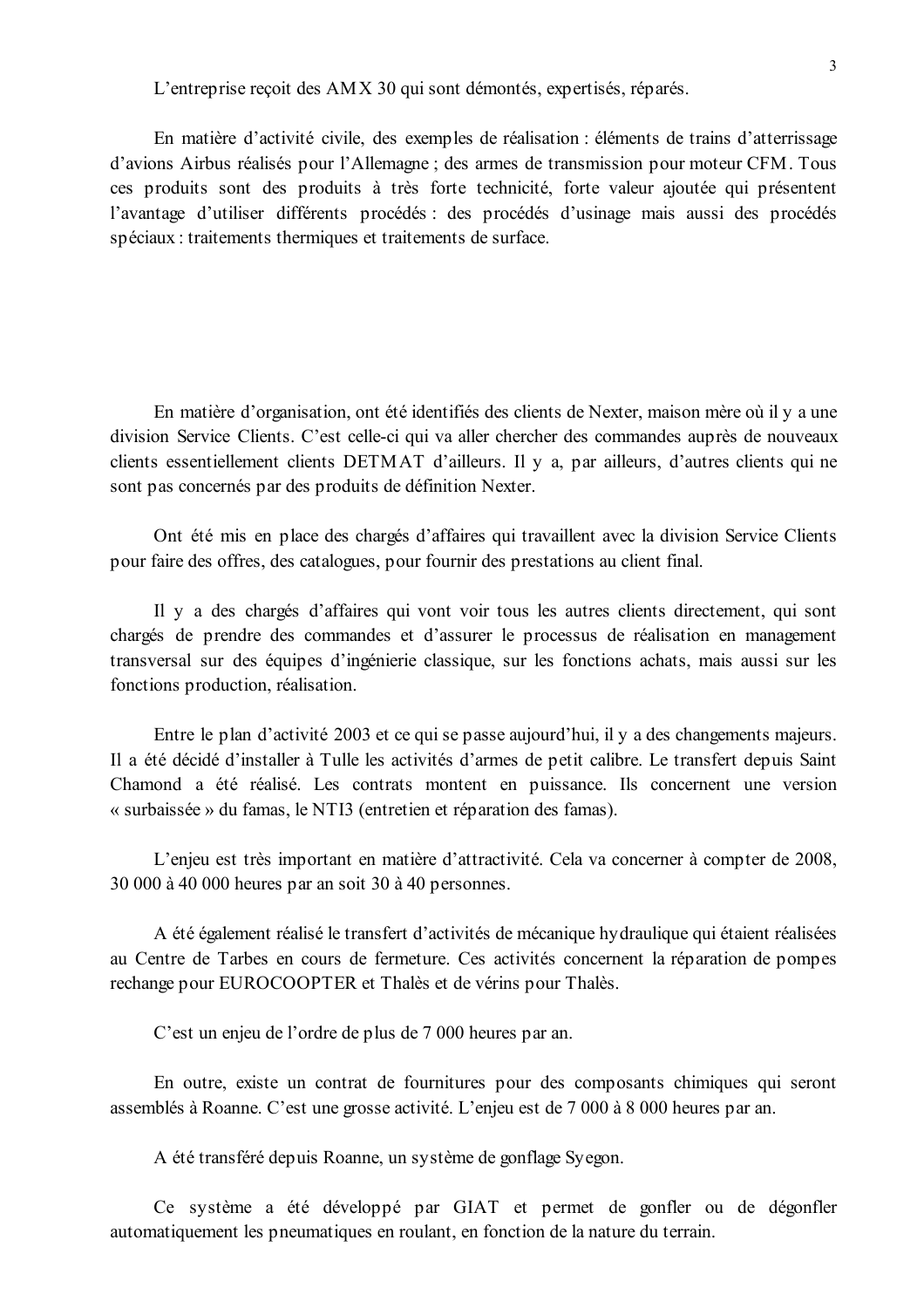L'enjeu est de l'ordre de 1 500 000 euros par an. Il y a des perspectives très intéressantes à l'export notamment avec l'Allemagne voire l'Inde et le Japon.

Le dernier transfert qui va se réaliser dans les mois qui viennent est l'activité du high tech de Tarbes. C'est une activité d'ingénierie qui, à l'origine du plan, devait pouvoir vivre sa vie seule en dehors de GIAT en étant reprise par un repreneur. Cela n'a pas pu se faire. Ces activités ont été transférées sur Tulle

Les activités d'ingénierie ne sont pas trop éloignées du domaine de la mécanique.

Il s'agit de conception, de réalisation et d'intégration de l'ensemble des mécaniques dans différents domaines très variés (positionnement d'antennes, outillages aéronautiques, véhicules réservoirs GPL et GNV faits pour Renault). Les enjeux sont de 3 000 000  $\epsilon$ spéciaux. à 4 000 000 € par an.

Si ces activités sont transférées, ce n'est pas pour terminer des contrats en cours mais pour continuer à les développer.

Pour les effectifs, le plan qui vient de s'achever au mois de Juin 2006 prévoyait une cible d'effectifs de 120 personnes.

Compte tenu des différentes mesures prises ces dernières années (imprimerie, implantation du détachement de la DETMAT, mesures d'âges), l'effectif atteint au 30 Juin 2006 est légèrement inférieur à la cible qui était fixée.

En même temps, compte tenu des activités qui n'étaient pas prévues à l'origine, il se trouve qu'il existe un besoin supplémentaire d'effectifs par rapport au plan tel qu'il était envisagé.

D'ici fin 2007, il doit être procédé à l'embauche d'une cinquantaine de personnes.

Actuellement l'effectif est de 140 personnes.

Compte tenu d'autres données, il est fait appel à un volant d'intérim que l'entreprise gardera le temps nécessaire. Ces postes seront transformés en CDI s'il y a une certitude quant à la pérennité de ces emplois.

Il ne souhaite pas recommencer un plan social à Tulle.

Enfin, pour l'évolution en terme de surface, le centre de Tulle a beaucoup changé.

Le pôle graphique des Armées s'est implanté.

La quasi-totalité des bâtiments sis au Nord ont été détruits.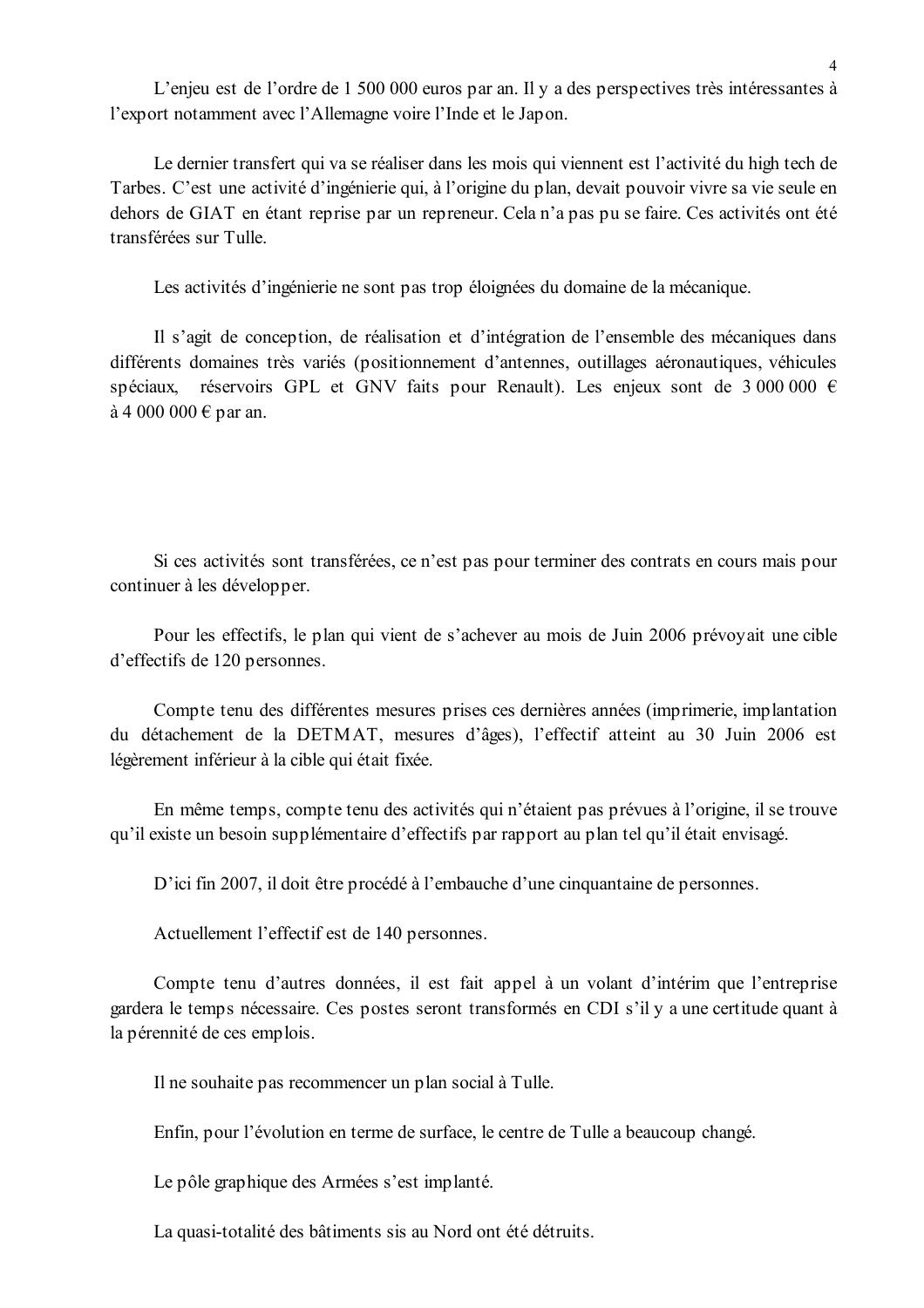Le bâtiment 104 et une annexe vont disparaître.

Cette zone servira à accueillir l'Hôtel d'entreprises.

La partie basse du site est réservée à l'activité de l'entreprise. A gauche, le bâtiment 105 accueille la Direction et l'abri de la DCMAT. Un autre bâtiment accueille les activités de production de la DETMAT.

Il n'y a pas de séparation entre les activités de la DETMAT et celles de Nexter Méchanics, ce qui permet de fédérer des tâches communes telles que le gardiennage, l'entretien des espaces verts

Aujourd'hui le pôle graphique, la DETMAT, Nexter Mechanics constituent un ensemble de 400 personnes voire plus et qui est complètement réhabilité sans friche industrielle.

Sur le site, les clôtures vont être enlevées et les façades ravalées. L'ensemble aura une certaine allure

*Monsieur Francois HOLLANDE* remercie Monsieur Museux pour la qualité de son exposé.

L'information majeure donnée est ce que devait être la cible : 120 personnes. Cible dont les élus, au-delà de leur sensibilité, avaient critiqué la modestie par rapport à ce qu'avait été la manufacture d'armes.

Les élus constatent que cette cible va être relevée et que s'il y a 140 personnes aujourd'hui sur l'activité Nexter, il est possible d'entretenir l'espoir d'en avoir 150 ou 170 fin 2007. C'est à l'entreprise d'assurer autant que possible sa montée en charge, son développement, son action commerciale

Il y a eu aussi et il salue cette action, une réhabilitation de locaux industriels. Il souhaiterait que soit organisée une journée Portes Ouvertes pour la population car le bâtiment Baltard est un bâtiment industriel exceptionnel à la fois sur le plan de la qualité architecturale, la beauté de ce qu'est ce bâtiment mais aussi pour ce qui se trouve à l'intérieur (machines, outillages ...)

Il pense opportun de promouvoir ce site. Si Monsieur Museux en est d'accord, la Ville pourra faire de la publicité sur l'établissement et l'équipement en question.

Ensuite, il se trouve que la manufacture est maintenant imbriquée dans la ville. Il a été procédé de rénovation de façades, l'amélioration de la circulation. Il y a une emprise industrielle sur des terrains importants sis au cœur du quartier de Souilhac. Ce qui a été fait au niveau de l'esthétique est important.

L'enlèvement des murs permet à la population de voir ce qu'il y a dans le cœur de la Ville. D'autres brèches du mur vont être ouvertes au niveau du chemin du POC.

C'est un élément d'intégration de l'outil industriel dans la Ville. La démolition du bâtiment permettant l'accueil de l'Hôtel d'entreprises va considérablement changer le quartier de Souilhac.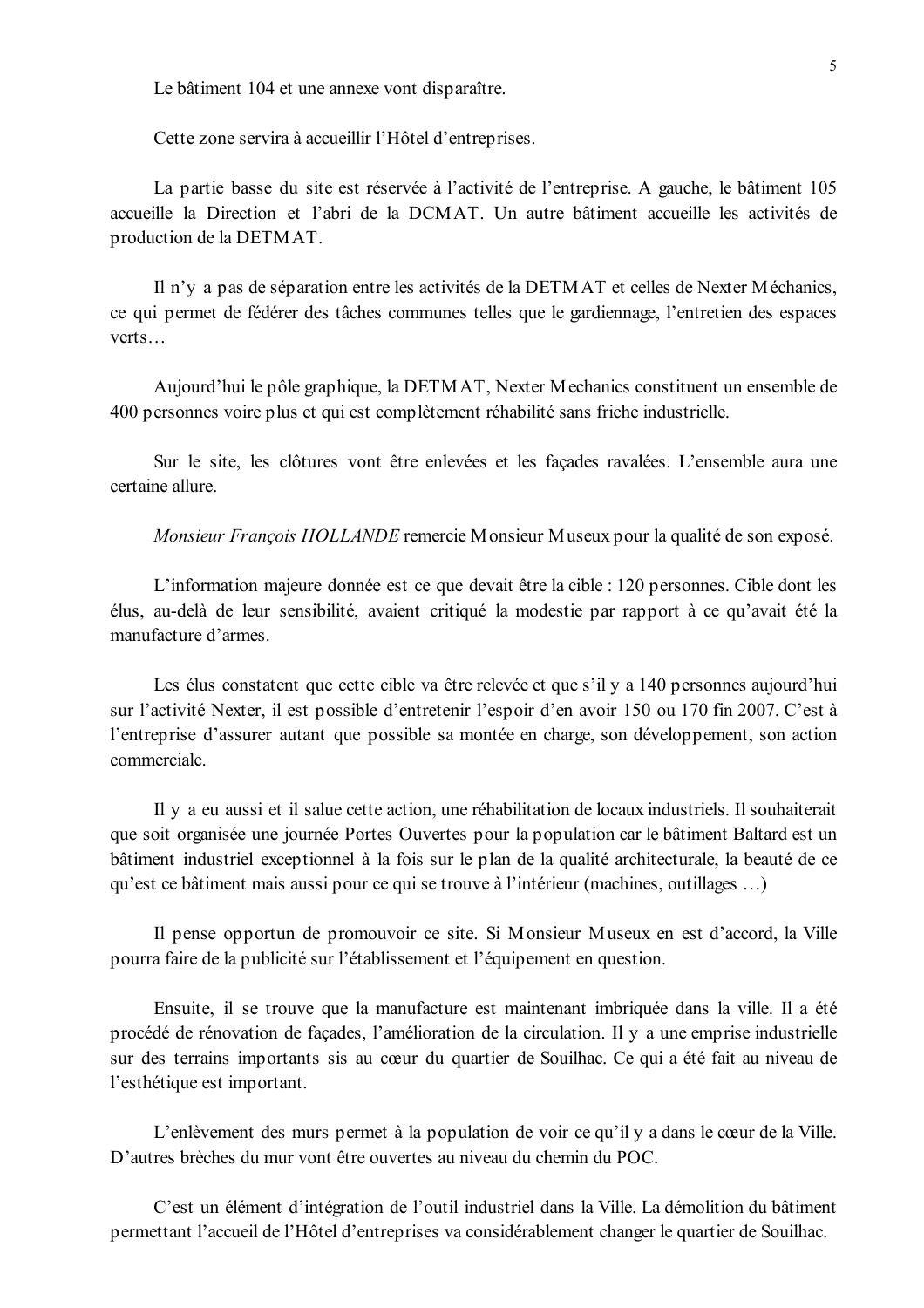Le plus important est :

- la diversification industrielle qui était tant attendue et qui, si elle était venue plus tôt, aurait permis de sauver plus d'emplois.

- la qualité de l'outil

- le niveau des effectifs

Il était important que le Conseil municipal en ait l'information.

Monsieur Jean COMBASTEIL dit qu'il a été indiqué que des effectifs complémentaires étaient nécessaires, que des recrutements allaient s'échelonner dans le courant de l'année 2007.

Il demande quels recrutements sont envisagés, quel sera le niveau de qualification requis, dans quelles spécialités.

Monsieur MUSEUX dit que les recrutements se feront dans les métiers comme la mécanique. Ce sont essentiellement des « usineurs » mais aussi des monteurs compte tenu de la montée en puissance importante des programmes liés au petit calibre.

Là se pose une difficulté pour l'entreprise car ces contrats durent 3 ans mais concernent des volumes importants.

C'est pour cela qu'il faut être très prudent.

L'entreprise aura recours à des monteurs en intérim ou en CDD.

Une fois ces contrats finis, il est hors de question d'avoir recours à d'autres plans sociaux.

Le montage d'un famas n'est pas compliqué. Il sera fait appel à de la main d'œuvre peu qualifiée pour faire ces opérations de démontage, remontage. Ces postes seront difficilement réaffectables à des métiers à forte valeur ajoutée comme ceux d'opérateurs sur des machines hautement sophistiquées à commande numérique pour lesquels il faut plusieurs années de formation

Sont aussi recherchés des techniciens, des ingénieurs, des commerciaux.

Nexter a vocation à développer ses activités sur des activités civiles. Ce qu'il faut trouver, ce sont de bons commerciaux pour aller chercher les commandes.

Madame Dominique GRADOR dit qu'une partie des activités sont des activités qui proviennent d'autres sites GIAT qui sont, soit fermés, soit en cours de fermeture.

Elle demande s'il y a des transferts de salariés de ces sites.

Monsieur MUSEUX répond que ce n'est pas le cas.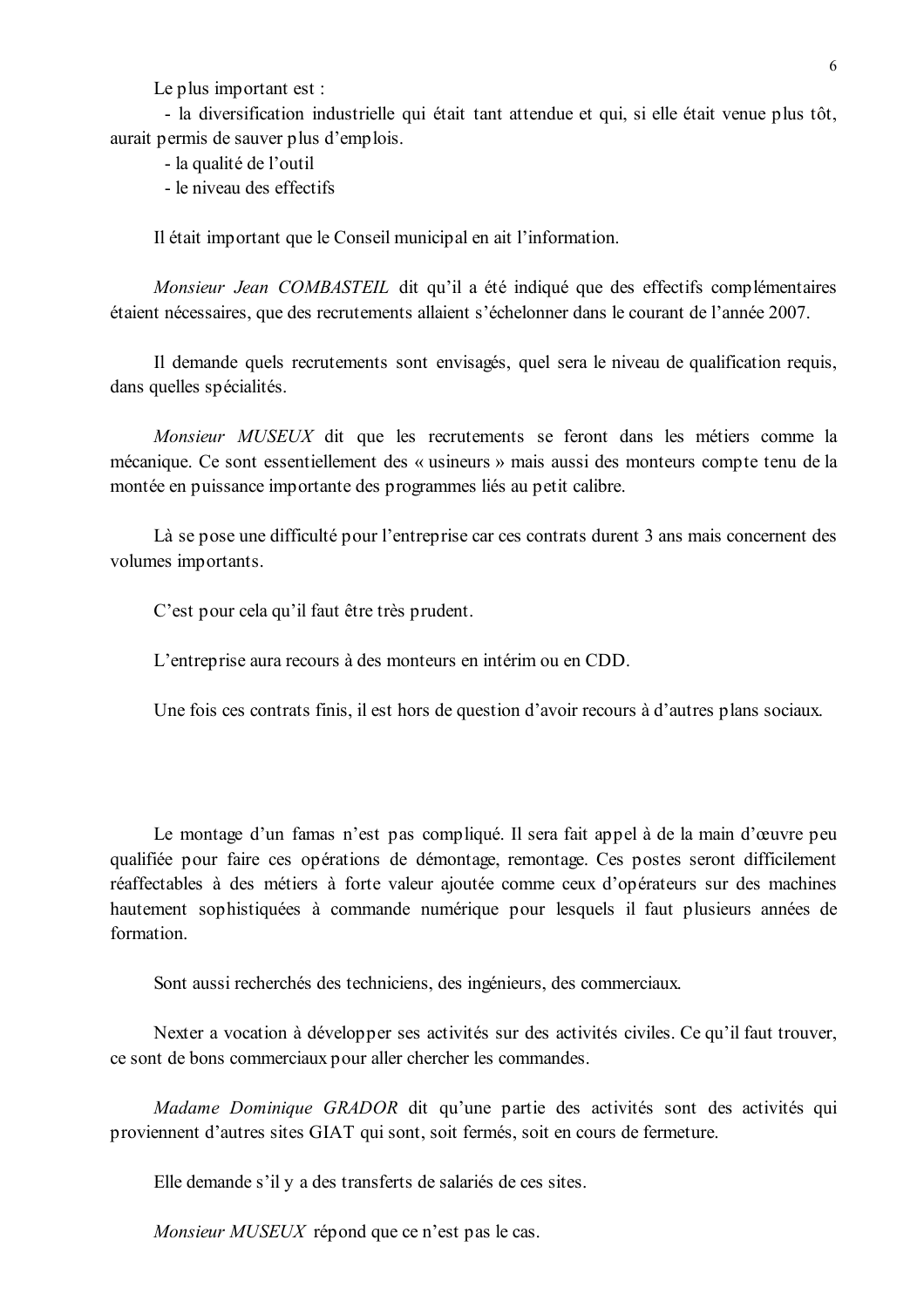Les salariés de Tarbes, Saint Chamond ... sont aussi peu mobiles que les salariés de Tulle.

Madame Marylène DUPUY demande s'il est envisagé d'embaucher des femmes.

Monsieur MUSEUX dit qu'il n'en trouve pas. Il rappelle qu'il a été le premier à mettre une femme cadre dans un environnement qui, a priori, ne s'y prêtait pas puisqu'elle était responsable de production dans un atelier de traitement thermique, traitement de surface.

Il n'a aucun a priori concernant les femmes mais il y en a peu dans ces métiers.

Monsieur Jean-Paul DEVEIX se félicite de voir le développement proposé même s'il regrette que l'entreprise en soit arrivée là pour démarrer.

Il observe que les perspectives de développement vont peut être appeler de nouvelles compétences, qualifications, activités.

Il fait état d'une récente visite de l'entreprise BW qui se développe.

Il espère qu'il en sera de même pour Nexter.

Il ajoute que l'embellissement du site est important pour le quartier mais aussi pour les salariés de l'entreprise.

Madame Dominique GRADOR dit que les activités en provenance d'ailleurs ayant été transférées, elle se demande quel avenir il existe pour des activités qui n'en ont pas eu sur les sites où elles se trouvaient précédemment.

Monsieur MUSEUX dit que l'activité high-tech par exemple était très éloignée du cœur de métiers de l'armement terrestre qui est le métier de GIAT Industries.

L'idée au départ était d'essayer de trouver des repreneurs dont c'était le métier pour reprendre cette activité.

Le choix a été laissé aux salariés de Tarbes concernés par cette activité : accepter d'entrer dans une nouvelle société avec un repreneur ou rentrer dans le congé de reconversion. La quasitotalité des salariés de Tarbes, à trois exceptions près, ont opté pour entrer dans le congé de reconversion. Il n'est pas possible de faire prendre une activité d'ingénierie à un repreneur dans la mesure où tous les salariés partent.

Il y avait encore des contrats en cours à honorer. Dans la mesure où cela était proche du métier de Tulle, il a été décidé de faire reprendre ces contrats par Nexter Mechanics en lui demandant de chercher à développer ces activités.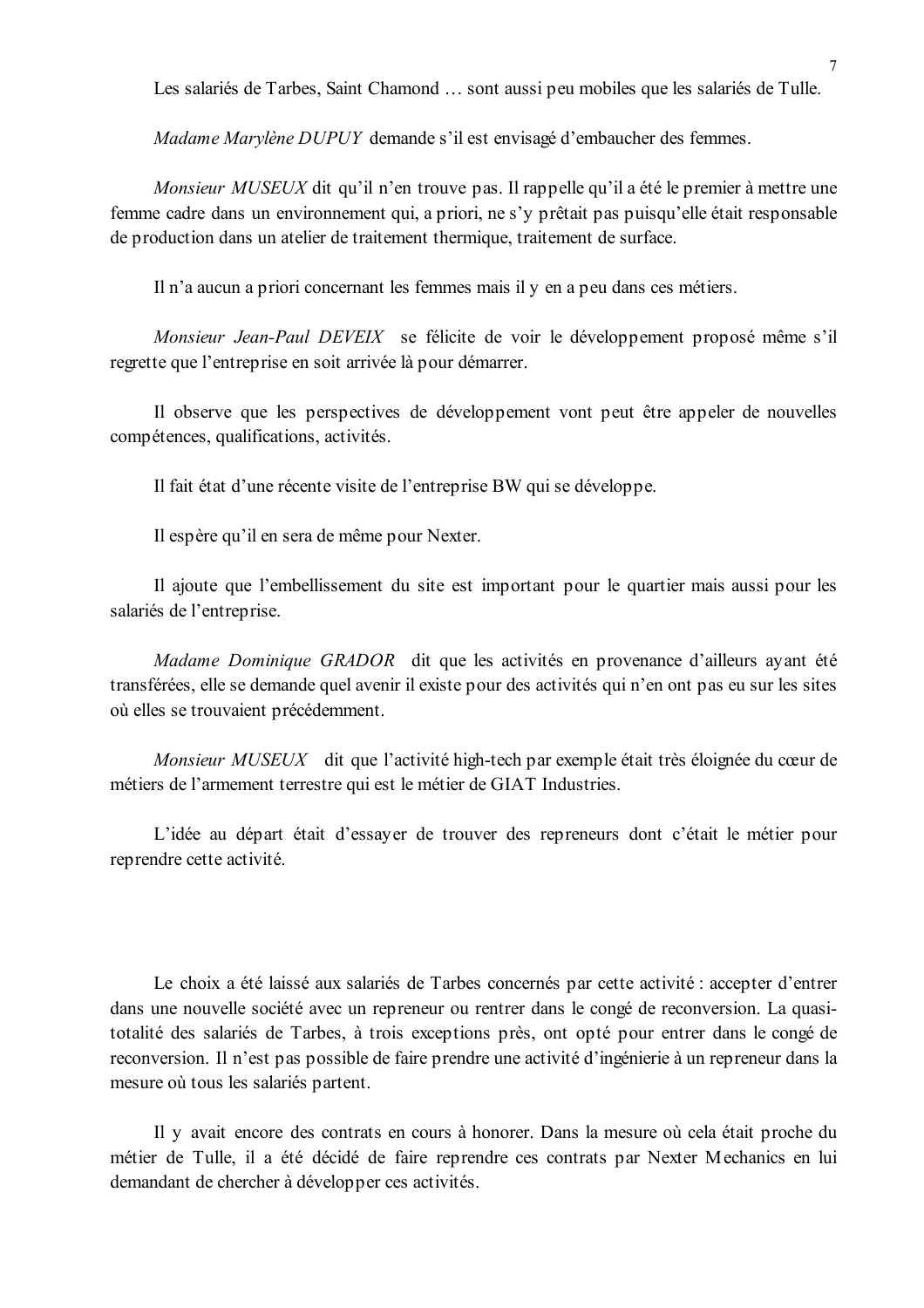Au lieu d'être monolithique, tourné sur la fabrication des armes de moyen calibre comme avant, alors que depuis 1980 ces activités diminuaient chroniquement chaque année, la diversification permet de se développer en fonction des marchés.

Monsieur Michel CAILLARD exprime sa satisfaction par rapport à ce qui se fait dans ce quartier en terme d'aménagements, d'activités et d'emplois. C'est une reconnaissance du savoirfaire propre à Tulle qui avait été défendu lors de l'annonce du plan social de GIAT Industries.

Il est satisfait de voir que les engagements qui avaient été pris au plus haut niveau de l'Etat et par le chef de l'Etat en personne sont totalement appliqués, voire amplifiés sur ce site ce qui n'avait pas été le sens de tous les discours véhiculés à cette époque.

*Monsieur Francois HOLLANDE* dit qu'il y a eu une déflation des effectifs considérable. Les compensations ont été l'imprimerie (cette réalisation a déjà été présentée). Cette opération avait été décidée par le Gouvernement d'avant 2002 et mise en œuvre. Une soixantaine de personnes y travaillent.

Le niveau des effectifs est très loin de celui d'il y a 5 ou 6 ans. Ce qui est vrai est qu'il a été possible de trouver une solution individuelle pour les personnels GIAT : pré-retraites, mutations, reclassement dans le département mais aussi à l'extérieur du département.

Il n'y a pas eu de licenciements en tant que tels. Des personnes ont démissionné pour choisir une reconversion.

Il n'y a pas eu de drame social mais il y a eu pendant des années une hémorragie continue d'emplois industriels.

Même s'il y a des signes d'espoir, le Pays de Tulle a été privé d'emplois individuels qui faisaient aussi naître ou maintenir d'autres emplois.

Il faut aussi savoir que ce n'est pas sur les mêmes statuts de personnel que l'on recrute. Ceux qui sont partis étaient ouvriers d'Etat. Ceux qui sont recrutés sont parfois des intérimaires, parfois en CDD. Ceux qui sont en CDI le sont sous le régime de la convention collective.

Il demande ce que signifie la nouvelle dénomination : NEXTER.

Monsieur MUSEUX dit que NEXT c'est l'avenir, TER rappelle que la production est centrée sur du matériel de l'Armée de Terre.

Dans le programme sur lequel Tulle travaille, il est parlé du « fantassin du futur ».

L'évolution des différents acteurs de l'armement terrestre en Europe, laisse penser qu'il y aura des alliances franco-françaises, franco-allemandes, franco-anglaises voire tout cela en même temps.

Cette nouvelle dénomination tend vers une version plus européenne des choses.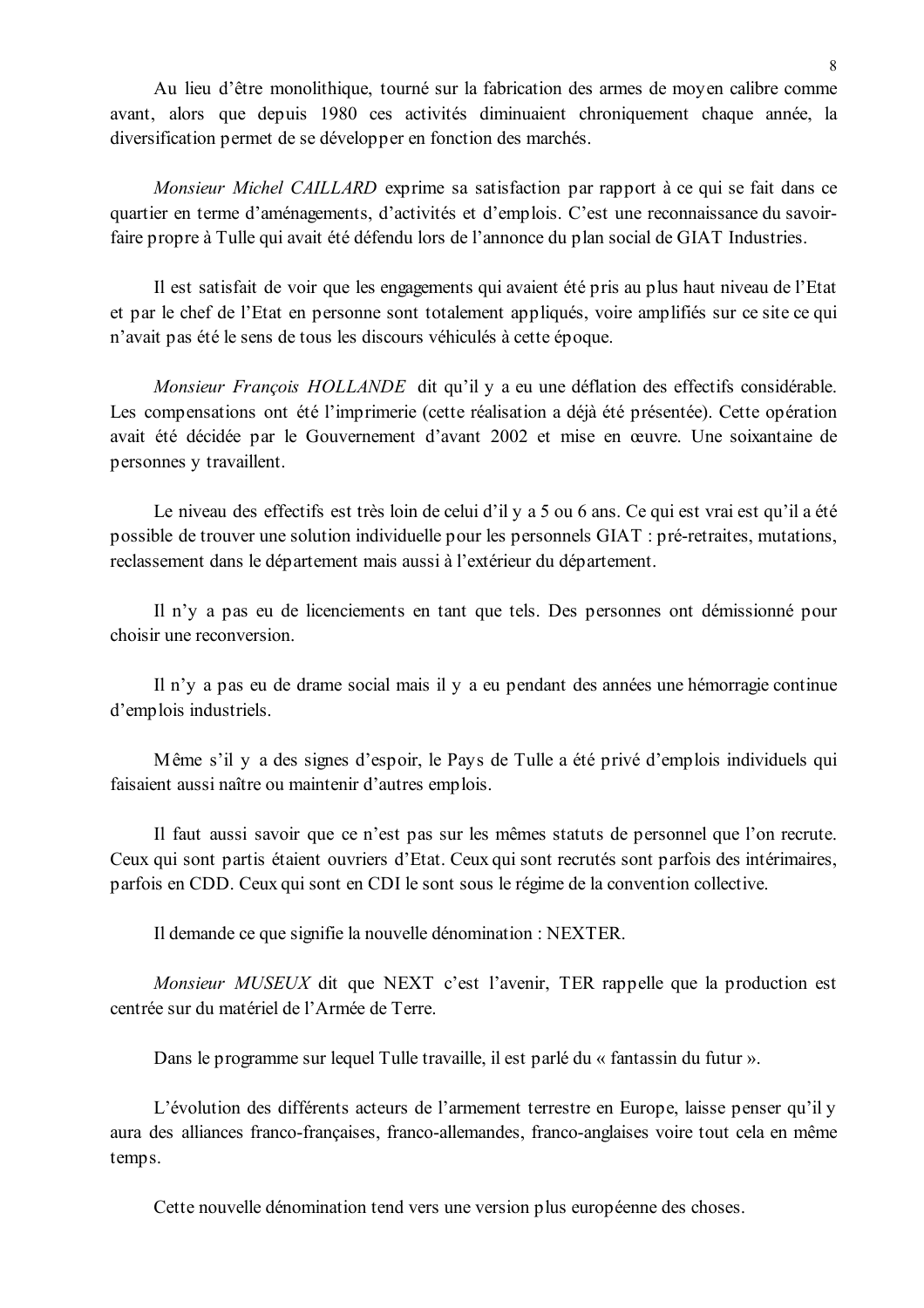Monsieur François HOLLANDE demande au Lieutenant Colonel Patrick LE LOIREC de présenter la DETMAT, le calendrier afférent, les activités, le personnel.

Le Lieutenant-Colonel LE LOIREC dit qu'il est chef du Détachement de l'Armée de Terre et qu'il est accompagné par son second, l'ingénieur divisionnaire d'études et de fabrication Christian GIRE.

Le détachement du matériel de l'Armée de Terre : le DETMAT Tulle a été créé le 1<sup>er</sup> Juillet 2005 et fait partie de la 11<sup>ème</sup> base de soutien du matériel de l'Armée de Terre dont le Poste de Commandement est situé à Montauban

En 2003, les objectifs assignés étaient d'implanter à Tulle un détachement du matériel sur la période 2004 à 2006.

Le calendrier de réalisation est le suivant :

- en septembre 2004, deux militaires sont arrivés à Tulle : un officier (lui-même) et un sousofficier ainsi que quatre personnels civils provenant déjà de GIAT Industries Centre de Tulle. A alors été constitué un harpon avant pour mission d'organiser la montée en puissance du détachement

- en septembre 2005, ils sont renforcés avec 46 personnels civils provenant également de Tulle. Deux entités ont été créées ·

- l'entité Commandement fonctionnement

- l'entité Etudes

Le Bureau d'Etudes a commencé à fonctionner dès septembre 2005.

- en septembre 2006, les 50 derniers personnels civils de Tulle complètent le personnel

Le détachement a alors atteint sa cible de 100 personnels civils.

Il est lui-même muté en 2007 et passe la main à Monsieur GIRE.

En 2008, le sous-officier plus spécialisé dans le domaine de l'approvisionnement sera retiré. Ce domaine nécessite, en effet, un apprentissage beaucoup plus long.

Les missions du DETMAT :

Le DETMAT travaille au profit de la Direction Centrale du matériel qui a en charge la maintenance de tous les matériels de l'Armée de Terre.

Les missions sont de deux ordres ·

- des missions d'études : réalisation de conception, de méthodes, d'ingénierie de production. Elle a démarré en Septembre 2005

- reconstruction de matériels, d'ensembles et de sous-ensembles. Sont réparés des matériels de ciblerie, des tourelles de chars, des sous-ensembles hydrauliques principalement de vérins. Elle a débuté fin septembre 2006.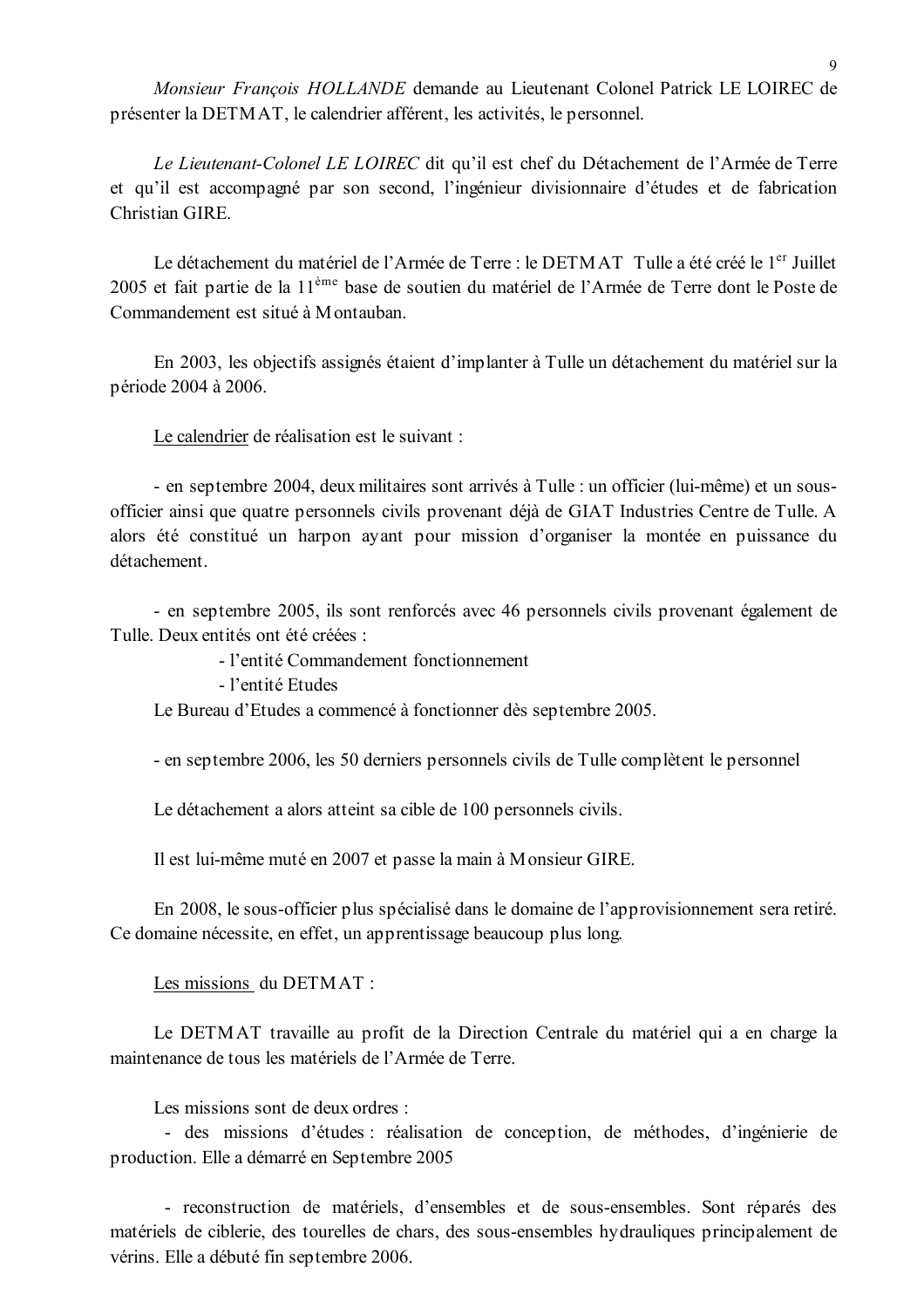L'infrastructure : le détachement est implanté sur le site de GIAT dans des locaux qui sont loués. L'Armée de Terre n'est pas propriétaire des murs. Un bail de 15 ans va être passé.

Le DETMAT est implanté dans le bâtiment 105 dit de l'Horloge qui regroupe la partie commandement-fonctionnement et le Bureau d'Etudes.

Un autre bâtiment abrite toute la partie atelier et le magasin.

Le bâtiment de l'Horloge a une superficie de 1000 m<sup>2</sup> et accueille 50 personnes.

Le deuxième bâtiment de 5 200 m<sup>2</sup> comprend 3 200 m<sup>2</sup> d'atelier et 2 000 m<sup>2</sup> de magasin.

En ce qui concerne la vie courante, l'objectif a été d'optimiser les coûts de fonctionnement. Le maximum de charges de fonctionnement a été mutualisé avec le centre de Tulle.

Tout ce qui n'a pas pu être mutualisé est externalisé tel que l'entretien des véhicules, des moyens de production.

Aspect économique : il y a eu un investissement dans la formation d'adaptation des personnels : 2 500 jours de formation pour les 100 personnels. Cette formation a été payée par GIAT. De son côté, l'Armée de Terre a financé des équipements techniques (machines outils, ...) pour un montant de 2 000 000  $\epsilon$ .

Le bâtiment de l'Horloge a été entièrement rénové et le bâtiment atelier a fait également l'objet de réparations et d'aménagements pour un montant total de 2 000 000  $\epsilon$ .

Pour le DETMAT, un budget de fonctionnement négocié pour 2007 de 1 700 000  $\epsilon$  dont  $1200000 \text{ } \in \text{ 1200 000}$  seront consacrés à des achats divers (fournitures de matières premières, pièces de rechange) et 230 000 € de sous-traitance. Le loyer sera de 365 000 € par an.

La masse salariale annuelle pour les 100 personnels est de 3 000 000  $\epsilon$ .

Pour l'exercice 2006, le DETMAT a déjà acheté aux artisans et commercants de Tulle pour plus de 153 000  $\epsilon$ .

En conclusion, la mission est remplie.

- le DETMAT est opérationnel depuis Septembre

- le DETMAT n'avait pas vocation à créer des emplois mais à préserver 100 emplois

- le DETMAT aura une incidence sur l'économie de la cité et du département.

Monsieur François HOLLANDE fait état des emplois directs et de ce que la présence de DETMAT peut générer pour l'économie locale.

Il demande où sont effectués les achats

Le lieutenant-Colonel dit que les 153 000 € dépensés l'ont été chez des commerçants et artisans de Tulle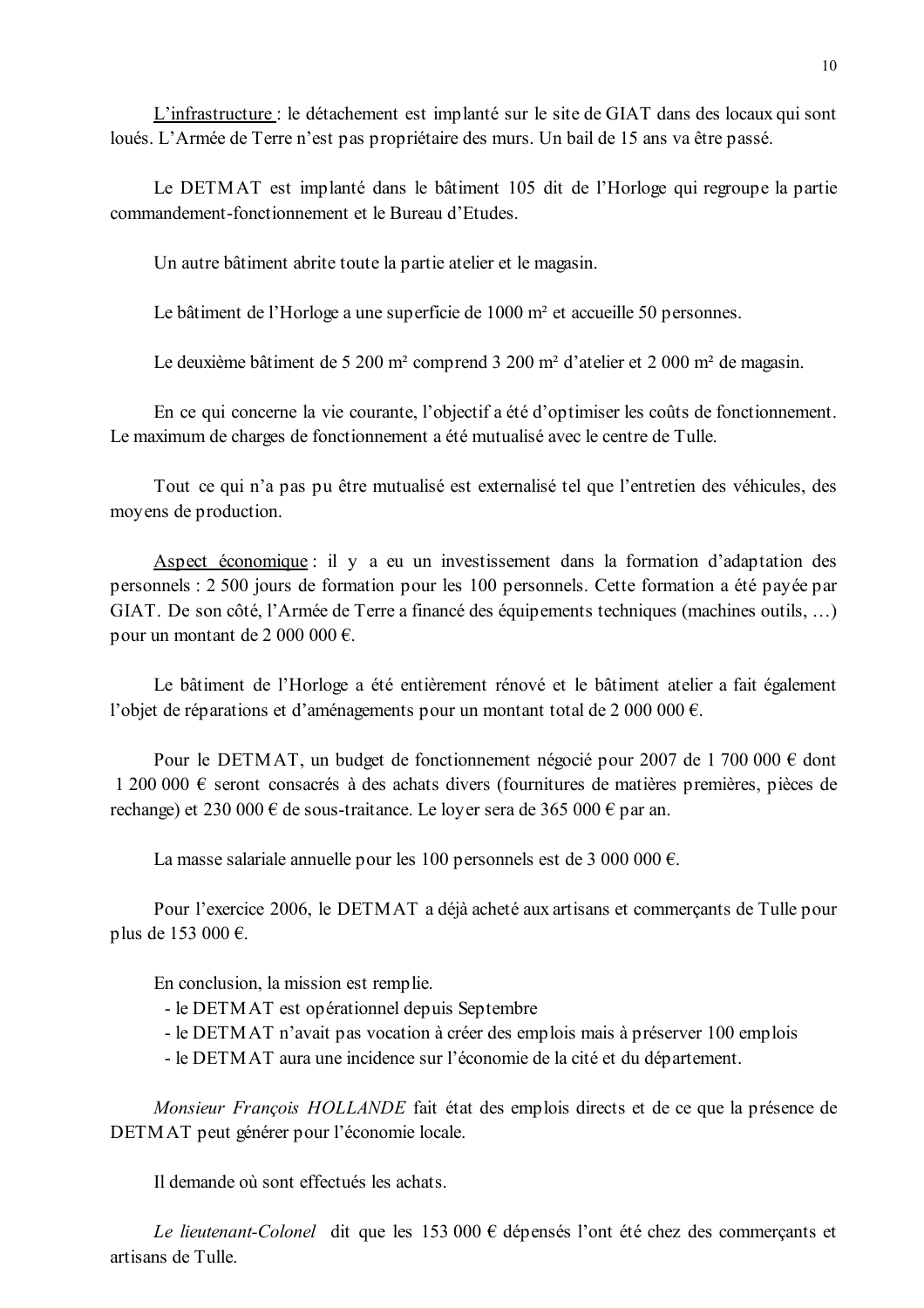*Monsieur Jean-Paul DEVEIX* dit que ces dépenses concernent l'entretien des véhicules, l'achat de fournitures d'usage courant. Cela concerne le fonctionnement courant de l'établissement.

Cela est significatif pour les 3 derniers mois.

Mademoiselle Christèle COURSAT dit que 230 000  $\epsilon$  ont été dépensés dans le cadre d'activités sous-traitées. Elle demande quels sont les domaines concernés.

Le Lieutenant-Colonel dit que des marchés ont été passés avec des commercants et artisans de Tulle

Les domaines concernés sont le traitement de surface (décapage chimique, sablage, grenaillage).

Actuellement du grenaillage de « tourelleaux » est sous-traité à GIAT, du décapage chimique de vernis à un entrepreneur de Malemort.

Les activités sont sous-traitées dans la garnison de Tulle - Brive. Est ensuite sous-traité l'entretien des chariots élévateurs, des véhicules, des équipements techniques, le gardiennage, l'entretien des locaux (plomberie, électricité...)

*Madame Marviène DUPUY* demande si DETMAT travaille en lien avec les services du Ministère de la Défense installés à la Cité Administrative

Le Lieutenant-Colonel répond par la négative.

Le détachement a une vocation industrielle. C'est un Bureau d'Etudes qui conçoit, étudie et un atelier qui produit, répare des matériels en mauvais état au profit de l'Armée de Terre.

Sur les 100 personnes du détachement, 49 sont ingénieurs et techniciens. 50 % des personnels du détachement sont cadres. Tulle est spécifique dans ce domaine là.

Monsieur François HOLLANDE demande si tous les personnels viennent de GIAT.

Le Lieutenant-Colonel dit que c'est le cas. Aucun personnel civil n'est venu de l'extérieur.

Les formations ont pu être faites.

Les personnels avaient déjà un gros bagage technique.

Il s'est agit ensuite d'une formation d'adaptation au poste de travail, connaissance de l'environnement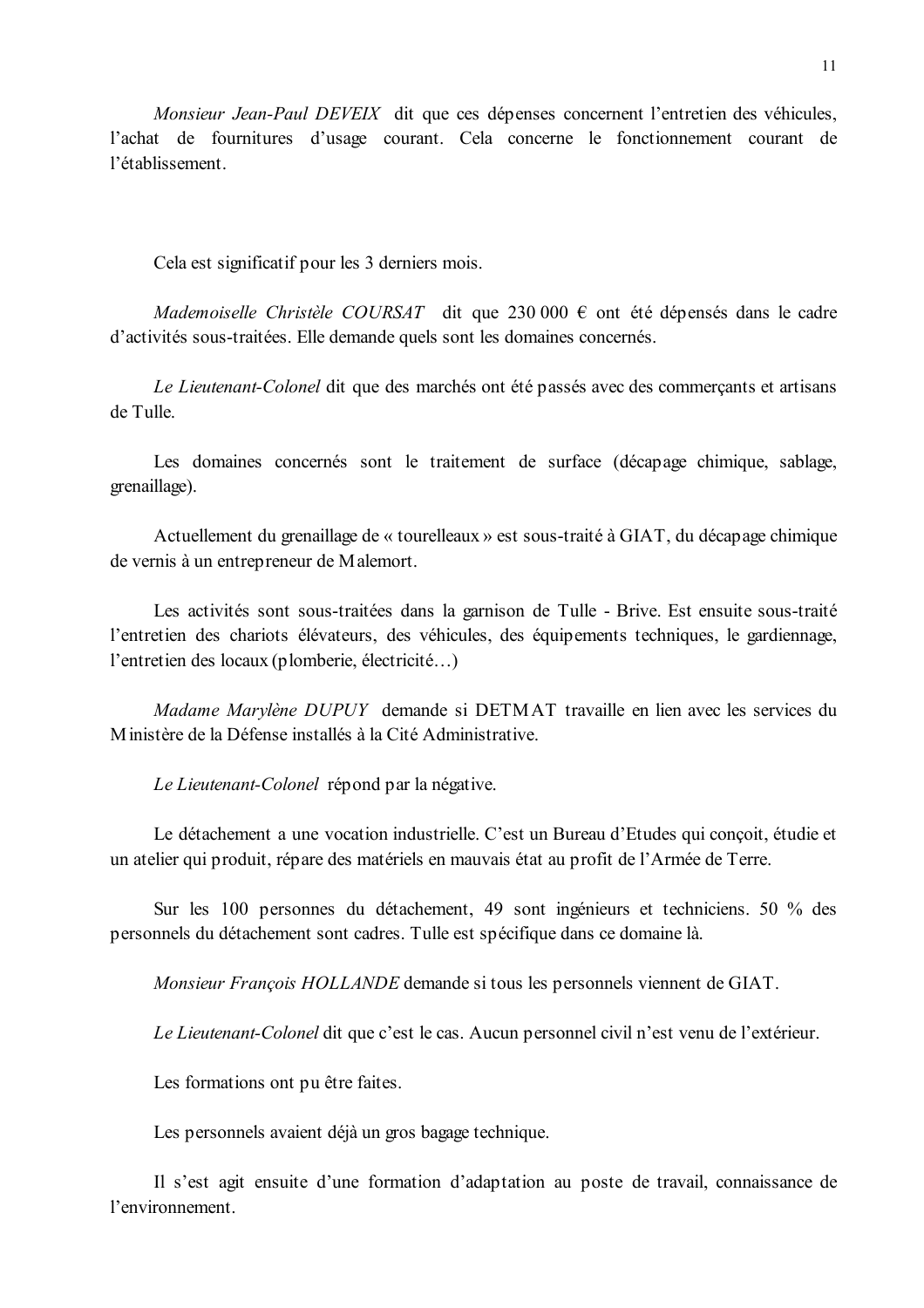Madame Dominique GRADOR demande si les prochains recrutements seront ouverts plus largement.

Le Lieutenant-Colonel répond que les personnels du DETMAT sont soit ouvriers d'Etat soit fonctionnaires

Quand ils partiront à la retraite, ils seront remplacés soit par des ouvriers d'Etat, soit par des fonctionnaires ; par mutation pour les fonctionnaires, par recrutement direct pour les ouvriers  $d'Et$ at

La pyramide des âges ne laisse pas envisager de recrutements avant 2015-2016 puisque la moyenne d'âge est de 48 ans.

Monsieur François HOLLANDE demande si une inauguration est envisagée pour le **DETMAT** 

Le Lieutenant-Colonel dit que la Région Terre Sud Ouest veut faire une inauguration. Des contacts ont été pris avec Monsieur le Préfet.

Cette inauguration ne devrait pas avoir lieu avant le  $1<sup>er</sup>$  trimestre 2007.

Monsieur François HOLLANDE dit que si l'inauguration ne pouvait pas avoir lieu, il serait très important de montrer ce qui a été fait.

Beaucoup de tullistes ignorent l'ampleur de l'investissement et la qualité architecturale du bâtiment de l'Horloge.

Il salue le Ministère de la Défense pour sa lucidité.

A un moment, il était prévu de démolir ce bâtiment pour faire du neuf.

Sous la pression amicale des élus, le Ministre a considéré qu'il pouvait y avoir, grâce à l'intervention du GIAT aussi qui faisait l'avance des frais, à prix comparable, la réinstallation dans les locaux de l'immeuble de l'Horloge des activités du DETMAT.

Cela va donner une attractivité au site.

Le Lieutenant-Colonel dit qu'un site a été créé sur le réseau « Intraterre » de la Défense et l'image représentative du DETMAT de Tulle est le bâtiment de l'Horloge.

Ce bâtiment est remarquablement bien aménagé et fonctionnel. Ce bâtiment date de 1857.

La SEMABL a été le maître d'ouvrage de cette opération.

Il ajoute qu'est étudiée la faisabilité d'organiser des portes ouvertes.

Monsieur François HOLLANDE dit que devant ce bâtiment des espaces ont été libérés.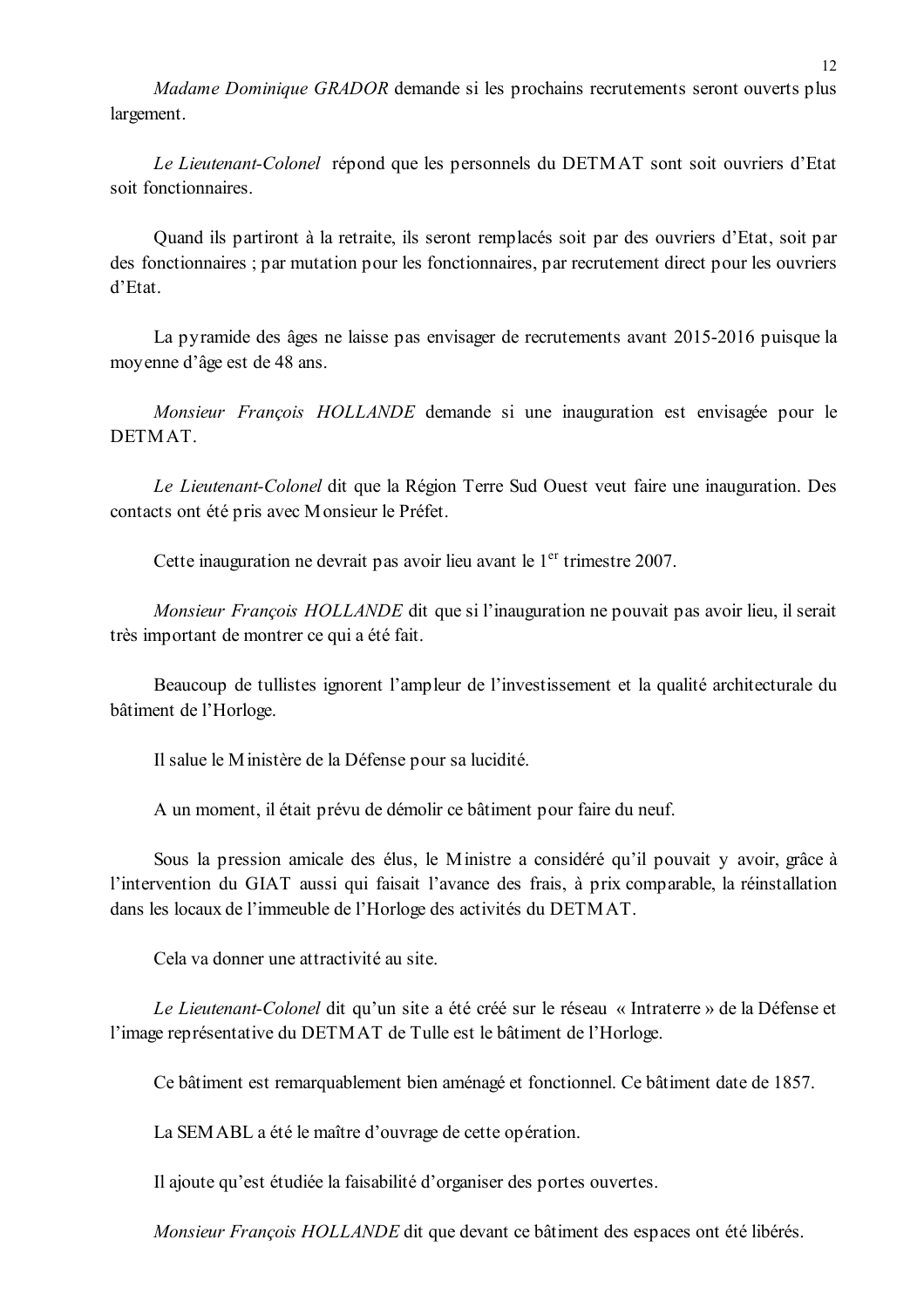Le Lieutenant-Colonel dit qu'ils appartiennent au GIAT.

*Monsieur MUSEUX* dit que le GIAT souhaite garder ces terrains pour ses besoins propres.

#### Hôtel d'entreprises :

Monsieur Jean COMBASTEIL dit que la Communauté de Communes a acquis le terrain d'environ 15 000 m<sup>2</sup> qui va de l'actuel restaurant d'entreprise jusqu'au bâtiment de l'Horloge.

Ce terrain est délimité par la voie qui pénètre dans le GIAT actuel.

Celle-ci restera propriété du GIAT et une nouvelle voie va être créée à côté pour permettre au GIAT de bénéficier de normes qu'il souhaitait en matière de sécurité, de confort... Va être réalisée une voie joignant la rue du Tir et la rue du 9 Juin 44.

Sur ces 15 000 m<sup>2</sup>, la moitié sera utilisée par l'Hôtel d'entreprises dans sa forme actuelle. L'autre partie pourra permettre toutes les extensions nécessaires, transformations, adjonctions que pourront nécessiter les évolutions.

Actuellement, le dossier en est à l'APD.

La construction pourra commencer dès que les bâtiments du site auront été démolis par GIAT.

L'Hôtel d'entreprises sera composé d'un bâtiment permettant d'abriter des ateliers. Il y aura perpendiculairement des bureaux propres à l'administration de l'entreprise ou des bureaux loués aux entreprises naissantes.

Il y aura du stationnement permettant de desservir l'Hôtel d'entreprises mais aussi le restaurant par exemple.

Le terrain laissera une partie libre permettant une extension.

Le Contrat de Site prévoyait la démolition de la digue permettant la retenue d'eau.

Le GIAT n'en ayant plus besoin, la Ville a réaménagé l'alimentation en eau.

La Ville devait démolir la digue. Cette opération a été transférée à la Communauté qui abandonne la sollicitation de crédits au titre du Comité de site car elle peut avoir d'autres moyens de financement plus intéressants que ceux-ci.

Sera réintroduit dans le Comité de Site l'aménagement des abords comme étant une valorisation de l'espace.

Les bâtiments eux même sont uniformes. Les bureaux sont constitués par deux modules de taille différente permettant de répondre aux demandes.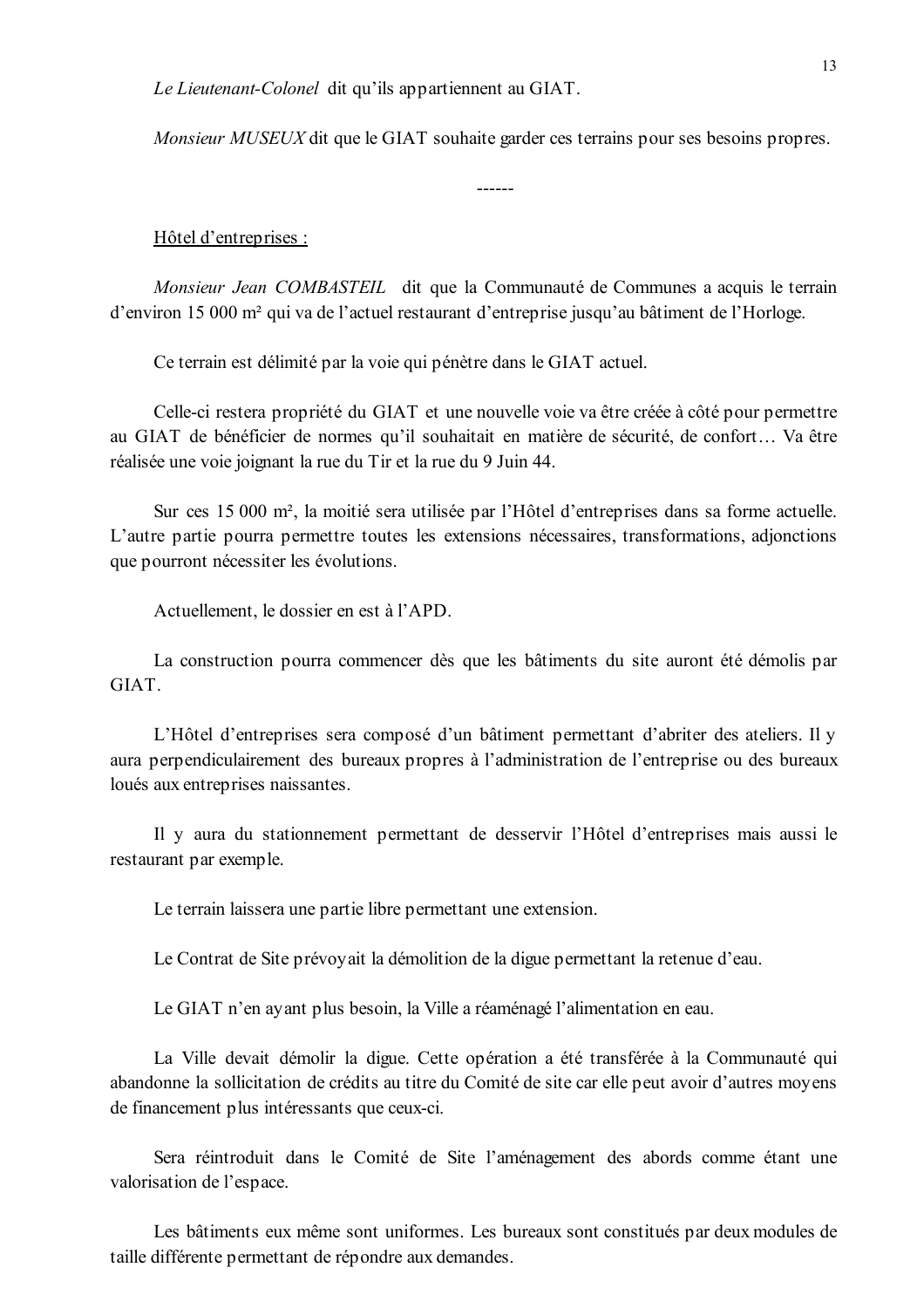Les travaux devraient pouvoir commencer dans le courant de l'année 2007.

*Monsieur Michel CAILLARD* dit que l'Hôtel d'entreprises est un ensemble important voire déterminant du développement économique local mais c'est en début de mandat et pas en fin de mandait qu'il faudrait mettre l'accent sur le développement économique.

Monsieur Jean COMBASTEIL dit qu'il n'est possible de commencer à construire que lorsque ce qui est sur le site est démoli.

Ce qui est sur le site ne peut être démoli que lorsque ce qui était à l'intérieur a trouvé un autre hébergement.

C'est donc depuis que le DETMAT a fait les locaux industriels et d'études dans le bâtiment de l'Horloge que les bâtiments deviennent libres.

Mademoiselle Christèle COURSAT rappelle que l'Hôtel d'Entreprises a été une finalité par rapport à une politique mise en œuvre.

Accueillir des entreprises dans un site c'est aussi s'assurer de la viabilité de ces entreprises dans ledit site

Les entreprises sont placées pour l'essentiel dans une structure qui s'appelle une pépinière d'entreprises.

A ce sujet, dans le cadre de la Communauté de Communes, il y a toute une politique en faveur de la création d'entreprises.

La preuve en est qu'aujourd'hui a été inaugurée au sein même de la pépinière une structure qui s'appelle Caféine qui est une couveuse d'entreprises.

La démarche est simple : une couveuse, une pépinière, un hôtel d'entreprises.

Il s'agit d'une filiale liée à la création d'entreprises.

De plus, il faut que les bâtiments soient détruits pour construire à la place.

Il faut trouver les sources de financement pour accompagner une telle opération de développement économique.

GIAT a connu des pertes qui ont été compensées par des aides au travers du fonds de restructuration des entreprises de la Défense.

Il fallait bien un Comité de Site pour pouvoir allouer des sommes pour la construction d'un hôtel d'entreprises. Cela arrive en fin de mandat. Faut-il avoir un calendrier déterminé en matière de création d'entreprises ou est-ce plutôt une démarche à envisager sur du long terme.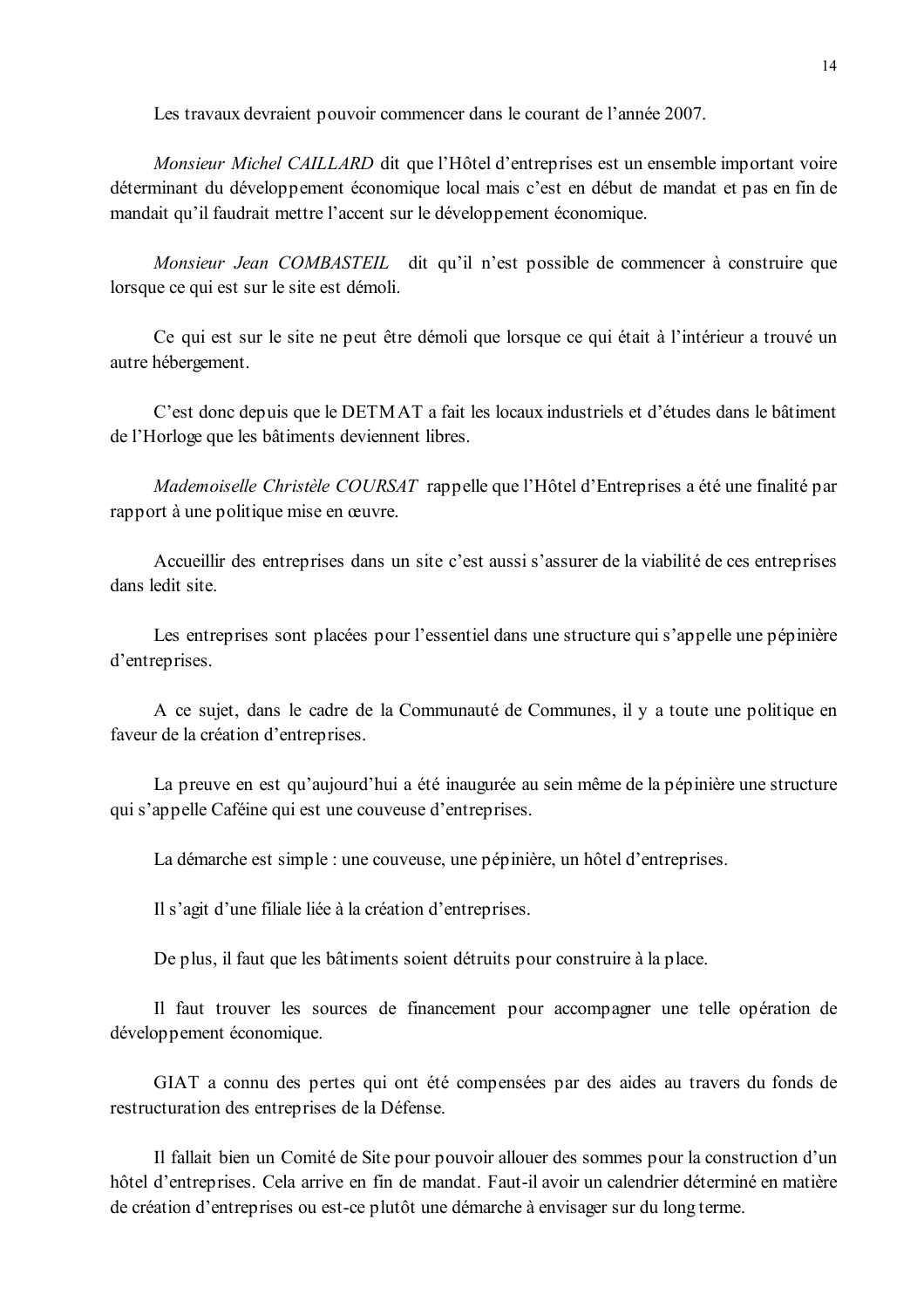C'est un travail de longue haleine en matière de développement économique, les choses ne se décident pas, elles se construisent.

Monsieur Michel CAILLARD dit que le développement économique est déterminant en effet mais que ce n'était pas le sens de sa remarque.

Monsieur François HOLLANDE dit que l'hôtel d'entreprises ne pouvait pas être fait avant, dès lors que la volonté était de l'installer sur le site de GIAT.

Il aurait pu être installé plus tôt sur un autre site : Mulatet, la Solane.

De l'avis même des spécialistes, il était préférable qu'il se situe dans l'enceinte du GIAT.

De plus, une dynamique industrielle pouvait naître avec NEXTER, l'imprimerie, le DETMAT, l'IUT.

Il y a aussi un lien avec le restaurant interentreprises.

Le GIAT n'a pas pu libérer les locaux avant fin 2006.

Il a été possible d'appliquer le Contrat de Site comme souhaité et ne pas perdre de subvention

 $- - - - - -$ 

### Contrat de site

*Monsieur Francois HOLLANDE* dit que ce qui a bien fonctionné dans le cadre du Contrat de Site est l'hôtel d'entreprises, le Pôle bois (relié au Contrat de Site), l'aménagement des zones d'activités, l'aménagement en ville (le Contrat de Site a permis de bénéficier de crédits pour la politique urbaine).

Tous les crédits prévus dans le contrat ont pu être mobilisés. Sur les reliquats de crédits, il n'y a pas de difficulté.

Monsieur Jean COMBASTEIL dit que pour l'Hôtel d'entreprises, le coût affiché au niveau du contrat était de 2 000 000  $\epsilon$ 

Ce sera sans doute un peu plus en raison de la dérive des prix au niveau du bâtiment.

Etaient prévus :

- $-500000 \in$  de subvention de FEDER
- 200 000 € de subvention du Conseil Général
- 300 000  $\epsilon$  de subvention du Conseil Régional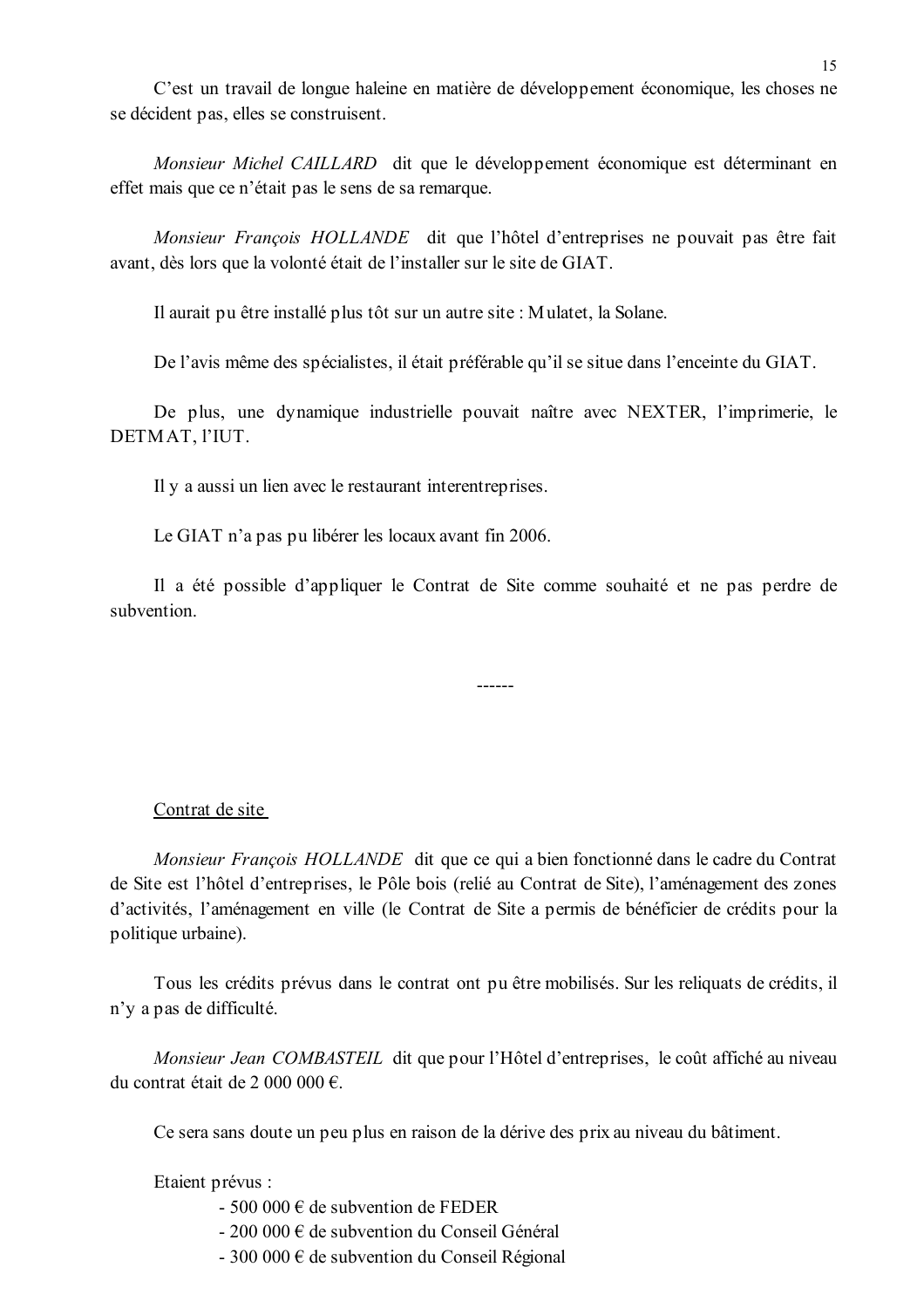Monsieur François HOLLANDE dit que la déception que l'on peut avoir au titre du Contrat de site, est qu'il n'a pas été possible d'avoir les emplois industriels ou de services espérés notamment sur la zone Corrèze Montane.

Il y avait eu tout d'abord l'annonce du projet GICRAM fin 2003. Il avait été fait état de 1 000 emplois. Il n'y en a pas un à ce jour.

Il y avait eu ensuite l'annonce de l'installation de HAYAT avec la création de 400 emplois.

Il n'y en a pas un à ce jour.

Cela ne remet pas en cause l'investissement fait (SYMA, Communauté de Communes) pour l'aménagement de la zone.

Corrèze Expansion n'a pas créé un emploi sur le site de Corrèze Montane.

S'il n'y avait pas BW, le restaurant et il l'espère prochainement l'extension de BW, il y aurait une zone totalement vide.

Un Contrat de Site ne consiste pas qu'en des travaux d'équipement. C'est aussi une politique d'accompagnement pour faire venir des entreprises. Il y a eu des promesses mais il n'y a pas aujourd'hui les traductions concrètes en terme d'emplois. Cela est difficile mais il est très important de se préoccuper de mettre des entreprises sur les zones concernées d'autant qu'elles sont parfaitement équipées.

Mademoiselle Christèle COURSAT ajoute qu'est incorporée dans le Contrat de Site la DCT (Démarche Collective Territorialisée à l'échelle des 36 communes).

Lors du comité de pilotage qui a eu lieu fin Octobre, il a été fait état de l'avancement de ce dossier. Des aides directes sont données aux entreprises du territoire - l'effet de levier est de 4,5-C'est-à-dire que pour  $1 \in \text{de fonds}$  publics, les entreprises ont investi 4.5  $\in$ .

Une opération spécifique en matière d'emploi montre que l'objectif donné a été très largement dépassé.

Le développement économique s'entend au travers d'un accompagnement des structures qui existent en leur donnant les moyens de pouvoir investir, se développer, se moderniser, créer des emplois y compris des emplois qui se sont créés sur la ville même de Tulle, y compris dans des activités commerciales

Monsieur François HOLLANDE dit que lors de l'installation de la maison du Pôle Bois, il faudra demander au Président de la Chambre de Commerce et d'Industrie d'organiser une journée Portes Ouvertes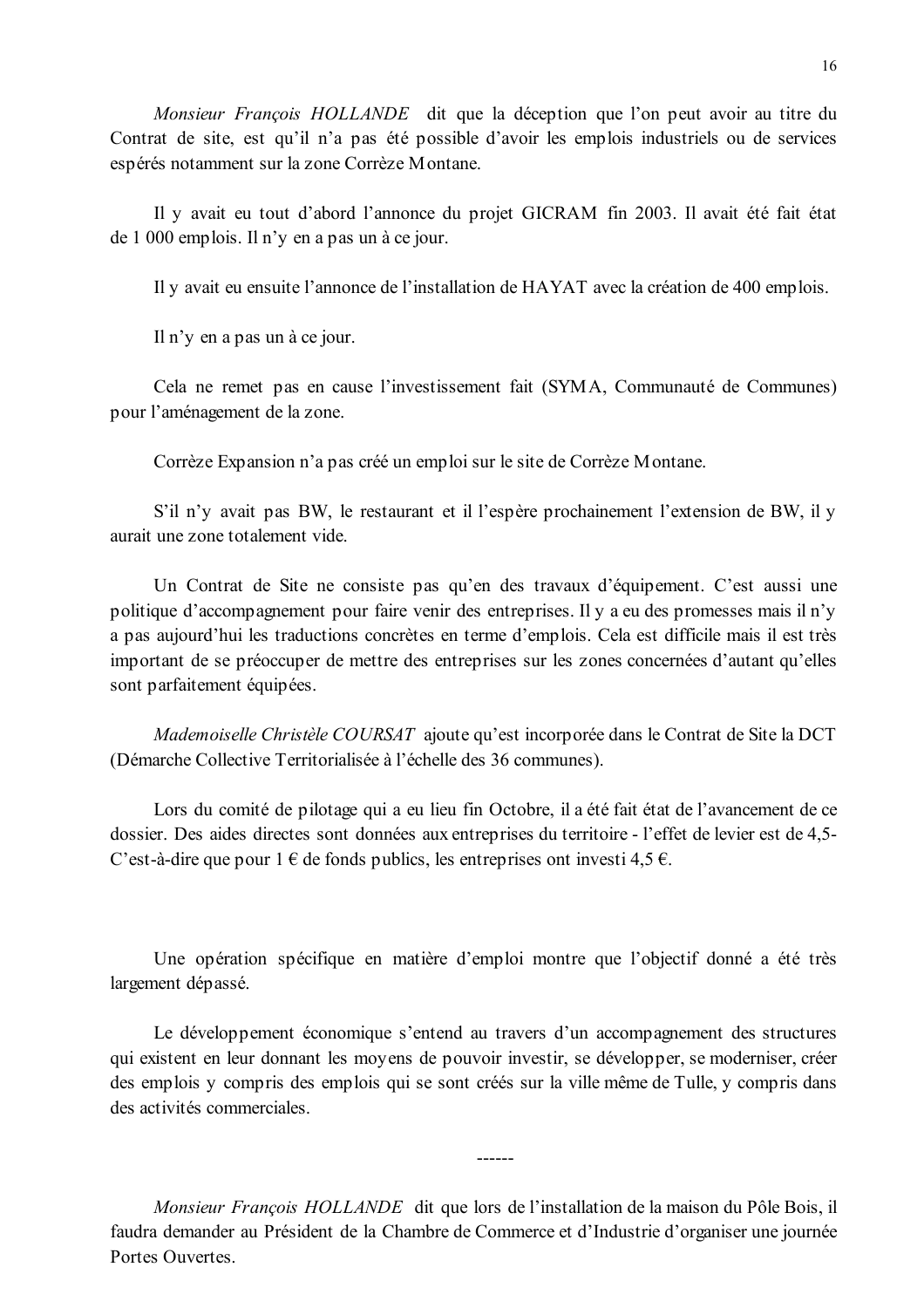Monsieur Gilles RAVINET dit qu'une visite des bâtiments du DETMAT en direction des élus pourrait être organisée en Décembre.

------

### **Affaires sociales -**

Rapporteur : Madame Sylvie NONI

## - Information concernant le Contrat Enfance Relais Accueil Petite enfance (RAPE)

Le 05/12/2003, le Conseil municipal adoptait le Contrat Enfance 2003/2005 avec la CAF de la Corrèze

Ouatre actions étaient prévues :

- le financement de 12 places d'accueil en Crèche hospitalière

- le financement du transport sécurisé des enfants en Crèche familiale

- le financement de la création de postes pour améliorer la qualité de l'accueil à la Maison des Enfants

- le financement du poste de Coordinateur à la Maison des Enfants.

Le 23/09/2005, le Conseil municipal adoptait l'avenant n° 1 à ce Contrat qui prévoyait une prolongation sur l'année 2006 afin de permettre la mise en service du RAPE ( $5^{\text{eme}}$  action prévue au Contrat).

L'ouverture est prévue le 1<sup>er</sup> décembre prochain avec le recrutement d'un(e) animateur(trice) à mi-temps.

Les missions de ce relais seront :

- concevoir un lieu d'information, d'orientation et d'accès aux droits pour les familles et les Assistantes maternelles indépendantes ;

- animer un lieu d'échanges et de rencontres : Assistantes maternelles/parents/enfants (ateliers d'éveil);

- assurer un rôle de médiation entre les différents partenaires (familles, Assistantes maternelles):

- créer et développer un réseau de partenaires (CAF, PMI, Associations).

A compter du 01/01/2007, un nouveau Contrat va se mettre en place avec la CAF : le **Contrat Enfance Jeunesse**. Il concerne les «  $0 - 17$  ans » et s'adresse à la fois au C.C.A.S.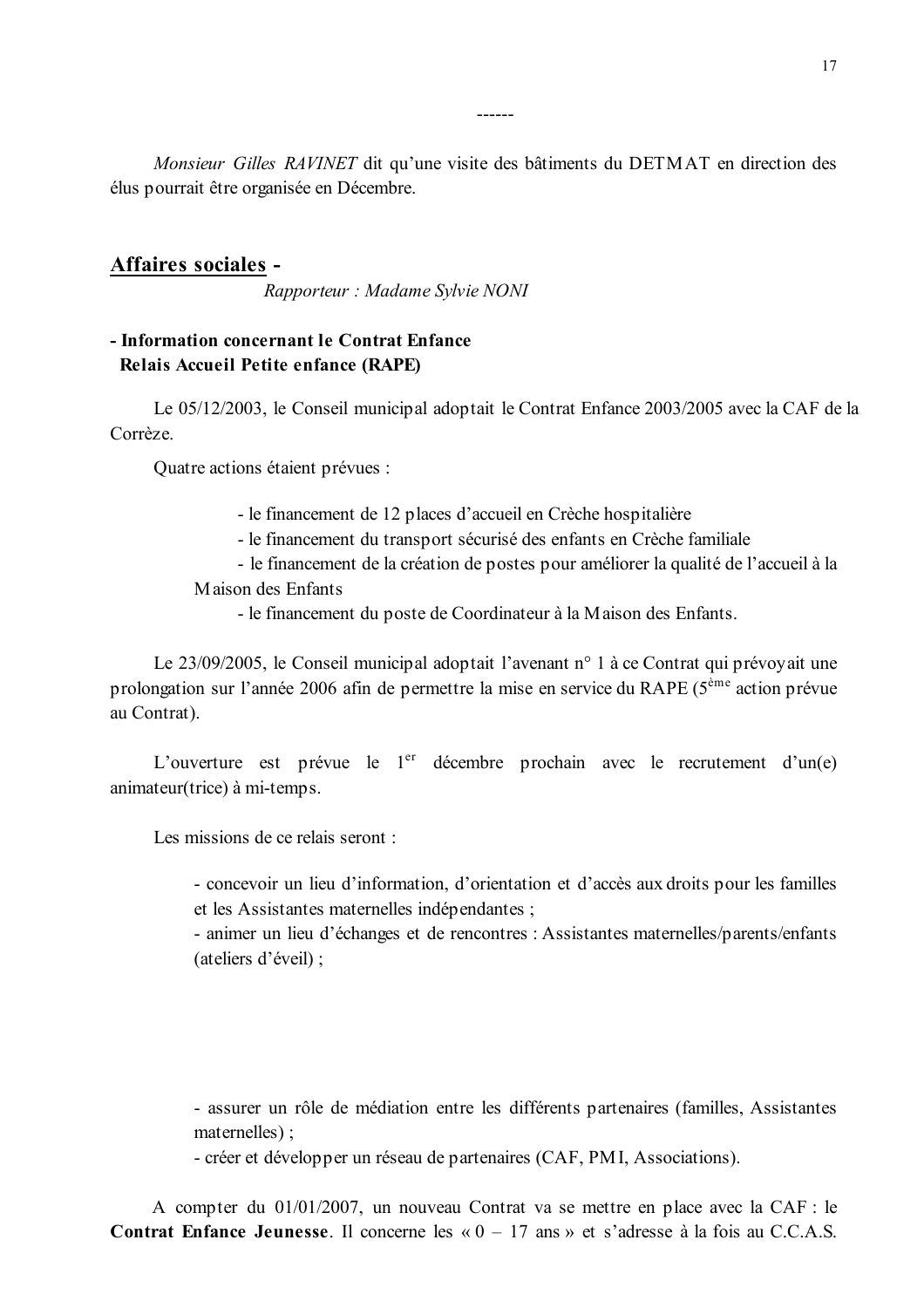(Petite Enfance) et à la Caisse des Ecoles (CLSH). Il remplacera le Contrat Enfance et le Contrat Temps Libre.

C'est la circulaire du 26/06/2006 qui fixe le cadre de ce nouveau dispositif qui vise à:

1) Simplifier :

- taux de cofinancement unique 55 % (précédemment il était de 59,5 €)
- suppression de la référence au régime général (aide pour le régime agricole en sus)
- périodicité de date à date de 4 ans
- prise en compte de prix plafond et non plus de prix de revient (cela est pénalisant)
- contractualisation basée sur le montant de la prestation de service.

Elle rappelle que la subvention CAF attribuée au CCAS a été pour cette année de 650 000  $\epsilon$ soit une plus-value de 150 000  $\epsilon$  qui a été surtout reversée par rapport à la prestation unique mise en place et modifiée depuis le 1<sup>er</sup> Janvier 2005.

### 2) Mieux maîtriser :

Le ciblage est établi sur la fonction « accueil » et plus spécifiquement sur un développement quantitatif.

Le taux d'occupation doit atteindre 70 % : si cela n'était pas le cas, la prestation de service serait réduite à due concurrence.

Le Contrat Enfance Jeunesse laisse augurer d'une diminution progressive des aides spécifiques à ce Contrat, les actions actuellement financées n'étant pas toutes éligibles au nouveau dispositif.

Ce Contrat sera préparé conjointement par le C.C.A.S. et la Caisse des Ecoles.

Madame Magali LACHASSAGNE observe, par rapport au Contrat temps libre transformé en Contrat Enfance, que cette réorganisation est une circulaire nationale qui s'applique sur toutes les actions menées conjointement par les Collectivités Locales.

L'objectif de cette réorganisation de la Caisse d'Allocations Familiales est la réduction des aides apportées à l'accueil des jeunes. Jusqu'à présent la Caisse d'Allocations Familiales financait dans le cadre du Contrat Temps Libre 2004-2006,  $\frac{1}{2}$  poste de responsable service Jeunesse,  $\frac{1}{2}$ poste d'animation de l'espace jeunes, les séjours des services des sports, les camping du centre de loisirs, les projets de l'espace jeunes et certaines actions de communication en direction des jeunes.

Pour ce nouveau contrat, il faut se contenter des actions du centre de loisirs. Les actions de l'espace jeunes ne pourront pas être prises en compte puisqu'il faut faire une déclaration auprès la Direction Départementale de la Jeunesse et des Sports et que l'évolution de l'espace jeunes n'étant à ce jour pas connue, il n'est pas possible d'entraîner la Ville dans des coûts supplémentaires compte tenu des contraintes en nombre d'encadrants qu'impose la DDJS.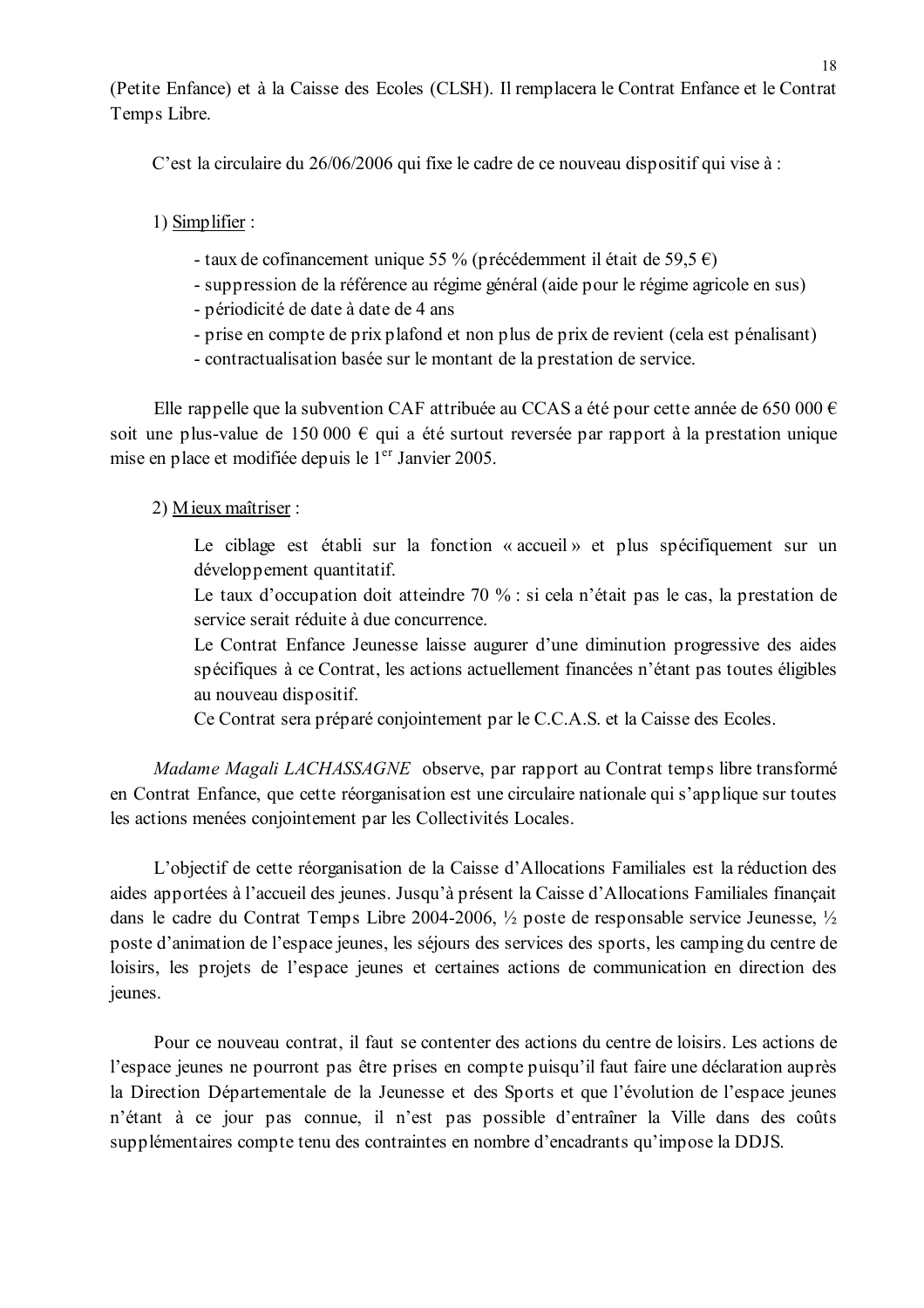Il s'agit d'une pénalisation des communes les plus pauvres car certaines n'auront pas les moyens de compenser cette perte de financement.

Comme par le passé, avec la suppression des Contrats Educatifs Locaux pour les activités périscolaires des enfants, il faut faire des choix pour les actions à poursuivre.

Pour ce nouveau contrat, des représentants de la Ville ont rencontré les salariés de la CAF qui ne semblaient pas totalement en accord avec le discours qu'elles semblaient obligées de tenir.

Le travail de partenariat entrepris depuis plusieurs années commençait enfin à porter ses fruits et cette réorganisation va tout remettre en cause.

Les marges de manœuvre vont être réduites par l'élimination de postes de coordination pourtant essentiels dans le travail en direction des jeunes. Il sera à l'avenir nécessaire d'accueillir en masse pour pouvoir prétendre à une aide en baisse quoiqu'il arrive alors qu'il est essentiel dans le travail avec des enfants et des jeunes de pouvoir maintenir un travail en petits groupes en conservant des moments d'intimité pour les plus jeunes.

Cette réorganisation pensée uniquement pour faire des économies ne correspond pas non plus aux besoins réels du terrain.

La tarification à l'heure pour la Maison des Enfants a déjà coûté fort chère à la Ville de Tulle et il est aujourd'hui question de l'appliquer au centre de loisirs avec une amplitude horaire réduite : 8h - 18h. Or, le centre de loisirs de la Ville de Tulle accueille les enfants de 7 h 30 à 18 h 30 pour répondre aux demandes des familles.

Cette heure de garderie supplémentaire ne sera pas comptabilisée alors qu'il y a des animateurs professionnels sur le terrain.

Cette tarification à l'heure ne va pas entraîner de baisse du coût de tarification pour les familles.

Les aides de la CAF vont donc se réduire sur la base de règles très précises qui ont été explicitées très en amont.

En revanche, les règles d'évaluation et de contrôle vont être renforcées de la part de la CAF.

Le financement du temps de travail du personnel de la CAF passé à vérifier les factures ou le financement de l'adaptation d'un logiciel informatique risque aussi de coûter très cher à la CAF.

Pour information, la CAF a versé pour le service Jeunesse (prestations du service CLSH + contrat temps libre):

> $-36000 \in \text{en } 2003$  $-32200 \in \text{en } 2004$  $-32892 \text{ } \in \text{ en } 2005$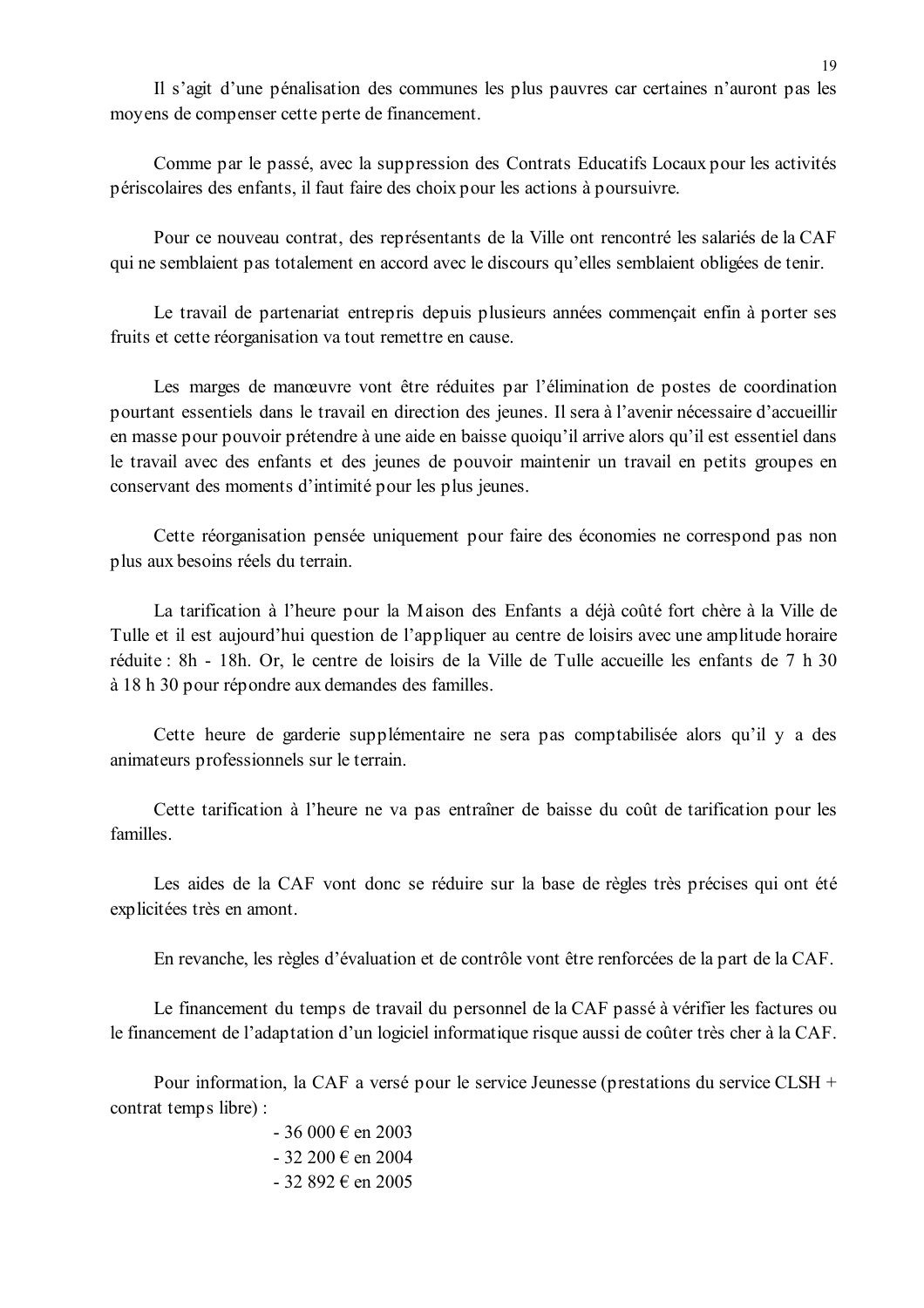Avec la perte de 59 % à 54 % et les diverses pondérations qui sont appliquées, la Ville n'est pas en mesure de chiffrer les aides que la Ville pourra obtenir de la CAF sur le Service Jeunesse.

Madame Janine PICARD dit qu'en effet la mise en œuvre de la nouvelle politique de la CAF au niveau des aides apportées a été explicitée en amont. Il y aura une baisse des aides.

Le contrat sera de date à date sur 4 ans ce qui rend difficile l'élaboration de budgets prévisionnels.

Il y a un contrôle de gestion plus que rigoureux.

Cette année, 150 000 € de plus ont été versés au Centre Communal d'Action Sociale. Cela a été le cas pour tout le secteur de la petite enfance.

La PSU a entraîné une baisse de recettes au niveau de ce secteur et pour les année à venir, il n'y a rien à attendre en supplément.

Il va y avoir souci au niveau de la maîtrise des coûts et des actions à engager.

Monsieur Jean COMBASTEIL dit que la Communauté de Communes pourrait avoir la compétence d'animation des Centre de Loisirs sans hébergement.

Les Centres de Loisirs sans hébergement existants ont des contrats Enfance. Ils sont en cours de renégociation.

Si la Communauté de Communes les reprend, la Caisse d'Allocations Familiales ne prendra en compte que les actions supplémentaires à celles qui se faisaient déjà.

C'est une incitation à ne pas prendre en compte cette compétence.

Madame Magali LACHASSAGNE dit que les budgets alloués pour les trois prochaines années aux différentes Caisses d'Allocations Familiales par la Caisse Nationale d'Assurance Familiale, ne permettent pas le cofinancement de nouvelles crèches.

Monsieur Francois HOLLANDE dit que cela est inquiétant.

Madame Janine PICARD dit que la Ville était dans l'obligation au vu des contrats en cours, d'ouvrir le RAM dès le  $1<sup>er</sup>$  décembre 2006

Elle dit qu'un jury s'est réuni pour recevoir des personnes susceptibles de prendre ce relais ASMAT en responsabilité.

Quatre candidates sur les huit reçues semblent intéressantes.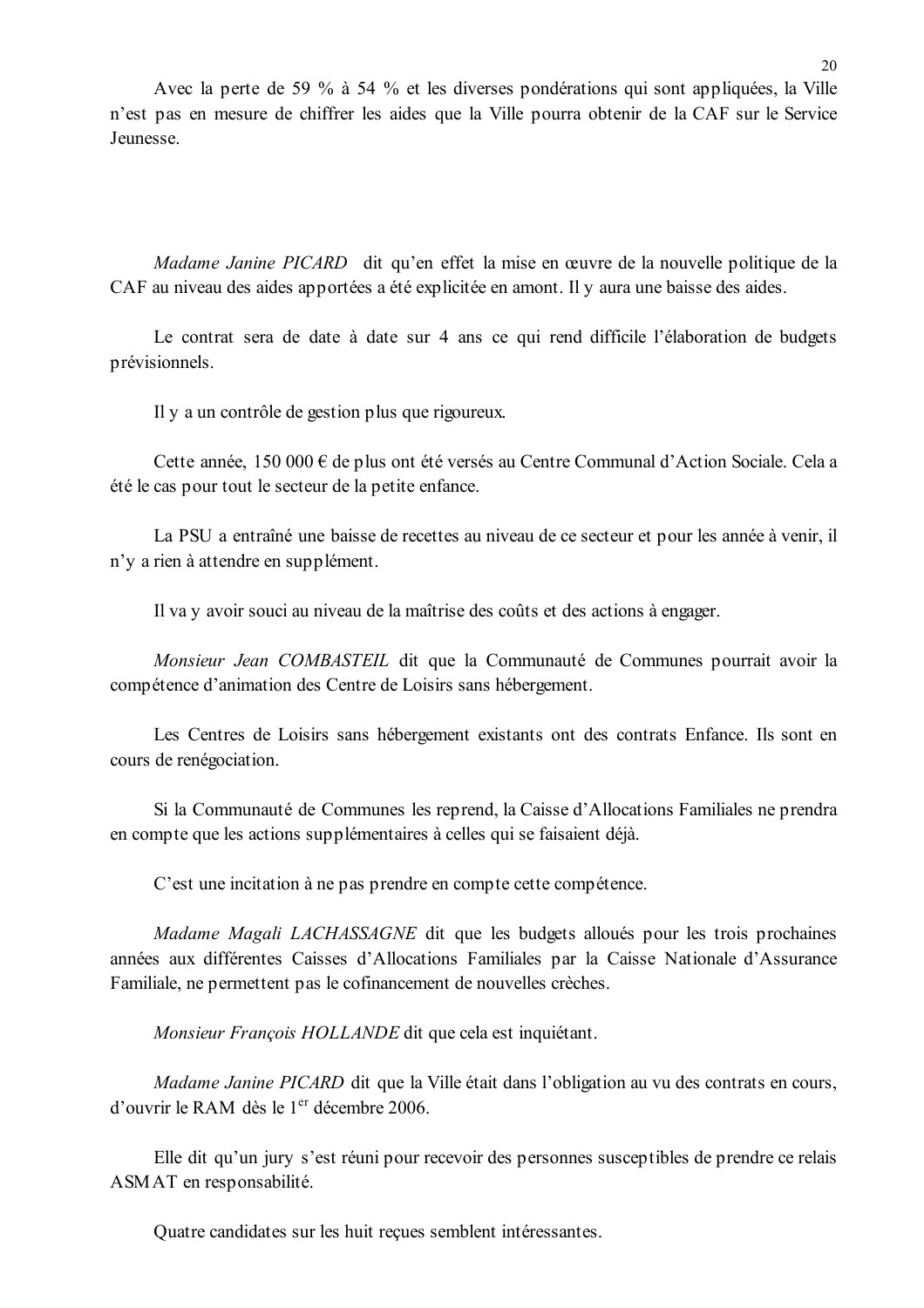Il faut déterminer le choix sur l'une d'entre elles, sachant que c'est un mi temps.

Monsieur François HOLLANDE dit qu'il faut saluer ce que fait la Caisse d'Allocations Familiales puisqu'elle avait pris un engagement et qu'elle l'a tenu.

La Ville a eu un très bon contact avec le Directeur de la Caisse d'Allocations Familiales qui connaît des contraintes comme tout organisme.

Cet engagement a été tenu et cela va permettre le recrutement d'une personne et la mise en place d'un vrai service pour les familles.

Il veut saluer l'initiative de la Caisse d'Allocations Familiales.

## **Affaires Economiques -**

Rapporteur: Monsieur Michel BREUILH

## 1- Versement d'avances remboursables aux commercants victimes d'un préjudice commercial résultant des travaux d'aménagement des places de la cathédrale

Certains commerces de l'avenue Charles de Gaulle ont subi des préjudices liés aux travaux de la Cathédrale et de l'avenue Charles de Gaulle.

Ces commerces qui ne situent pas dans le périmètre défini dans le règlement de la commission d'indemnisation doivent néanmoins pouvoir bénéficier d'une aide adaptée.

L'avenant au règlement intérieur élargissant d'une part le périmètre à l'avenue Charles de Gaulle et fixant d'autre part les modalités de versement des avances remboursables a été approuvé par la commission d'indemnisation.

Les conditions d'attribution des avances remboursables sont les suivantes :

- recevabilité des dossiers : un dossier est déclaré recevable lorsque les travaux ont généré une gêne sérieuse et durable pour accéder au magasin du commerçant

- conditions de versement de l'avance remboursable : elles sont identiques à celles prévues pour le versement des indemnités (préjudice économique supérieur à  $-10\%$ )

Le montant de l'avance remboursable est calculé en fonction du préjudice subi de la manière suivante ·

- tranche de 0 à 5 000 euros : 100 % compensé

- tranche de 5 000 à 10 000 : 50 % compensé
- tranche au delà de 10 000 : 25 % compensé

Le remboursement de l'avance remboursable devra être effectué dans un délai d'un an suivant un échéancier défini préalablement dans chaque protocole transactionnel.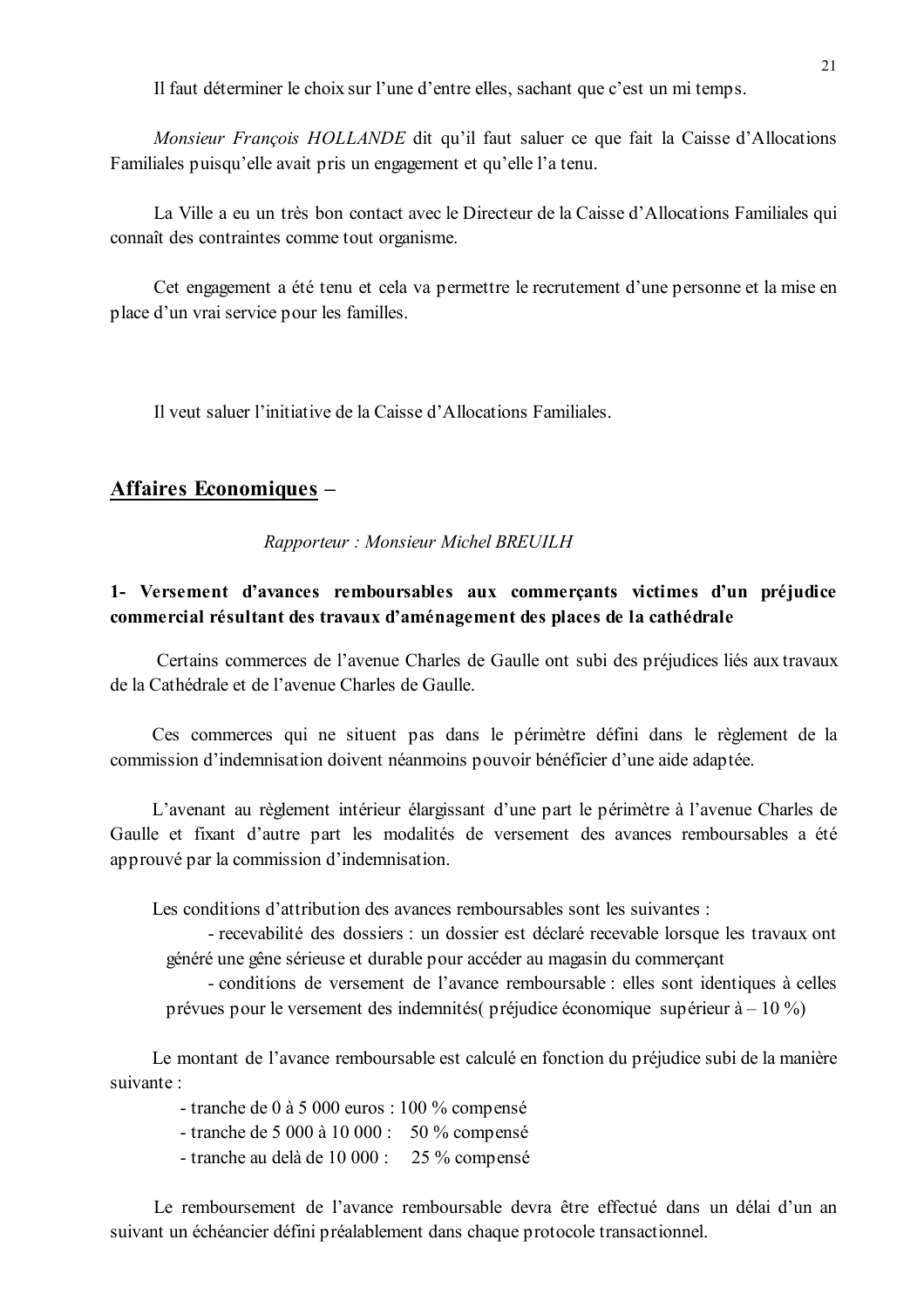Douze dossiers ont été déposés par les commercants dont l'activité a été perturbée par les travaux réalisés Avenue Charles de Gaulle et concernent la période de février à septembre 2006.

L'étude des dossiers a été réalisée par notre expert-comptable sur les mêmes bases que pour les commercants avant fait l'objet d'une indemnisation.

Sept dossiers ont été jugés susceptibles de bénéficier d'une avance remboursable par la commission d'attribution.

Il s'agit de :

| Commerçants         | Avances remboursables |  |
|---------------------|-----------------------|--|
|                     | proposées             |  |
| <b>MANZONI</b>      | 9 5 0 5               |  |
| <b>VIGNE FLEURS</b> | 8 0 4 5               |  |
| LA MAISON DU LIVRE  | 3 7 3 0               |  |
| <b>DUBAYLE</b>      | 2 0 8 7               |  |
| <b>EQUILIBRE</b>    | 3628                  |  |
| <b>TRANCHET</b>     | 498                   |  |
| URBAIN              | 7 686                 |  |

Monsieur Michel BREUILH dit qu'une commission a été créée à l'initiative du Conseil Municipal avec le souci d'accompagner les contraintes qui pouvaient être vécues par les commerçants riverains des travaux dans la mesure où il s'agissait de travaux d'ampleur exceptionnelle et qui généraient des contraintes très particulières.

Cette commission a été créée en début d'année avec le souci de ne pas attendre la fin des travaux pour apporter une réponse.

Le conseil municipal a délibéré en juin puis en septembre.

Début septembre, il y a eu la mise en sens unique de l'avenue Charles de Gaulle qui a transféré un certain nombre de contraintes, plus prégnantes dans un premier temps dans les abords immédiats de la Cathédrale sur lesquelles avaient été porté l'effort de la commission d'indemnisation puis sur l'avenue Charles de Gaulle.

Une réunion d'écoute des commerçants a eu lieu mi-septembre.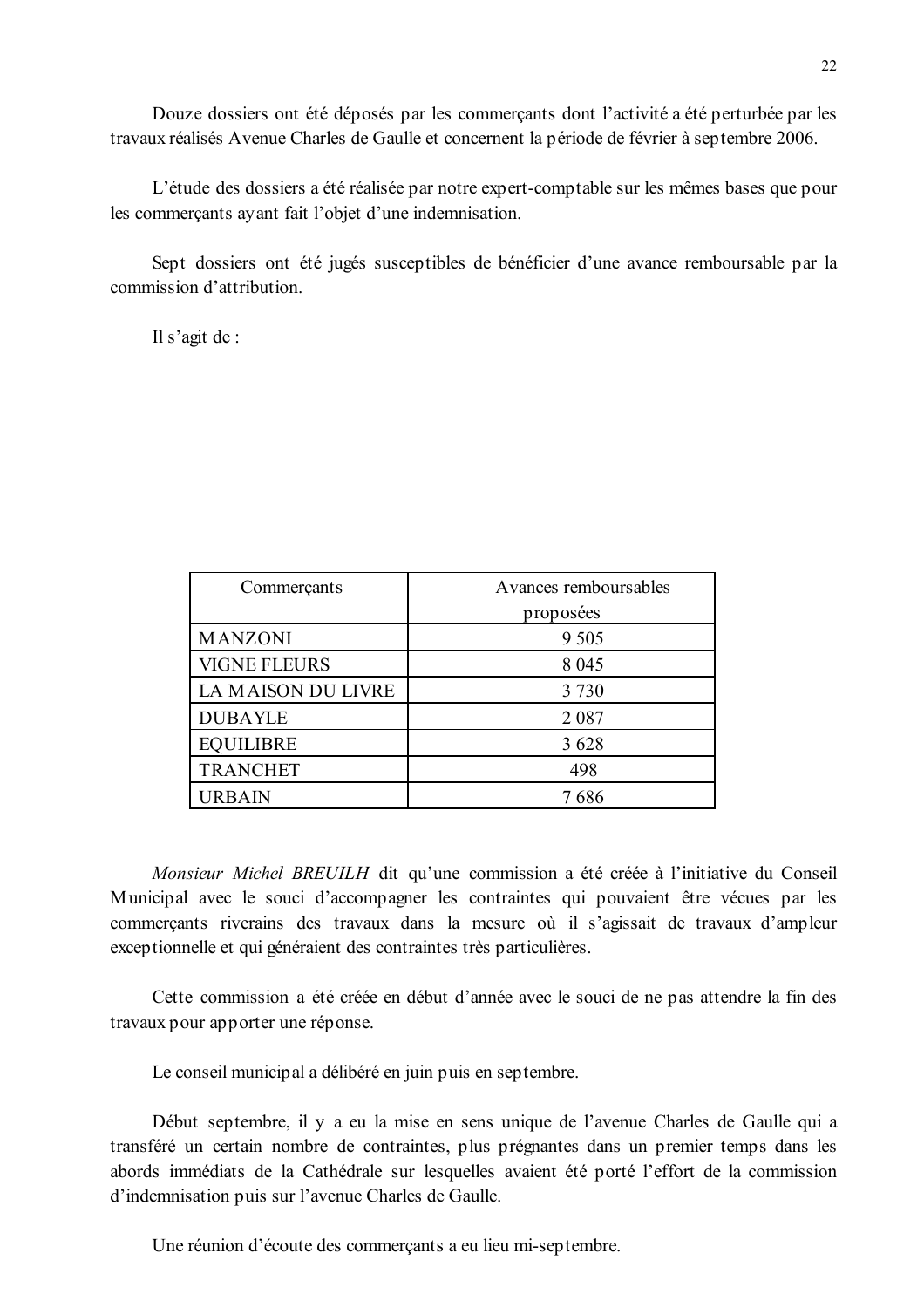Ont été amenés autour de la table, l'ensemble des partenaires des commercants : Caisses Sociales, URSSAF, Services Fiscaux qui ont été sensibilisés à la prise en compte des situations particulières que pouvaient connaître les commercants du fait des travaux.

A partir de septembre, il a été senti que ces contraintes se déplacaient sur l'avenue Charles de Gaulle

Avait alors été avancée l'idée d'attribuer des aides différentes de celles allouées jusqu'à présent mais toujours sous forme d'indemnisation, indemnisations prenant la forme d'avances remboursables

C'est dans cette idée qu'une commission s'est tenue début novembre pour pouvoir répondre en temps réel à l'évolution des contraintes de chantier et des demandes des commercants. Lors de la réunion de cette commission (5 novembre 2006), il a été décidé d'acter le principe d'extension du périmètre jusqu'alors retenu par un avenant au règlement initial avec une modification des paramètres de recevabilité.

N'était plus exigé comme avant l'arrêt total de la circulation automobile mais était pris en compte une gêne sérieuse et durable sur l'accès direct aux commerces.

Cela permettait d'inclure dans le périmètre d'aide, l'avenue Charles de Gaulle.

Une baisse du chiffre d'affaires supérieure à 10% a été retenue comme avant.

Il y avait ensuite le barème d'aide basé sur le principe d'avances remboursables : il était envisagé des avances de trésorerie.

Le barème des avances remboursables a été acté au niveau de la Commission.

Douze dossiers ont été déposés.

Le principe a été de les étudier avec la même rigueur que ceux étudiés dans le cadre d'une indemnisation plus classique des commerçants dont les magasins se trouvent aux abords de la Cathédrale, les dossiers ont été étudiés par un expert comptable avec les mêmes méthodes de calcul du préjudice et de la marge commerciale.

Sur ces douze dossiers, sept peuvent bénéficier d'une avance remboursable.

Il y aura une dernière commission à l'issue des travaux, courant décembre, pour que par rapport à l'ensemble des aides, toutes les demandes soient examinées et reçoivent une réponse.

Monsieur Jean-Paul DUSSOURD demande de préciser les critères d'attribution des avances.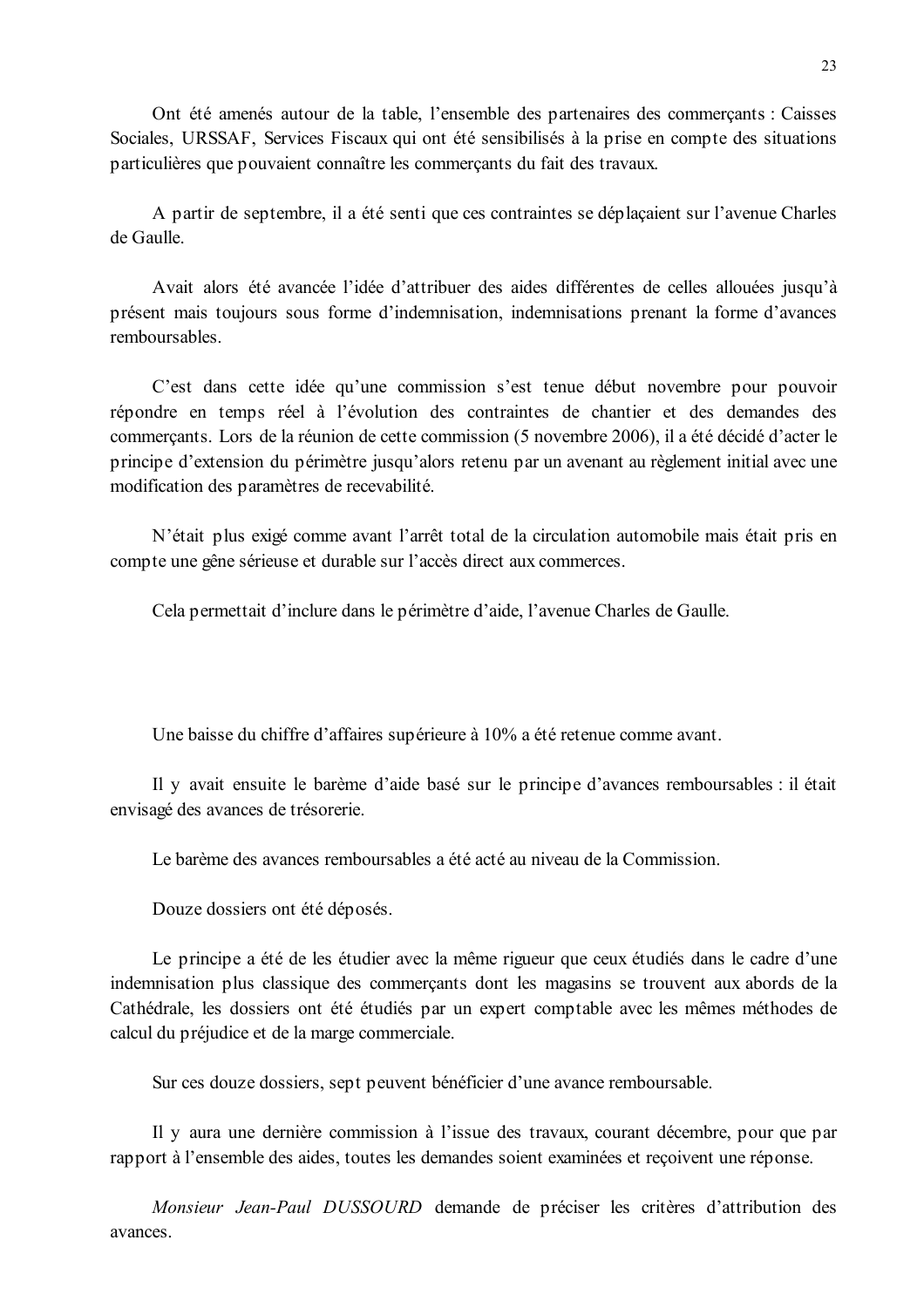Monsieur Michel BREUILH dit qu'il faut avoir été victime d'une gêne sérieuse ; qu'il faut avoir une perte de chiffre d'affaires supérieure à 10 % par rapport à ce qui était observé les années antérieures.

Monsieur Michel CAILLARD fait des remarques sur ce que vit ce quartier depuis plusieurs mois.

Les élus de l'opposition ont décidé d'élaborer un questionnaire et de le diffuser de manière personnalisée auprès de tous les acteurs de ce quartier.

Il faut considérer ce questionnaire non pas comme un outil polémique mais comme une contribution à tout ce qui pourra représenter une solution pour redynamiser ce quartier.

Actuellement 60% à 70 % des questionnaires ont été récupérés. Ils sont bien remplis, commentés. Ils ne sont pas anonymes.

Une présentation très claire de ces positions sera faite. Elle sera diffusée, il l'espère, par la Presse et fournie aux élus municipaux.

A la lecture des premiers commentaires, il est possible de commencer à dégager quelques idées importantes quant au projet lui-même, la façon dont il est perçu, quant au déroulement des travaux et quant aux conséquences de ces travaux et aux craintes manifestées par rapport à la reprise des activités du quartier.

De nombreux acteurs économiques du quartier considèrent comme un véritable non sens qu'aient été supprimées des dizaines de places de parking dans un quartier commercant d'une Ville où la topographie pose des problèmes de circulation et de stationnement, où la population est vieillissante, où il n'est pas possible de bénéficier d'un réseau de transport en commun avec une fréquence qui permettrait de faciliter la circulation des personnes sans véhicule.

Cela ne remet pas en question l'intérêt du chantier et l'embellissement du quartier.

Le déroulement des travaux sur plusieurs mois nécessite une rigueur de gestion. Les entreprises font bien leur travail mais il semblerait qu'il faille relever malgré tout dans le cadre de la gestion du déroulement de ce chantier des points faibles : les commerçants du quartier se sont, même s'il y a eu des réunions, sentis souvent isolés quand ils avaient quelque chose à faire partager.

Ils ont, en outre, fait remarquer que certaines gênes n'avaient pas suffisamment été anticipées.

Les acteurs économiques sont, par ailleurs, inquiets par rapport à la redynamisation de ce quartier dans lequel de plus en plus de vitrines sont fermées.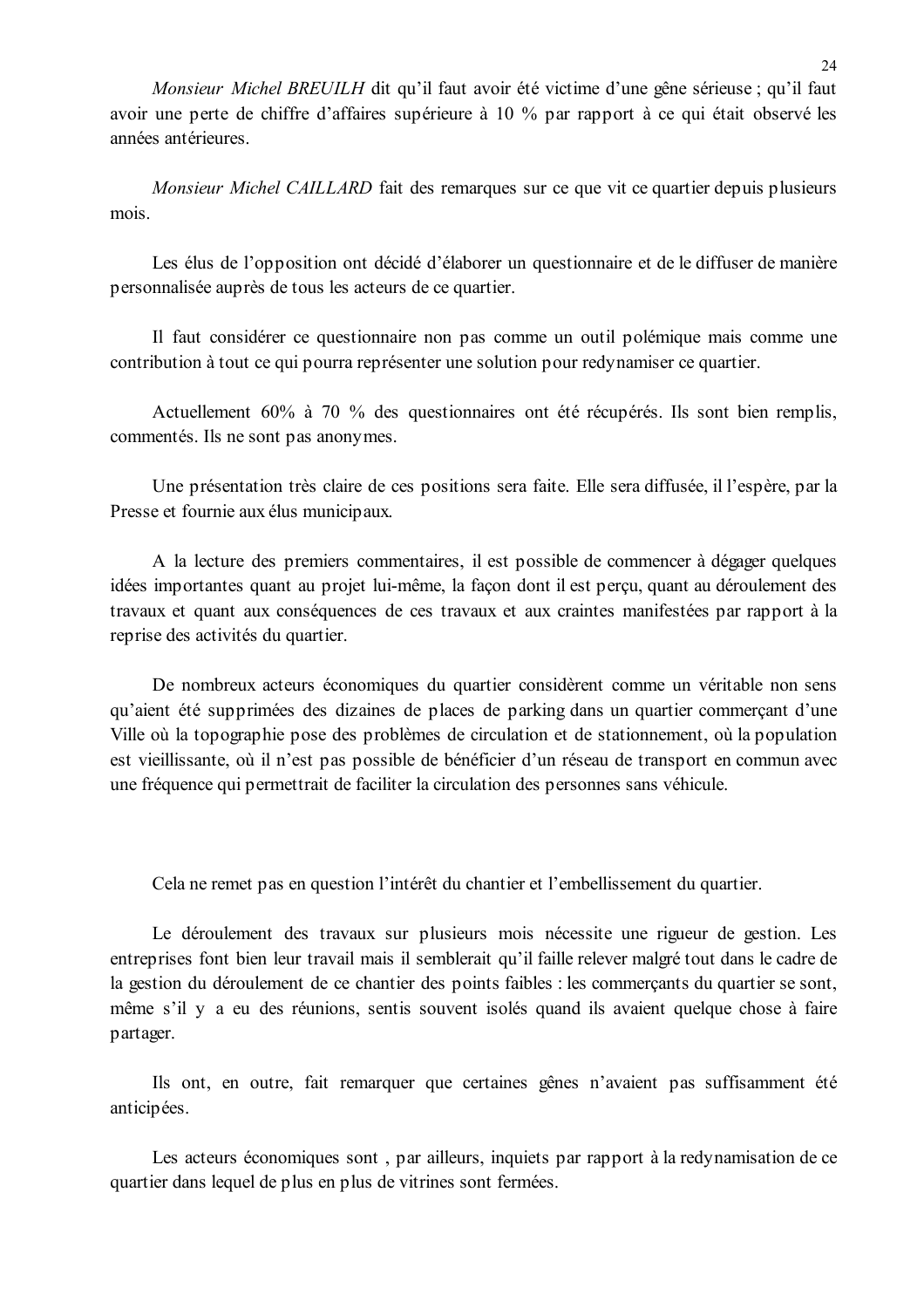Il a été abordé lors de la dernière séance du Conseil Municipal le fait de faire venir des franchises. Or, cela n'est pas évident. Sur tous les commerces visités, quatre ont dit qu'ils allaient fermer dans les mois à venir et qu'il n'était pas prévu d'autres installations.

Des questions ont été posées concernant les sens de circulation, le marché, l'implantation d'une zone commerciale sur le site de Borg Warner.

Un détail des retours des questionnaires sera fait prochainement.

Il souhaite que cela soit considéré comme une contribution.

Il n'est pas question de remettre en cause la nécessité des travaux d'embellissement de ce quartier. Il faut se féliciter de l'aspect esthétique du quartier.

Il espère que l'approche des fêtes de Noël sera l'occasion de faire une véritable animation commerciale et pas de simples animations ponctuelles dans ce quartier pour refaire du cœur de Ville un quartier vivant, attractif et surtout redonner confiance aux commercants.

Certains ont dit que les travaux n'avaient pas eu pour eux d'effet négatif, que le déplacement du marché n'était pas pour eux une priorité.

Mais la majorité ont des remarques plus importantes sur l'avenir de ce marché. C'est ce qu'ils souhaitaient dire.

Monsieur Jean COMBASTEIL dit que l'opposition demande aux commerçants, à travers le questionnaire, s'ils ont subi des préjudices alors que l'assemblée en est ce soir à compenser les préjudices constatés.

Le résultat de ce genre de questionnaire est connu d'avance.

Il n'est pas possible de dire que la Ville ne s'est pas préoccupée des problèmes pouvant être générés par des travaux de cette ampleur sur l'activité commerciale. La Ville en train de compenser les préjudices avec des sommes qui ne sont pas négligeables. Cela n'avait été fait dans cette Ville.

Il n'y a pas beaucoup de villes qui le font. Les exemples trouvés concernaient souvent des exemples de réalisation de tramway.

Il trouve désagréable qu'il y ait un débat et une action de l'opposition très politiciens sur quelque chose qui mérite certainement de l'attention mais aussi une grande promotion.

Ce projet a été présenté, discuté, aménagé en fonction des remarques des commerçants mais aussi d'autres acteurs, ce projet ne concernant pas que les commerçants.

Il y a eu des réunions publiques.

Des choses importantes ont été modifiées notamment concernant la circulation, la traversée de la Place Gambetta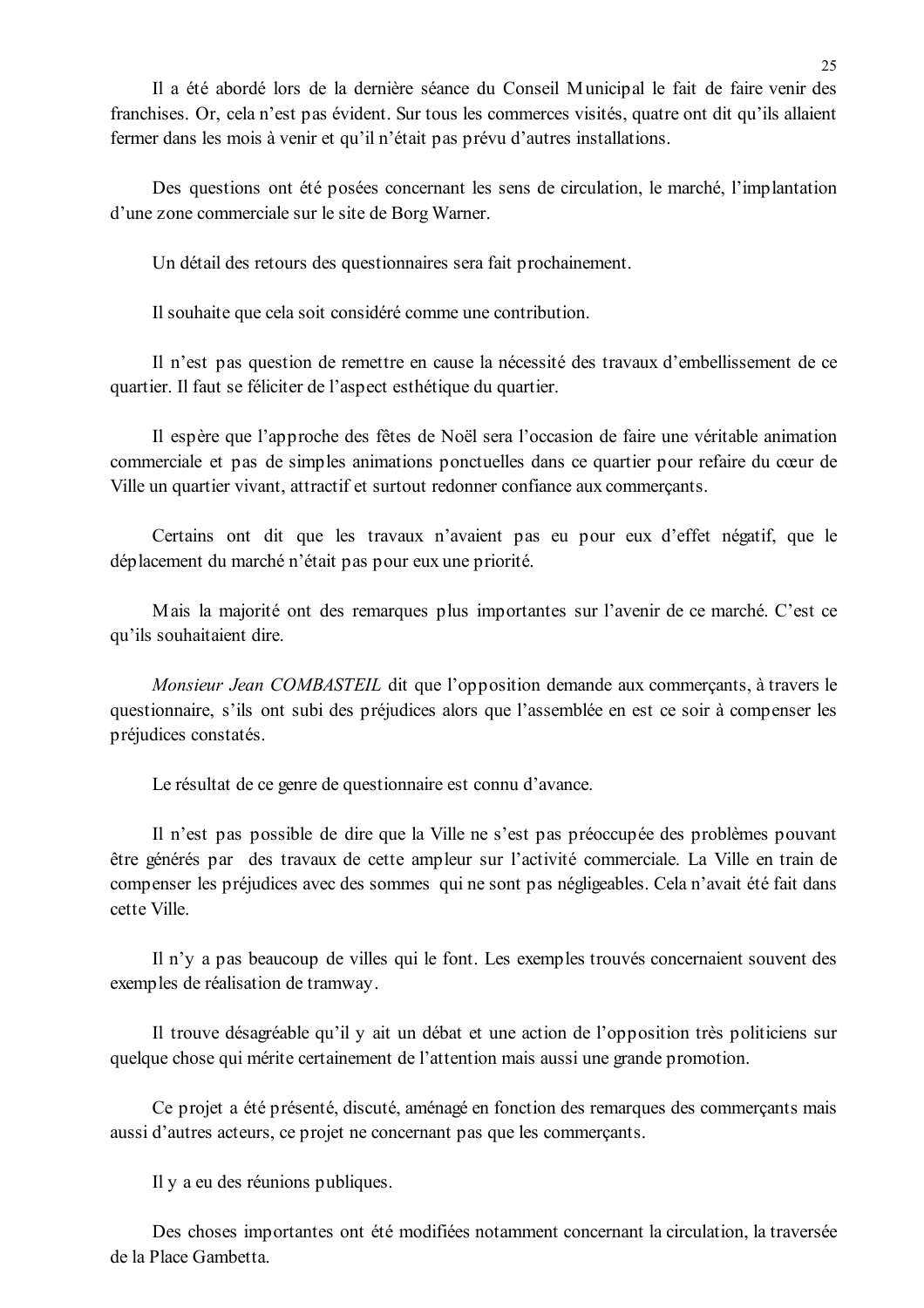Il est dit que c'est un non sens mais que n'est pas remis en cause ce projet qui a des qualités.

L'opposition semble donc embarrassée.

Quant aux places de stationnement, il n'y a pas eu de réduction massive, vingt-deux places ont été supprimées.

Il y a le parking Saint-Pierre qui fonctionne et qui n'est pas plein. L'offre de stationnement n'a pas été réduite, mais réorganisée.

Les villes qui aujourd'hui aménagent les centres-villes, suppriment toutes les places de stationnement. Elles les renvoient sur la périphérie.

Si la Ville avait voulu faire un aménagement en avant le souci unique de l'esthétique, c'est probablement ce qu'il aurait fallu faire.

La municipalité a tenu compte de l'esthétique mais aussi de la fonctionnalité et de certaines caractéristiques de la Ville qui posent problème.

Il pense que c'est un mauvais procès qui est fait.

Sur ce chantier, il y a eu au moins 3 réunions avec les commerçants en Mairie.

Des remarques ont été formulées concernant le sens de circulation : il a été inversé.

Des espaces de stationnement ont été rétablis au fur et à mesure. Le chantier a été suivi de façon à ce que les travaux ne soient pas réalisés sur les deux côtés de la voie en même temps de façon à maintenir des îlots de stationnement.

Lorsque ont été évoqués les phases terminales du chantier notamment le goudronnage. l'entreprise a dit qu'elle pouvait travailler uniquement les lundis. Il y a nécessité de temps, de température, de contraintes techniques.

Les commerçants ont souhaité que ces travaux soient réalisés un lundi et un jeudi. C'est ce qui sera fait.

Il pense que dire que les commercants ne se sentent pas soutenus est subjectif.

Les riverains qui eux aussi subissent des problèmes n'ont pas été interrogés.

Il y a eu le souci d'apporter aux commerçants un minimum de gêne même s'il est certain qu'il y en a eu. Le maximum d'aides a été apporté pour y remédier.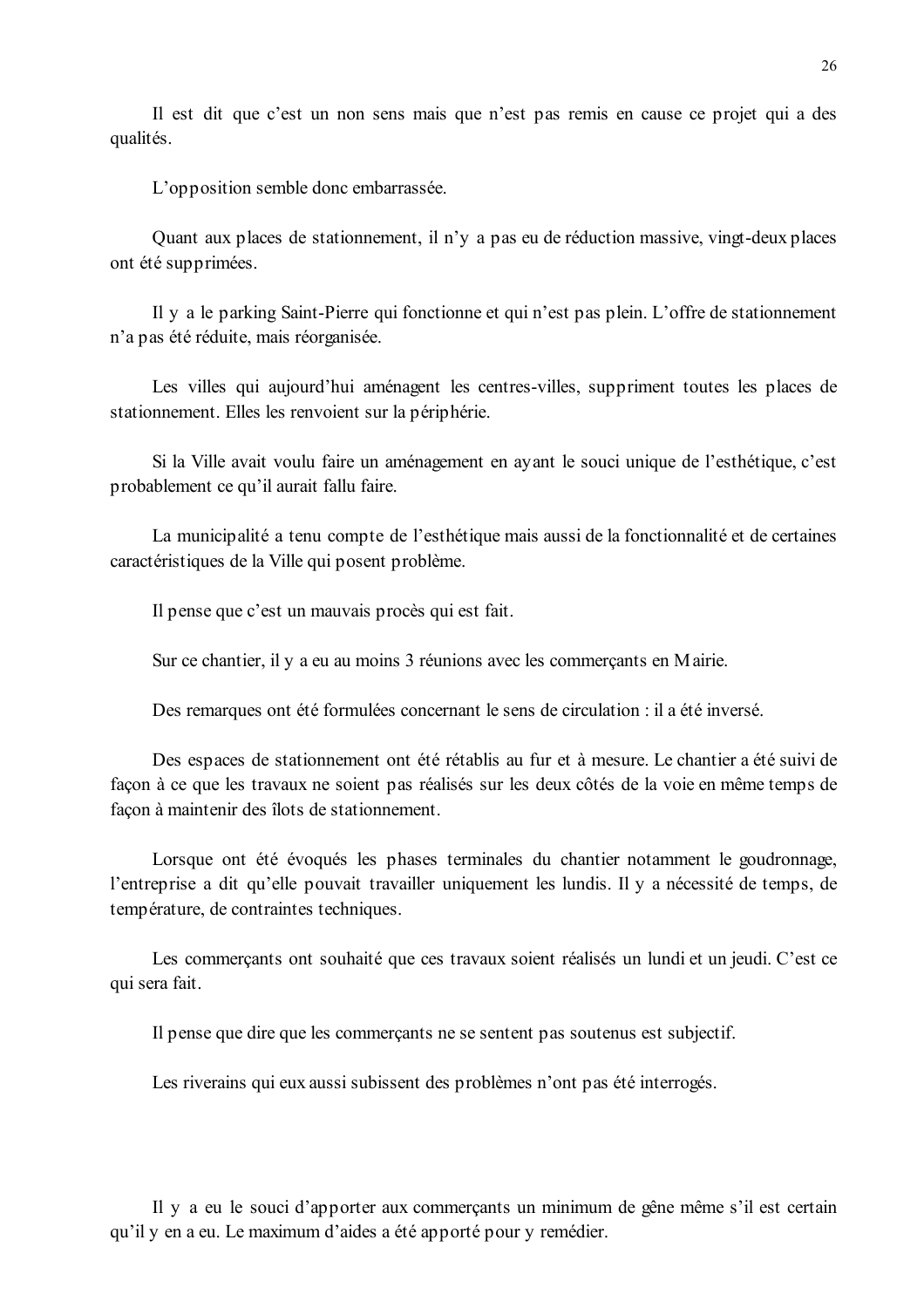Il a été veillé, de plus, à ce que les commerçants soient indemnisés.

D'autres contribuables dans la Ville disent qu'il faut être vigilant.

La Ville va participer à une démarche d'animation, de promotion de quartier.

Des commerces ferment mais cela n'a rien à voir avec les travaux. Il s'agit de commercants qui arrivent à la fin de leur activité professionnelle.

Il faut trouver des repreneurs pour ces surfaces. Il n'est pas certain que ces commerces puissent être rétablis dans leurs formes actuelles.

Il pense que ce quartier va retrouver son dynamisme car cela attire les visiteurs, suscite l'échange.

Ce n'est pas bien de vouloir ouvrir un débat politicien sur des choses comme celles-là. C'est un travail qu'il fallait faire depuis longtemps. Beaucoup ont reculé devant cette difficulté, lui notamment alors qu'il était maire.

Il fallait réunir aussi les conditions financières. Ce projet est financé à hauteur de 70 % par des subventions qu'il convenait de trouver.

Ces travaux ne nuisent pas aux finances de la Ville.

Il y a eu une période difficile avec la réalisation des fouilles, la réfection des réseaux. De vieilles venelles ont été trouvées. Il a fallu les reprendre. Cela a créé des difficultés.

Il rend hommage aux Services Techniques Municipaux, à la SEMABL, qui a suivi des travaux de façon très précise, aux entreprises qui travaillent souvent avec des contraintes considérables alors qu'elles ont des besoins de précision technique.

Il entend des récriminations mais aussi des compliments.

Il n'y a pas que des critiques négatives.

Il faut se réjouir de cette opération.

Monsieur Michel CAILLARD regrette que la démarche de l'opposition soit considérée comme politicienne. La majorité n'a pas le monopole des préoccupations tullistes.

Il est vrai que les commerçants se sont trouvés devant le fait accomplimême s'il a été tenu compte de leurs remarques.

Il fait état d'échanges Place de la Cathédrale où les commerçants s'étonnaient d'apprendre certaines choses liées à cette opération et où l'ambiance n'était pas bonne.

Cela faisait peut-être partie des choses qui n'avaient pas été présentées dans le détail et sur lesquelles il fallait apporter des précisions.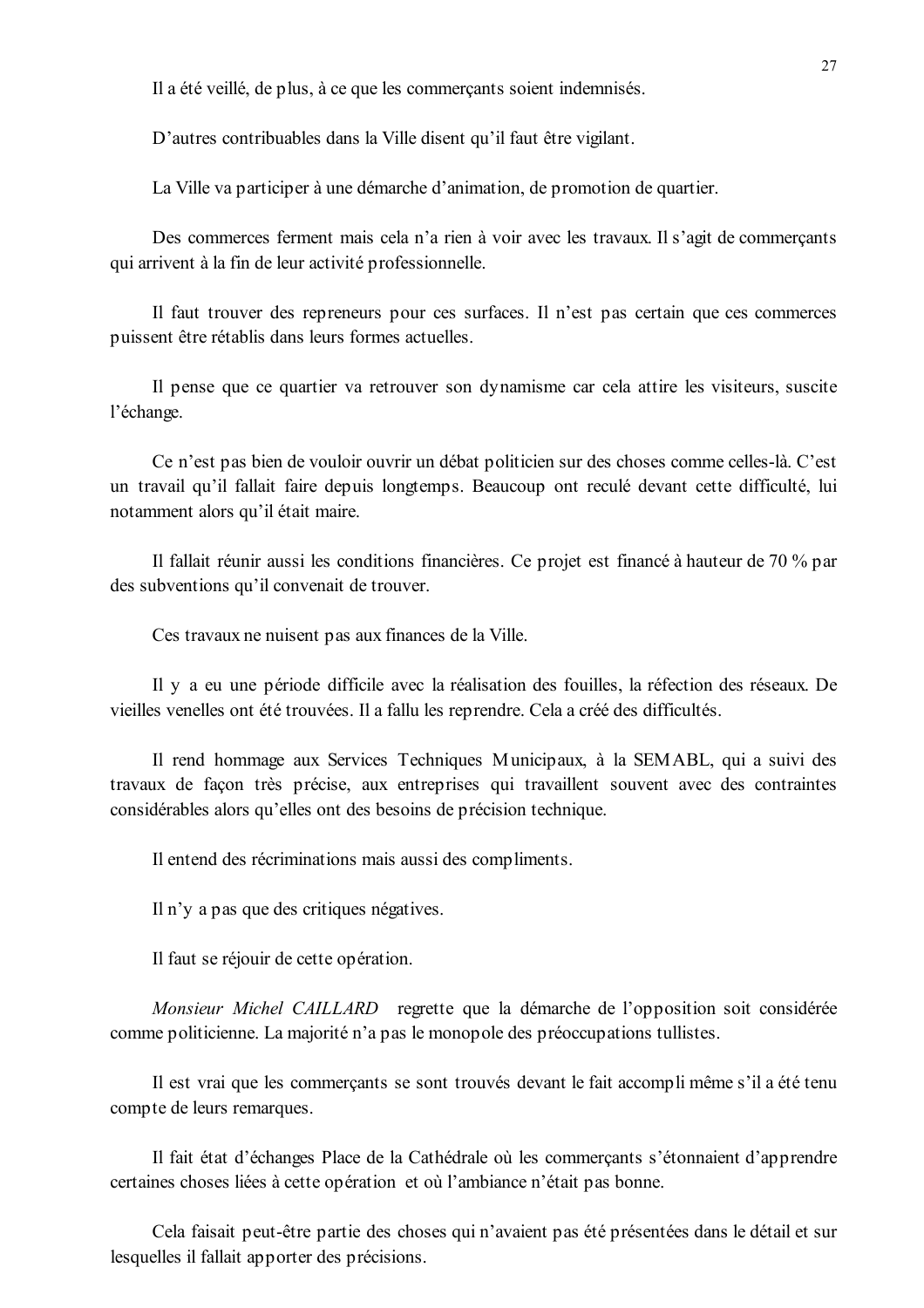Il souhaite rappeler qu'il ne s'agit pas de ses propres commentaires mais de ceux des commerçants du Trech et que l'esthétique du projet n'a jamais été mise en cause.

Monsieur François HOLLANDE remercie pour le questionnaire. Tout ce qui contribue à l'information du conseil municipal est important. Le retour de ces questionnaires sera examiné avec attention dans la mesure où il aura une signification.

S'il s'agit de dire que les commerçants ont souffert pendant cette période, ce n'était pas utile. Chacun a pu l'entendre, le mesurer, le comprendre.

Cette opération a naturellement été pénible pour les commercants mais aussi pour les riverains

Le mieux pour ne créer aucune gêne, aucun préjudice, aucun mécontentement aurait été de ne rien faire

Ces commerçants demandaient depuis des années que soit refait le quartier du Trech.

C'était une complainte sur un quartier à l'abandon, le mauvais état des trottoirs.

Il fallait bien faire quelque chose.

Cette opération est esthétique et fonctionnelle.

Sur les places de stationnement, avec le parking Saint-Pierre, il y aura beaucoup plus de disponibilités.

Sur les places en tant que telles, il avait été évoqué lors de réunions de concertation avec les commercants, le nombre de places qu'il resterait. Il y aura du stationnement à côté de la Place de la Cathédrale.

Il n'y a pas eu de retard sur le chantier.

Il y a peut être eu plus de gêne que cela n'avait été imaginé. Les élus ont été à l'écoute durant tout le chantier. La SEMABL a également été mobilisée.

Il reste à dynamiser le quartier après les travaux. Il faut faire revenir les habitués du quartier, les commercants craignant que les habitudes ne se perdent.

Il va falloir recréer une fréquentation.

Il y a des commerces vides. Ils l'étaient avant les travaux. Les travaux vont permettre d'attirer plus d'activités que le délabrement précédent.

Il n'a enfin pas entendu les inquiétudes des commerçants par rapport à la zone de BW. Ce ne sont, en effet, pas du tout les mêmes activités et les enseignes ne sont pas nécessairement connues à ce jour.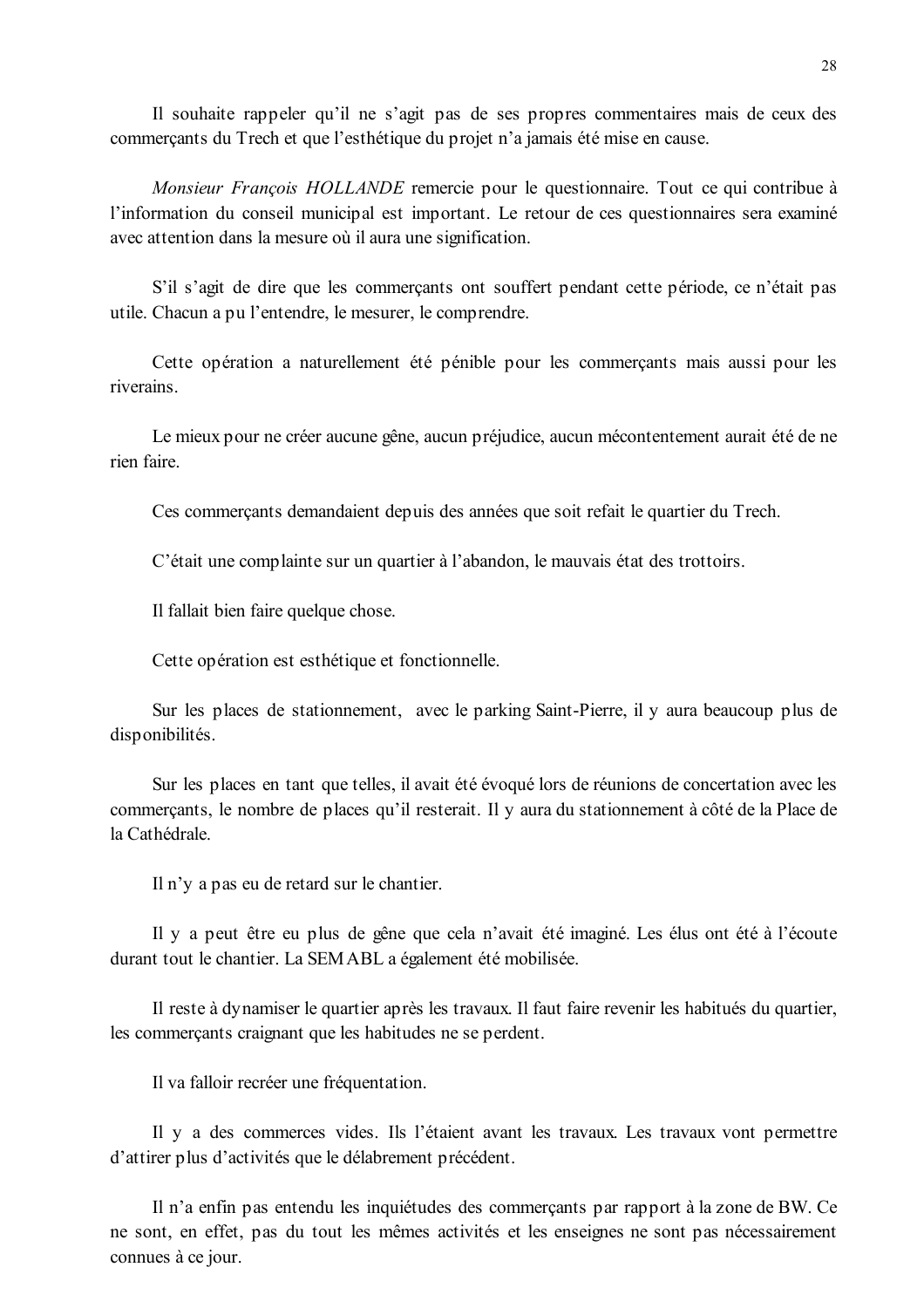La concurrence n'est pas entre les zones commerciales et les commercants. La crainte est qu'il n'y ait pas sur la Ville toutes les enseignes qui existent à Brive.

D'une manière générale et cela vaut pour les élus, commerçants, acteurs économiques et sociaux confondus, si l'on est dans le pleurnichage, le larmoiement, la complainte, on n'attire pas les électeurs, les chalands et les investisseurs.

Les commercants sont tous conscients que le quartier sera plus beau, que cela pourra créer plus d'activités.

Il faut être solidaire de l'intérêt des commerçants, faire en sorte qu'il y ait une valorisation du site. Il pense que les fonds de commerce vont plutôt s'apprécier dans que la verses.

Les logements réhabilités vont également être valorisés.

Chacun a intérêt à développer ce langage.

Il attend les résultats du questionnaire.

Il est demandé au Conseil municipal de valider la proposition faite par la commission d'indemnisation, d'inscrire les crédits nécessaires au budget de la ville et d'autoriser le maire à signer les protocoles transactionnels correspondants.

APPROUVE à l'unanimité

### Urbanisme -

Rapporteur: Monsieur Jean COMBASTEIL

### 2- Approbation de l'avenant n°13 à la Convention Publique d'Aménagement liant la Ville et la SEMABL

Il est proposé au conseil municipal :

- d'approuver l'avenant n° 13 à la Convention Publique d'Aménagement modifiant les modalités de rétrocession du parking Saint Pierre par la SEMABL à la Ville, cet avenant ayant pour objet :

- de redéfinir les conditions comptables de remise de l'ouvrage,

- de permettre le transfert du Prêt de Renouvellement Urbain de 2 000 000  $\epsilon$ , contracté pour la réalisation de l'opération, de la SEMABL à la Ville de Tulle dès la rétrocession de l'ouvrage et non à la fin de la convention publique d'aménagement comme initialement prévu.

- d'autoriser Monsieur le Maire ou son représentant à signer ce document ainsi que tous ceux s'y rapportant

 $APPROIIVE$  à l'unanimité

### 3- Cession de pavillons sis au Rodarel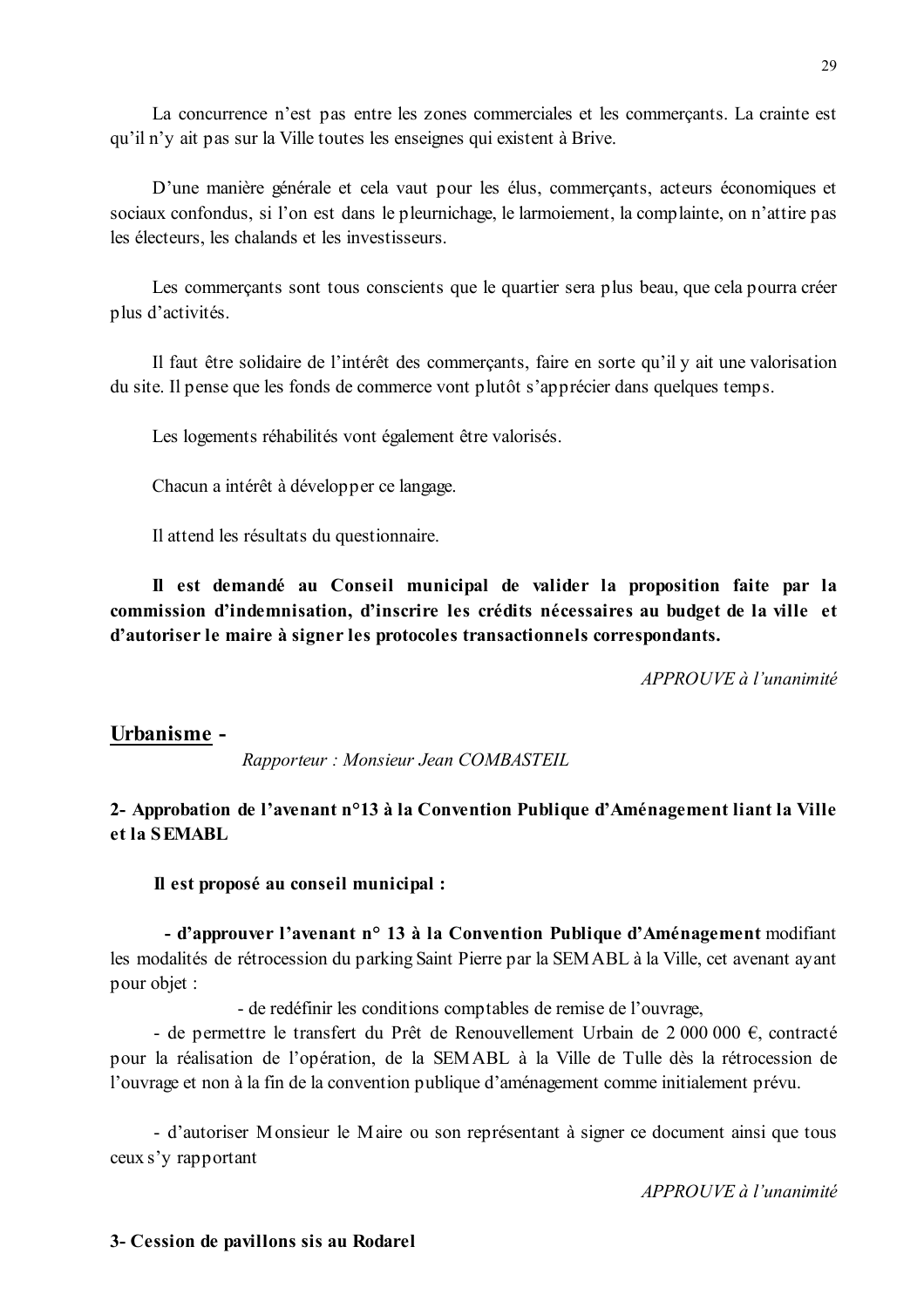Dans le cadre de la cession des pavillons situés au Rodarel, la Ville de Tulle est en mesure de céder des pavillons en fonction des restitutions des maisons par l'école de Gendarmerie.

32 personnes ont visité les pavillons 8 impasse des Myosotis, 6 impasse des Mimosas, 3 et 4 impasse des Tulipes les 27 et 28 septembre 2006.

7 personnes ont confirmé leur souhait d'acquérir un des pavillons précités.

La commission d'attribution s'est réunie le jeudi 26 novembre 2006. Celle-ci a attribué les pavillons à :

| Nom                     | Adresse pavillon                  | Type de pavillon | Cadastre              |
|-------------------------|-----------------------------------|------------------|-----------------------|
| Melle Laetitia CARNET   | 8 impasse des<br><b>My</b> osotis | Type 4           | AD N° 328             |
| Melle Sandrine KERJOUAN | 6 impasse des Mimosas             | Type 5           | AD $N^{\circ}352$     |
| ADAPEI de la Corrèze    | 3 impasse des Tulipes             | Type 4           | AD $N^{\circ}$ 335    |
| ADAPEI de la Corrèze    | 4 impasse des Tulipes             | Type 5           | AD N <sup>o</sup> 334 |

## Il est proposé au Conseil municipal la cession desdits pavillons au prix de 90 000  $\epsilon$  le type 4 et 95 000  $\epsilon$  le type 5.

Les frais d'acte seront à la charge de l'acquéreur.

Monsieur Jean COMBASTEIL précise que l'ADAPEI a formulé une demande de logements car elle se trouve face à un problème lié à l'arrivée à l'âge de la retraite de personnes handicapées. Ces gens ne peuvent plus travailler en CAT et ne sont pas non plus parfaitement à l'aise dans des structures du type Maison de Retraite.

Ces structures seront gérées par l'ADAPEI sous forme de petits logements avec des personnes vivant par groupe de 3 ou 4.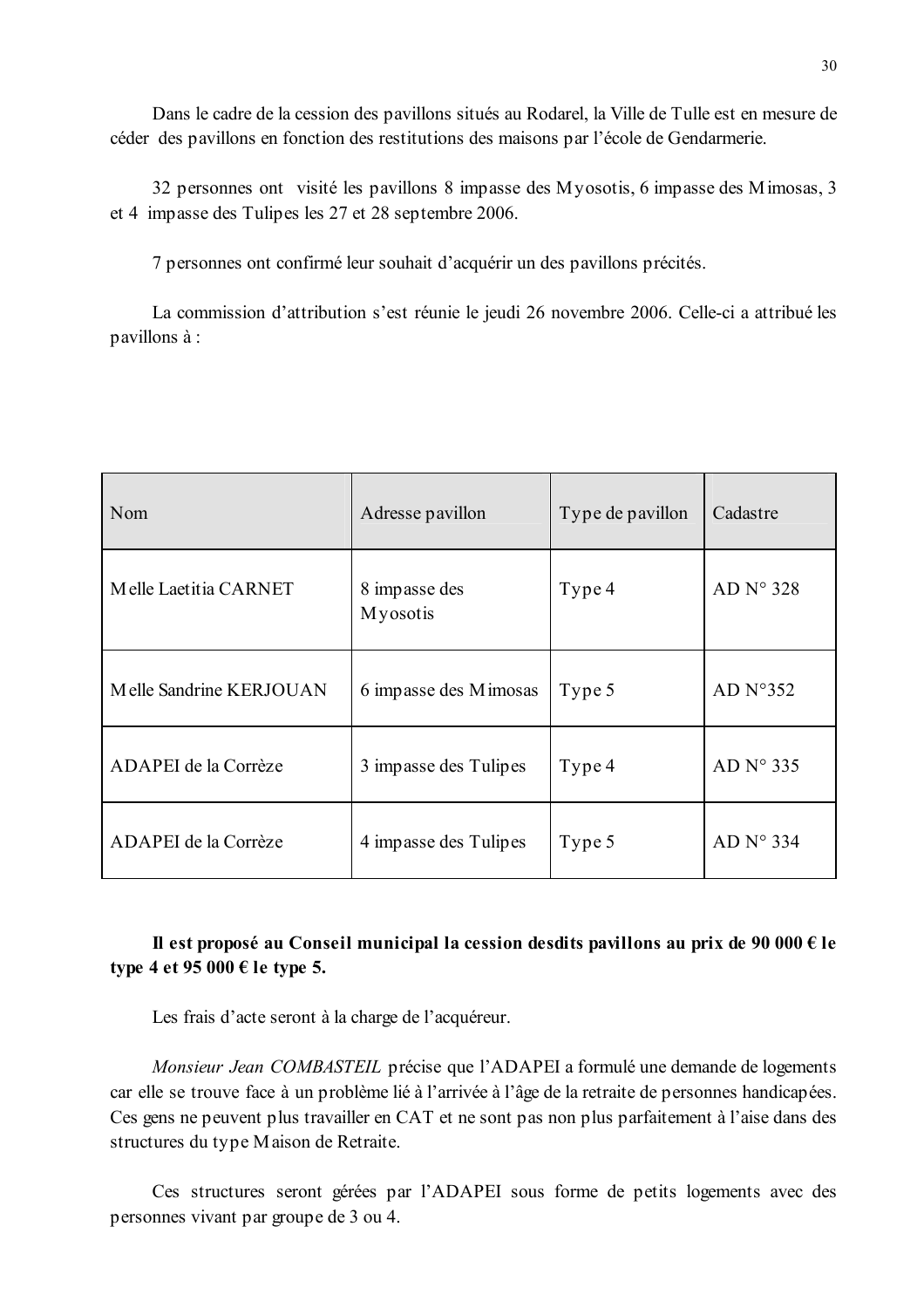Cela correspondra mieux à leur problématique.

Monsieur François HOLLANDE dit que les critères sociaux et familiaux l'ont emporté pour l'attribution de ces logements.

Monsieur Jean-Paul DUSSOURD demande combien de pavillons restent à vendre et de quel type.

Monsieur Jean COMBASTEIL dit qu'il reste 18 pavillons de type 4 ou 5 qui seront attribués au fur et à mesure que les gendarmes les libèreront.

*Monsieur Jean-Paul DUSSOURD* dit que le but est de vendre les pavillons alors qu'à une époque, la vente de pavillons par l'ancienne municipalité avait été critiquée.

Monsieur Jean COMBASTEIL rappelle que l'argent résultant de la vente des pavillons n'avait pas été utilisé pour couvrir l'endettement. Il avait été utilisé en recettes courantes.

Monsieur Jean-Paul DUSSOURD dit que la CIT ne pouvant pas payer, la Ville s'était substituée à elle et s'est ensuite remboursée de l'avance donnée à la CIT.

Monsieur Jean COMBASTEIL confirme cela.

Monsieur François HOLLANDE pense qu'il faut vendre ces pavillons à un niveau de prix qui correspond à celui du marché

> $APPROUVE \d{d} l'unanimit$ Monsieur PRADAYROL ne prenant part ni à la discussion et ni au vote

## 4- Acquisition de terrain à Dondoux - Délibération annulant et remplaçant la délibération n°13 du 3 février 2006

Par délibération en date du 3 février 2006, la Ville de Tulle a délibéré sur un accord de principe pour l'acquisition d'une voie cadastrée AC N° 245 appartenant à France Télécom à Dondoux permettant d'engager des travaux pour le passage de divers réseaux. Cette acquisition a été délibérée au prix de 7,50 € le m<sup>2</sup>.

Il est proposé au Conseil municipal d'annuler la délibération du 3 février 2006 et de délibérer pour acquérir la parcelle cadastrée AC N° 245 pour une superficie de 500 m<sup>2</sup> sur la base initiale de 20  $\epsilon$  le m<sup>2</sup> telle qu'elle a été validée par le Comité d'Investissement et de Cession d'Actifs de France Télécom. Il est précisé que France Télécom ne peut revenir sur ce chiffre.

Il est proposé également d'accorder une servitude au profit de France Télécom pour le passage des canalisations téléphoniques qui existent sur ladite parcelle.

Les frais d'acte et d'arpentage seront à la charge de la commune.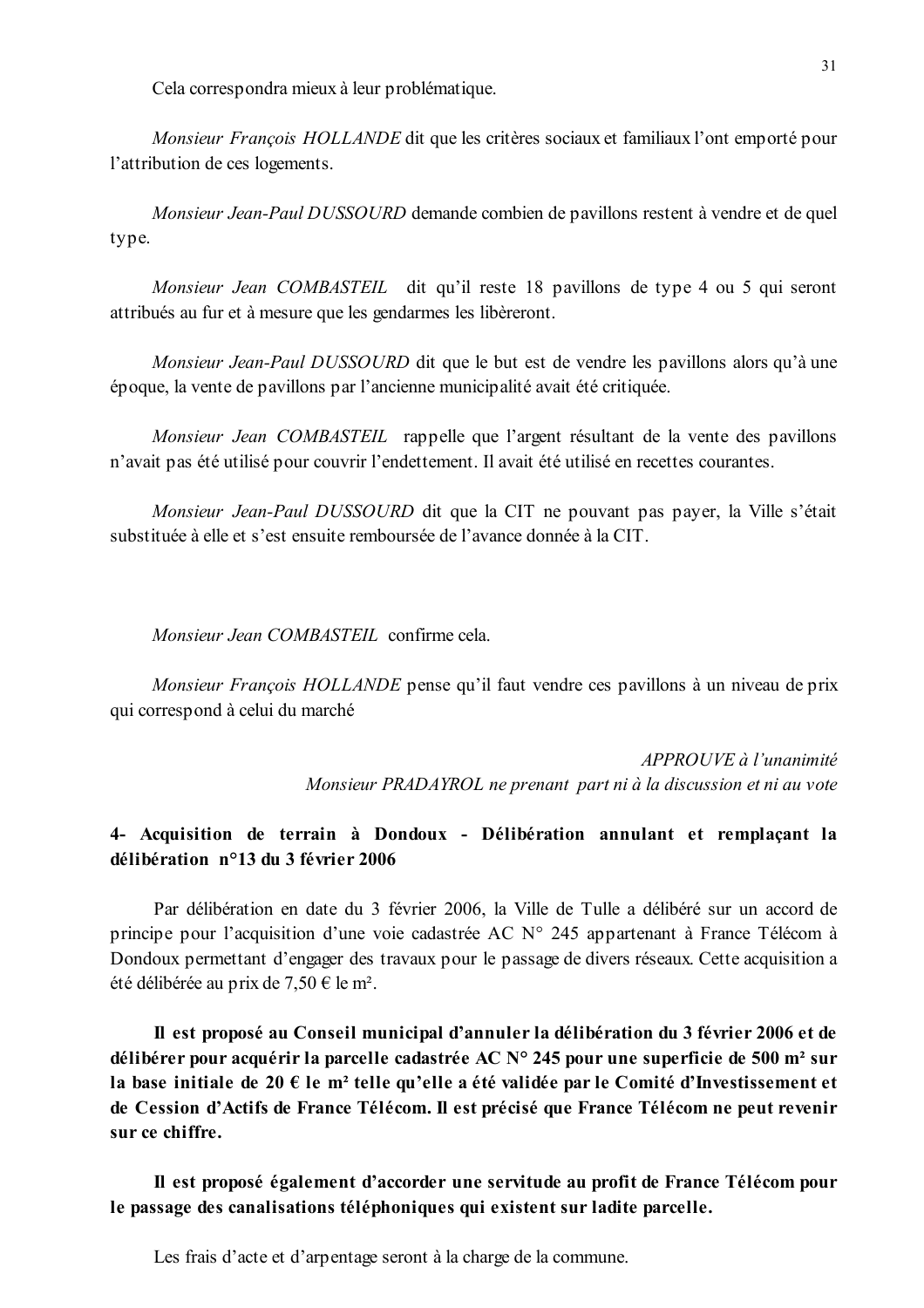## 5- Avis sur le déclassement, en vue de son aliénation, d'une partie d'un délaissé de la RD 1089 au lieu-dit « l'Oasis »

Dans le cadre du projet de la construction d'un LIDL au lieu-dit « L'Oasis », le Conseil Général a été sollicité pour une cession partielle du délaissé de la RD 1089 (ancienne RN 89) et doit donc procéder au déclassement de ce dernier.

Par arrêtés du 14 septembre 2006 et du 23 octobre 2006, le Conseil Général a ordonné une enquête publique du 11 octobre 2006 inclus jusqu'au 31 octobre 2006 concernant de déclassement

La Ville de Tulle est sollicitée pour donner son avis sur le déclassement.

## Il est proposé au Conseil municipal de donner un avis favorable sous réserve :

- que des servitudes au profit de la commune soient établies pour les réseaux d'assainissement, les réseaux d'eau potable ainsi que pour un busage du ruisseau qui traverse le délaissé.

- qu'une partie du délaissé située à gauche du chemin soit maintenue dans le domaine public communal.

APPROUVE à l'unanimité

6- Occupation d'un logement dans les locaux de l'école de Virevialle par un professeur d'école - Résiliation de l'autorisation d'occupation du domaine public consentie à ce dernier

Par délibération en date du 16 décembre 2005, la Ville de Tulle a autorisé Madame MONZAT-PORTE professeur d'école à occuper un logement de fonction à l'école de Virevialle moyennant le paiement d'une redevance pour occupation du domaine public d'un montant mensuel de 300  $\epsilon$ 

Madame MONZAT a souhaité résilier ladite occupation du logement à l'école de Virevialle à compter du 30 septembre 2006.

## Il convient d'autoriser Monsieur le Maire ou son représentant à signer l'avenant de résiliation à compter du 1<sup>er</sup> octobre 2006.

Madame Dominique GRADOR dit que cet immeuble est très laid. Dès lors qu'il n'y aura plus de logements de fonction à attribuer gratuitement, il faudra réfléchir au devenir de ce site.

Monsieur Jean COMBASTEIL dit qu'un instituteur occupe encore ce logement. Il faudrait lui trouver un autre logement pour vider rapidement la maison et décider de son avenir.

La démolition serait peut être la solution, des travaux importants étant à faire.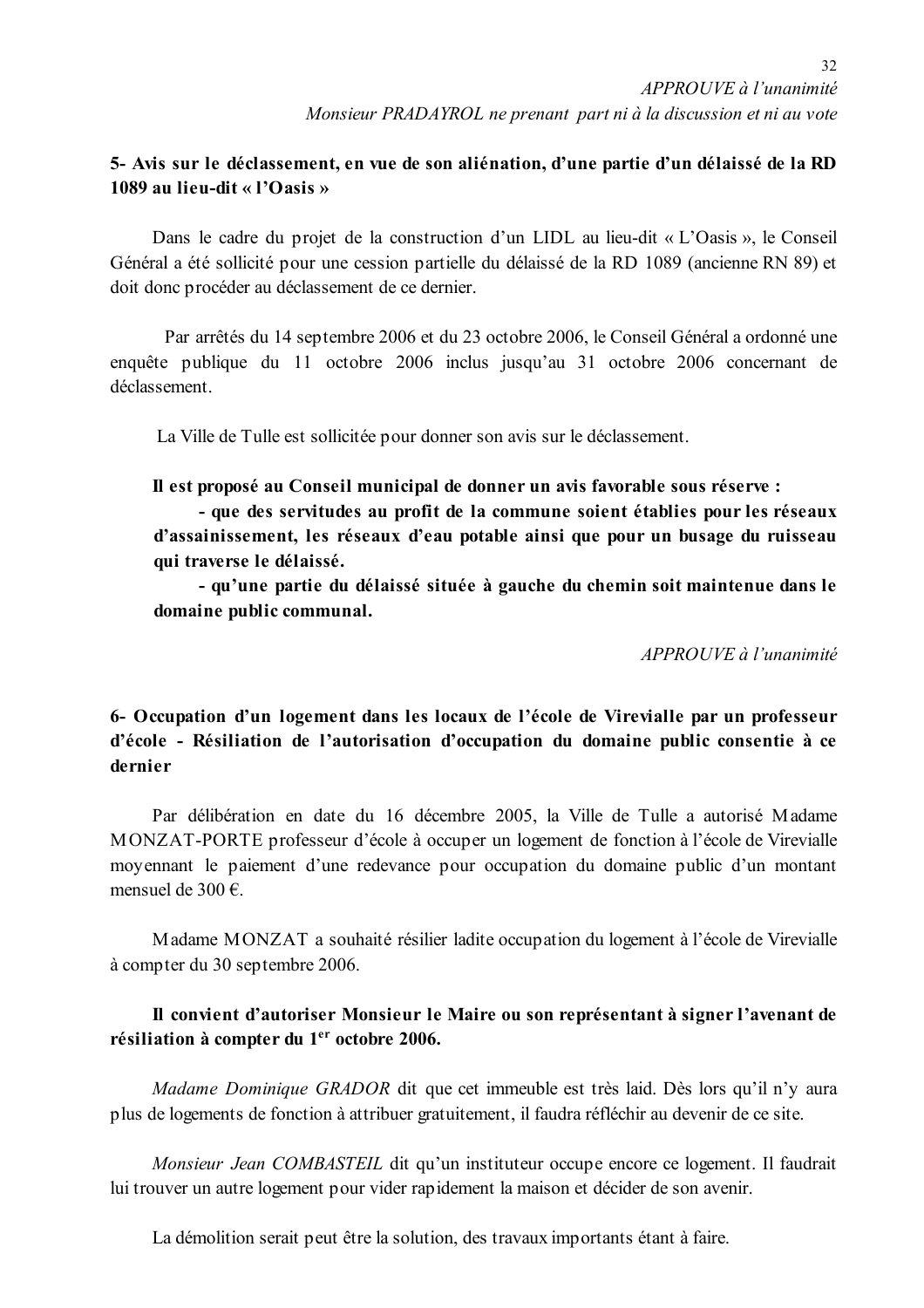Madame Dominique GRADOR dit que cet immeuble est très enclavé à l'arrière du site scolaire

APPROUVE à l'unanimité

## 7- Occupation de logements dans les locaux de l'école Joliot Curie - Autorisations d'occupation du domaine public par des professeurs d'école

a- Monsieur Jean-Marc GENESTE, instituteur à l'école Joliot Curie, a bénéficié jusqu'au 31 août 2006 d'un logement de fonction situé dans cette école.

Suite à sa titularisation dans le corps de professeur d'école au 1<sup>er</sup> septembre 2006, Monsieur GENESTE, de par son nouveau statut, ne peut plus disposer d'un avantage de logement de fonction.

En conséquence, il convient d'autoriser Monsieur GENESTE à continuer à occuper l'appartement de l'école Joliot Curie à titre précaire et révocable moyennant une redevance d'occupation du domaine public.

## Il est proposé au Conseil municipal d'autoriser ladite occupation du domaine public movennant une redevance mensuelle de 300 euros.

 $APPROIIVE \d{d} l'unanimit\acute{e}$ 

b-Un appartement de type 2 à l'école Joliot Curie a été libéré le 31 octobre 2006 par un instituteur ayant droit.

Monsieur CHAMPETIER, professeur d'école dans cet établissement scolaire, souhaite occuper ce logement.

En conséquence, il convient d'autoriser Monsieur CHAMPETIER à occuper l'appartement de l'école Joliot Curie de type 2 à titre précaire et révocable moyennant une redevance d'occupation du domaine public.

Il est proposé au Conseil municipal d'autoriser ladite occupation du domaine public à compter du 1<sup>er</sup> novembre 2006 moyennant une redevance mensuelle de 200 euros.

APPROUVE à l'unanimité

### **Domaine Public -**

Rapporteur : Monsieur Philippe BERNIS

### 8- Dénomination de voie

Il est proposé au Conseil municipal de dénommer « chemin de Peyrafort » une voie située au carrefour formé par les rues de Baladour /rue de la Pascalette /rue de Peyrafort.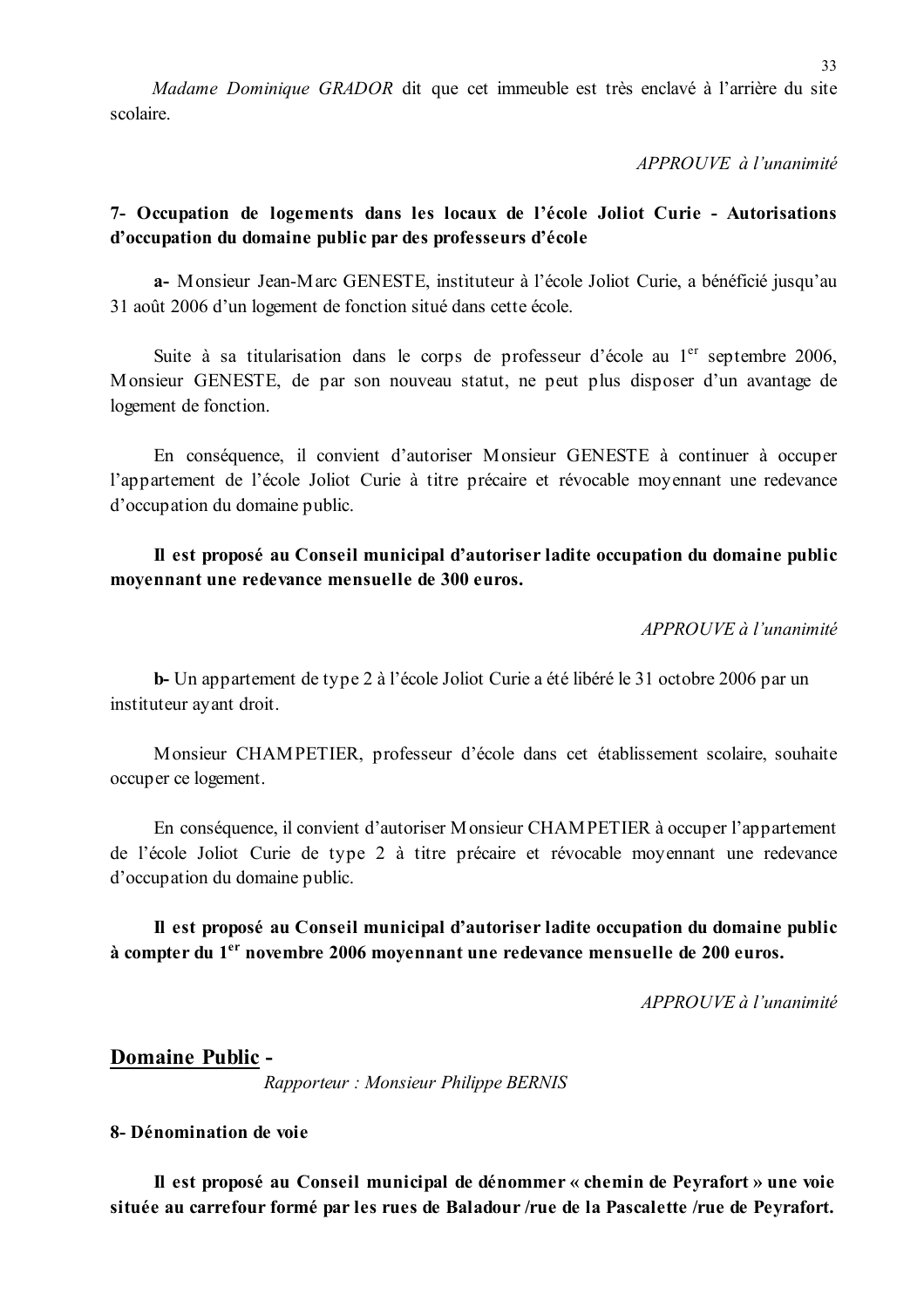Cette voie dessert des maisons d'habitation ainsi que des terrains non bâtis. Elle se termine en impasse.

Le service GODP a effectué une consultation auprès des riverains concernés.

Sur les six riverains consultés (propriétés bâties), quatre d'entre eux nous ont fait savoir qu'ils souhaiteraient comme appellation « chemin de Peyrafort ».

Monsieur Philippe BERNIS dit qu'il faut veiller au positionnement du panneau indicateur pour une bonne information. Cela est important pour les services de la Poste.

APPROUVE à l'unanimité

### Finances -

Rapporteur: Monsieur Michel BREUILH

#### 9- Décision modificative - Budget Ville

Monsieur Michel BREUILH dit que cette Décision modificative n'appelle pas de remarques particulières.

Page  $3 - \text{II} \text{y} \text{a}$ : - un certain nombre de recettes d'investissement en plus ou en moins : - des subventions doivent être rétractées car elles avaient été comptabilisées  $2$  fois - des demandes complémentaires sur les animations d'été - un complément NOVCAT à hauteur de 32 000  $\epsilon$ Il s'agit d'un solde : c'est le complément sur la totalité attendue depuis plusieurs années. - une participation par rapport à un percement de fenêtre sur le Centre 19000 - des virements de crédits entre sections qui n'ont pas d'incidence particulière

Page  $4$  - Il y a :

- des ouvertures de crédits : des remboursements de chauffage. Une facture avait été émise à tort suite à un changement de contrat.

- les avances remboursables des commerçants

- des rectifications d'écritures du parking Saint-Pierre

Des écritures avaient été passées au niveau de la prévision budgétaire en début d'année. Il y a des modifications dans la mesure où la dépense est un peu plus forte, les abords étant inclus dans l'opération.

- des écritures de régularisation demandées par le percepteur sur des amortissements. Il n'y a pas d'incidence particulière, ce sont des changements d'écritures.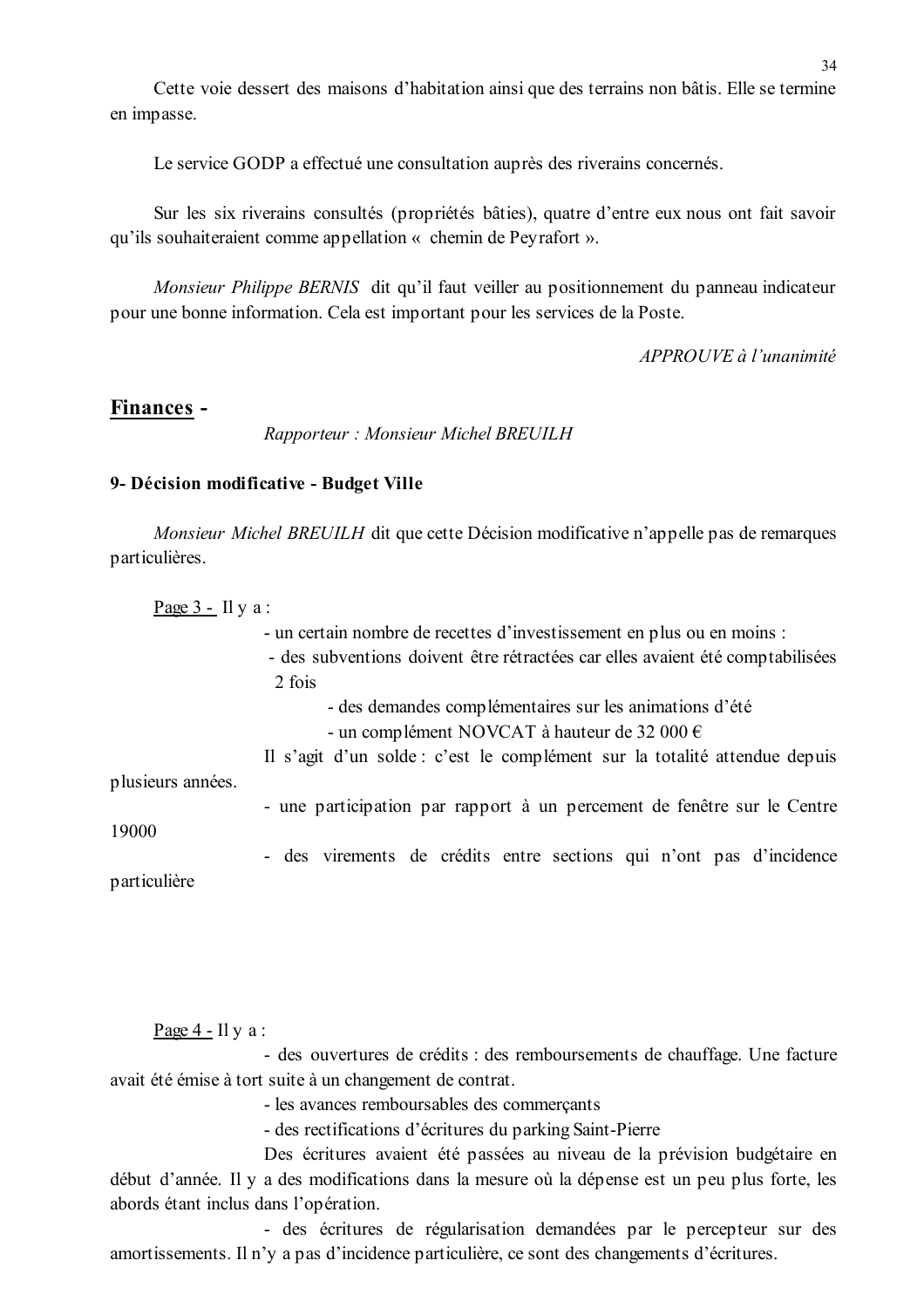Il n'y a pas d'emprunts complémentaires sur l'équilibre. C'est une décision modificative équilibrée et d'une portée limitée.

APPROUVE à l'unanimité

### 10- Attribution d'une subvention à l'association IUT HSE

Des étudiants de l'IUT, Département Hygiène - Sécurité - Environnement, souhaitent participer au Raid 4L Trophy. Le 4 L Trophy est un rallye au cours duquel 500 équipages parcourent environ 6000 kilomètres depuis Paris jusqu'aux pistes désertiques du Maroc au volant d'une 4 L. Il se déroule du 15 au 27 Février 2007.

Il s'agit d'un rassemblement étudiant, européen, sportif et humanitaire.

Le budget requis pour l'inscription s'élève à 5 000 €. L'association doit disposer de 3 000 € pour pouvoir s'inscrire à cette manifestation. Elle a donc sollicité le soutien financier de la Ville.

## Il est proposé au Conseil municipal de lui allouer une aide à hauteur de 500  $\epsilon$ .

 $APPROUVE$ à l'unanimité

#### 11- Garantie d'emprunt à l'OPHLM pour la réhabilitation de l'immeuble des Fages I

L'Office HLM a été saisi d'une demande de l'Ecole de Gendarmerie afin de proposer des logements aux gendarmes en formation.

L'Office souhaite, dans ce cadre, procéder à la réhabilitation de vingt logements sis Immeubles des Fages I à Tulle.

Il a contracté, auprès de la Caisse des Dépôts et Consignations, deux prêts PEX pour financer cette action.

### Il est proposé au Conseil municipal d'accorder la garantie de la Ville pour les deux emprunts contractés par l'OPHLM pour la réalisation de cette opération :

Les caractéristiques de ces prêts sont les suivantes :

Prêt PEX · - Montant :  $111700$  euros - Durée : 15 ans - Taux d'intérêt : 3.75 %

Prêt PEX · - Montant :  $144700$  euros - Durée : 15 ans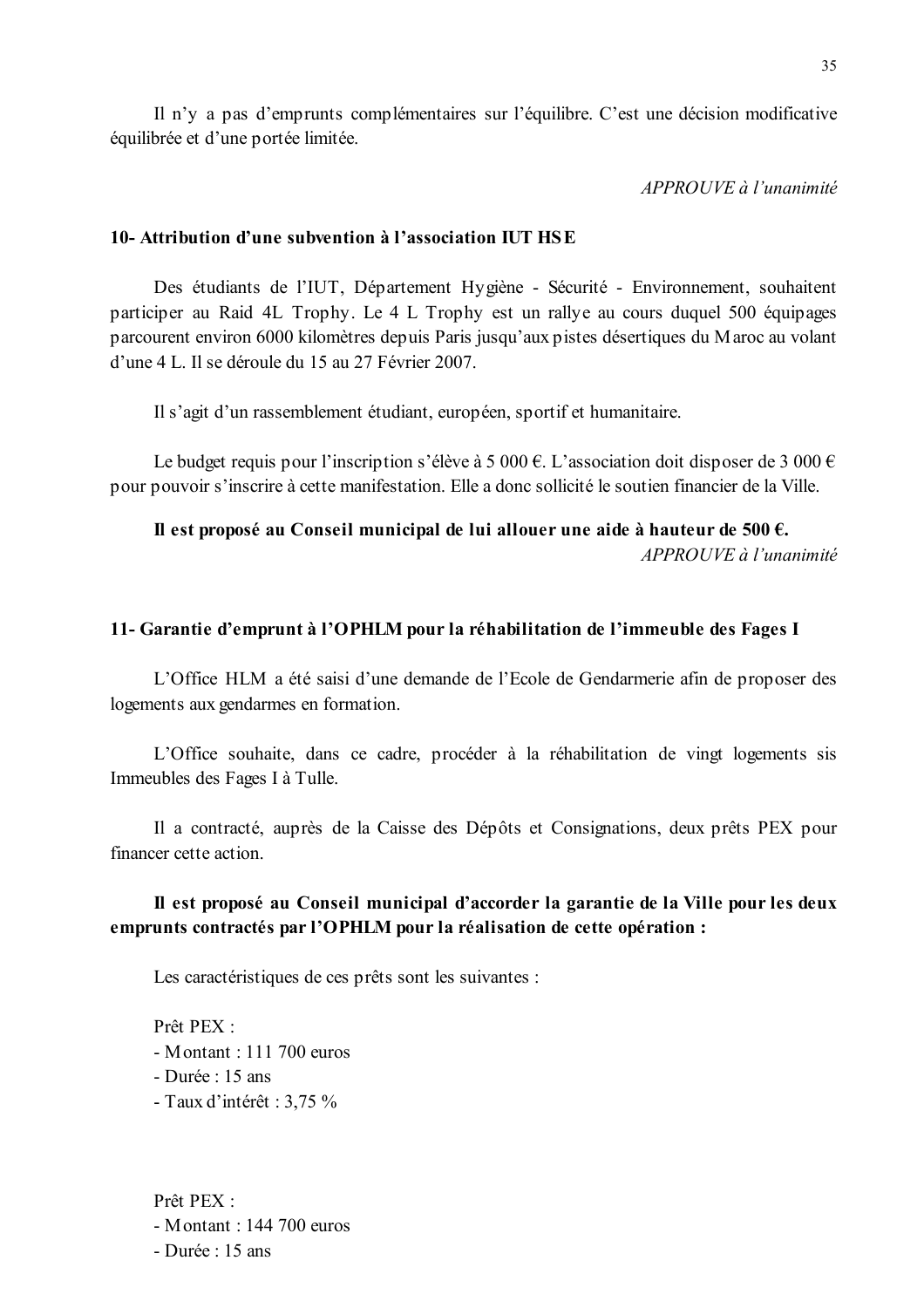### $APPROUVE \d{d} l'unanimit$

### 12- Acquisition d'une benne appartenant au SIRTOM et vente du hayon d'un camion au **SIRTOM**

Le garage des services municipaux de la Ville de TULLE dispose d'un hayon de marque Zepro Type 75-110 dont il n'a plus l'utilité.

Il s'avère que le S.I.R.T.O.M. de la région de TULLE est intéressé par ce matériel afin de le poser sur un véhicule neuf qu'il vient d'acquérir. Par ailleurs, le véhicule du service maconnerie doit être remplacé.

Le S.I.RT.O.M. possède un camion de Marque Renault qu'il souhaite céder. Il accepte de le vendre à la Ville, intéressée par l'achat de ce matériel.

La valeur de ces deux engins est estimée à 1 200  $\epsilon$  TTC.

Il est proposé au Conseil municipal :

\* de se prononcer sur :

- la cession d'un hayon au S.I.R.T.O.M. du Pays de Tulle

- l'acquisition d'un camion auprès du S.I.R.T.O.M. du Pays de Tulle

\* d'autoriser Monsieur le Maire à entreprendre les démarches s'y rapportant et à signer tout document à intervenir.

APPROUVE à l'unanimité

### **Affaires sportives -**

Rapporteur: Monsieur Alain LAGARDE

## 13- Approbation d'une convention liant la Ville et des associations extérieures à la ville pour l'utilisation du Centre Aquarécréatif

Dans le cadre de l'utilisation du bassin du Centre Aquarécréatif par des associations extérieures à TULLE, il est proposé au Conseil municipal :

- d'approuver la convention définissant les modalités d'utilisation de cet  $\omega_{\rm{max}}$ équipement
- d'autoriser Monsieur le Maire ou son représentant à signer ce document avec tous les utilisateurs concernés

APPROUVE à l'unanimité

## 14- Délibération de principe afférente à la rémunération des associations assurant des prestations dans le cadre des animations sportives et culturelles organisées par la Ville à destination des jeunes

Dans le cadre des animations sportives et culturelles organisées par les services sports et jeunesse de la Ville à destination des jeunes, il est régulièrement fait appel à des associations.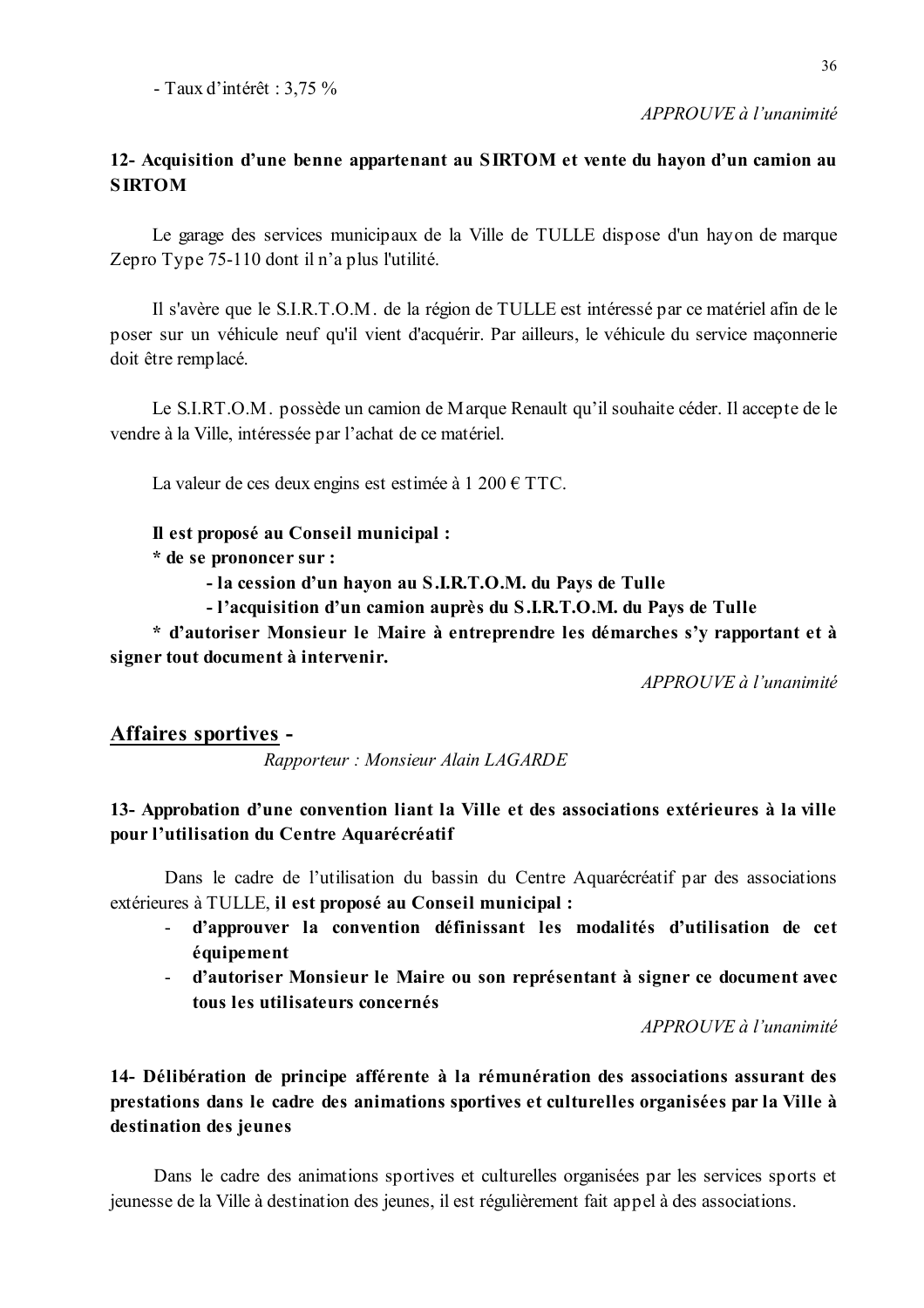Afin de pouvoir indemniser les prestations de ces partenaires, le Trésor Public demande que des conventions soient signées pour chaque intervention.

Afin d'éviter des lourdeurs administratives et de rémunérer plus rapidement les associations, il est proposé au Conseil municipal de voter une délibération de portée générale autorisant le Maire à signer des arrêtés pour valider ces actions et régler les dépenses en résultant.

Il est précisé que le budget nécessaire à l'organisation de ces animations est prévu sur le fonctionnement des services.

APPROUVE à l'unanimité

Monsieur Michel CAILLARD demande un commentaire sur un courrier dont a été destinataire chaque conseiller et qui concerne l'utilisation du mur d'escalade.

Monsieur Alain LAGARDE dit que le mur d'escalade est un investissement coûteux financé à 50 % dans le cadre du FNDS.

Dans le cadre d'une convention approuvée par le conseil municipal en Juin 2006, la gestion du mur d'escalade a été confiée à Tulle Grimpe avec pour missions notamment :

- de gérer et mutualiser le matériel mis à disposition des utilisateurs

- de proposer chaque année, la liste prévisionnelle du matériel nécessaire au bon fonctionnement de la structure d'escalade.

Des éléments ont fait qu'à l'intérieur du club il y a eu une scission. Un club dénommé Roc n'bloc s'est implanté dans un premier temps à Cornil. Depuis septembre, il a fait en sorte de rapatrier son siège social au Centre Culturel et Sportif et demande l'accès en tant que club au mur d'escalade

Il a rencontré à plusieurs reprises les présidents de clubs et mardi soir, il doit rencontrer les présidents de clubs avec le Comité Départemental. Pour cette affaire, le Président du Comité Départemental a démissionné.

Il faut faire vivre cet équipement.

Le boulodrome vit bien avec une association de gestion du boulodrome.

Il est pour sa part favorable à une gestion associative plus qu'à une gestion municipale qui a un coût.

La situation est en train de se débloquer. Mardi soir est fixée une réunion avec la Direction Départementale de la Jeunesse et des Sports et avec les parties concernées. C'est simplement une question de créneaux. Il n'a pas l'intention de s'immiscer dans les choix des uns et des autres. Chaque club a ses spécificités. Un des clubs a 120 adhérents, l'autre en a 20, l'un est implanté à Tulle, a porté le dossier dans son intégralité et a fait en sorte que cet équipement soit ce qu'il est aujourd'hui. L'autre a décidé de faire un tout autre choix. Il a décidé de se rapatrier sur Tulle. Il doit se plier à un certain nombre de contraintes que pose le club gestionnaire dans le cadre d'une convention. Cette convention peut cependant être dénoncée.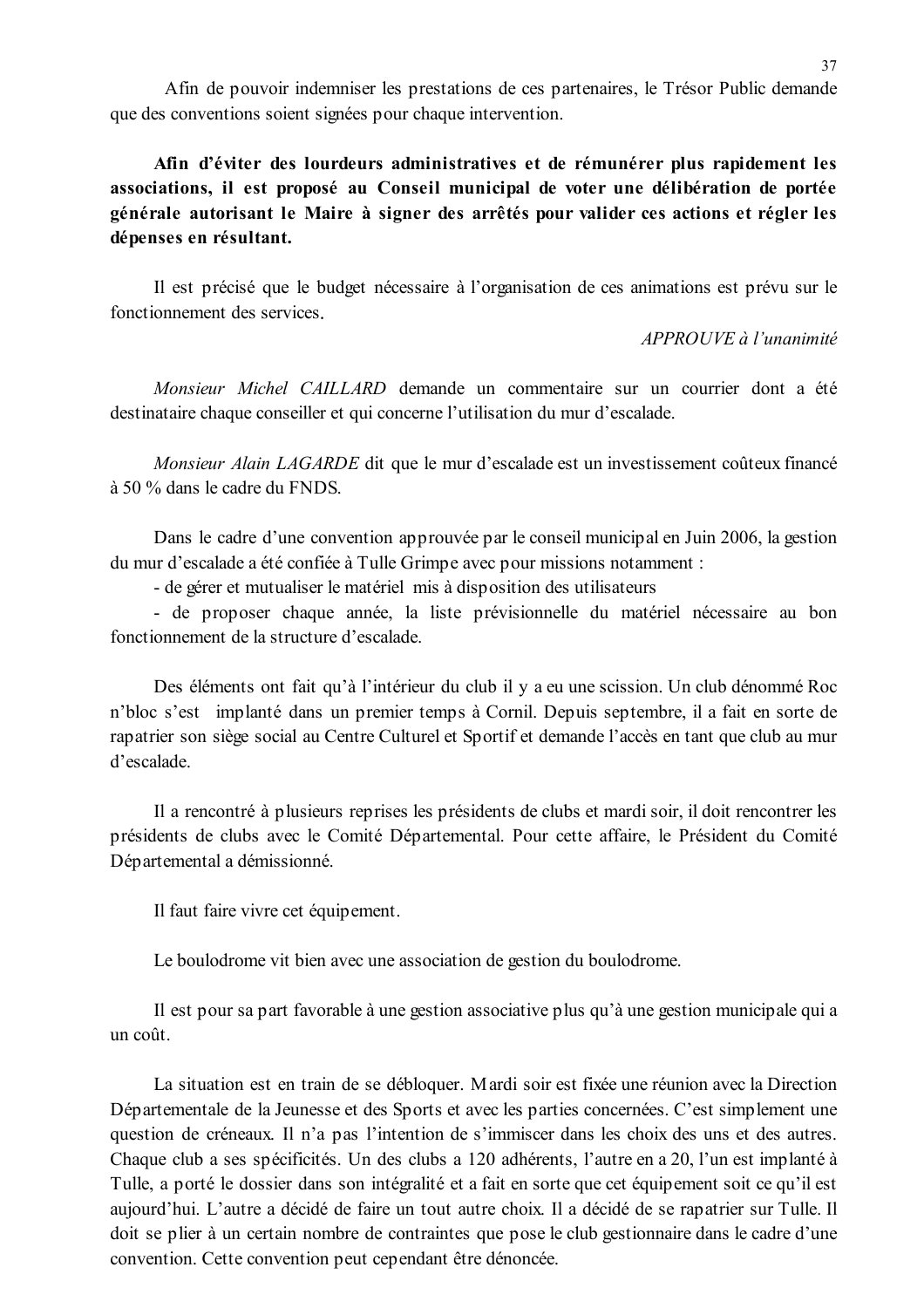Il rappelle qu'il s'agit d'évoluer sur des équipements de protection individuels.

Il y a une responsabilité par rapport à la gestion de ces équipements.

*Monsieur Michel CAILLARD* constate qu'il s'agit d'une question de créneaux d'utilisation.

Monsieur Alain LAGARDE répond par l'affirmative.

Monsieur François HOLLANDE dit que si chaque nouvel équipement génère la création d'une multiplication d'associations, un bon équipement peut se révéler ingérable.

Il faut être attentif à ne pas encourager la scissiparité.

Il faut veiller à une pleine utilisation de l'équipement avec des heures d'ouverture définies.

Il ne faut pas politiser ces sujets.

Monsieur Alain LAGARDE dit qu'il fait tout pour que les clubs se rapprochent. Il observe que lorsque peu de choses ont été faites sur les équipements, cela ne suscite pas beaucoup de réactions.

Quand il y a eu des réalisations, cela suscite des réactions. Il ne faut pas attiser les choses.

### **Affaires scolaires -**

Rapporteur : Madame Dominique GRADOR

#### 15- Restauration scolaire - Avis sur le rapport d'activité du délégataire pour l'année 2005

Madame Dominique GRADOR remercie Avenance pour la qualité du rapport soumis.

L'année 2005 pour la restauration scolaire a été marquée par la signature d'un avenant au contrat pour baisser la base contractuelle et ainsi éviter des surcoûts liés à des pénalités financières. Sans cette décision, la Ville aurait dû s'acquitter une nouvelle fois de cette pénalité car les fréquentations enregistrées en 2005 sont légèrement inférieures à celles de 2004.

Passage de 123 017 repas à 117 000 pour 2005.

Cette année 2005 a vu le début d'un plan de formation pour les agents de la collectivité qui interviennent auprès des enfants. Ces journées de formation assurées par la FAL ont pour objectif de donner aux personnels les outils « pédagogiques » qui leur permettront de mieux accompagner les élèves sur le temps repas. Il faut remercier les personnels pour les efforts accomplis en vue d'un meilleur Service Public rendu aux enfants scolarisés à Tulle.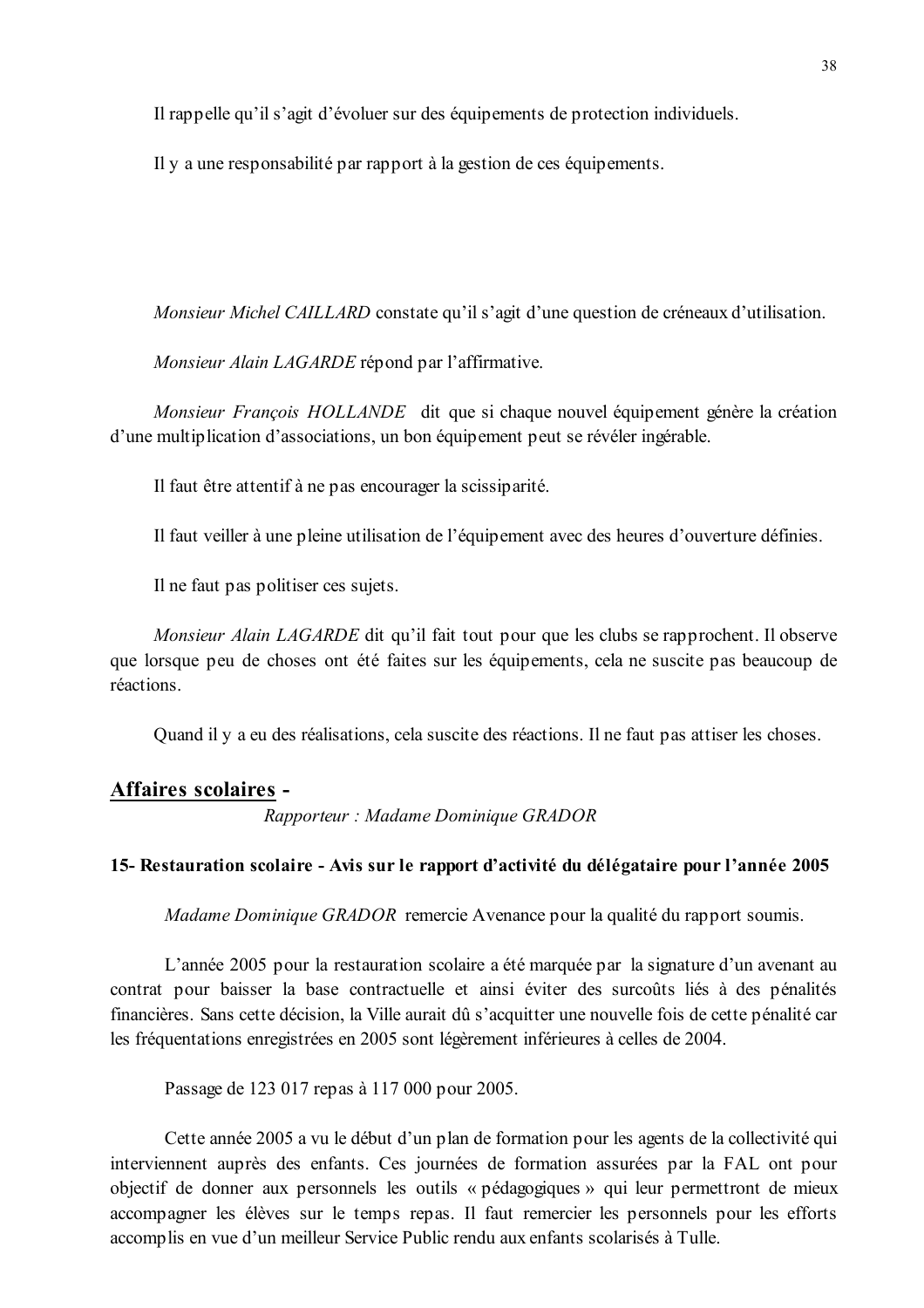Enfin, la commission des menus a poursuivi son travail de contrôle et d'évaluation de la qualité des repas servis. La fréquentation régulière des personnels, des parents et des délégués départementaux de l'Education Nationale qui participent régulièrement à la commission des menus démontre l'intérêt de cette structure de concertation.

Il sera possible dans les prochains jours d'examiner une politique tarifaire qui tienne compte du quotient familial des familles.

*Madame Janine PICARD* intervient à propos de la facturation et des encaissements.

Il est mentionné dans le rapport « qu'il est constaté une faible proportion de prise en charge de la part du CCAS ».

Elle dit que si l'on se réfère au montant total des aides allouées par le CCAS, la facture de prise en charge des cantines est effectivement peu importante. Elle représente sur l'année 2005  $1200 \in$ 

Elle explique que quand les familles sont reçues par les assistantes sociales de quartier y compris du CCAS, elles mettent en avant leurs difficultés et leurs impayés. Ce qui vient en premier est l'aide pour la facture EDF et des aides alimentaires.

Cette attitude participe du fait que les familles savent que les enfants ne seront pas exclus de la cantine. Donc la facture de cantine n'est pas proposée. Le CCAS a attiré l'attention des assistantes sociales de secteur sur ce problème là.

Quand il y a une demande, de même que pour le centre de loisirs, et lorsque la situation familiale le justifie, le CCAS apporte son aide.

Madame Dominique GRADOR dit que les élus, dans le cadre des conseils d'école ainsi que lors de toutes les occasions qu'ils ont de rencontrer les parents d'élèves, demandent de faire savoir aux familles qui ont des difficultés pour régler la cantine, qu'elles peuvent solliciter le service social de la Ville, pas seulement de façon occasionnelle mais aussi en cas de situation de difficultés pérenne.

Il faut informer de cette possibilité.

Il s'avère que des familles ne mettent pas leurs enfants à la cantine pour des raisons financières.

Monsieur Jean-Paul DUSSOURD demande pourquoi il y a une baisse des effectifs à la cantine

*Madame Dominique GRADOR* dit qu'il y a une baisse globale des effectifs.

Il y a eu une grève qui a occasionné la non présence des enfant pendant un certain temps.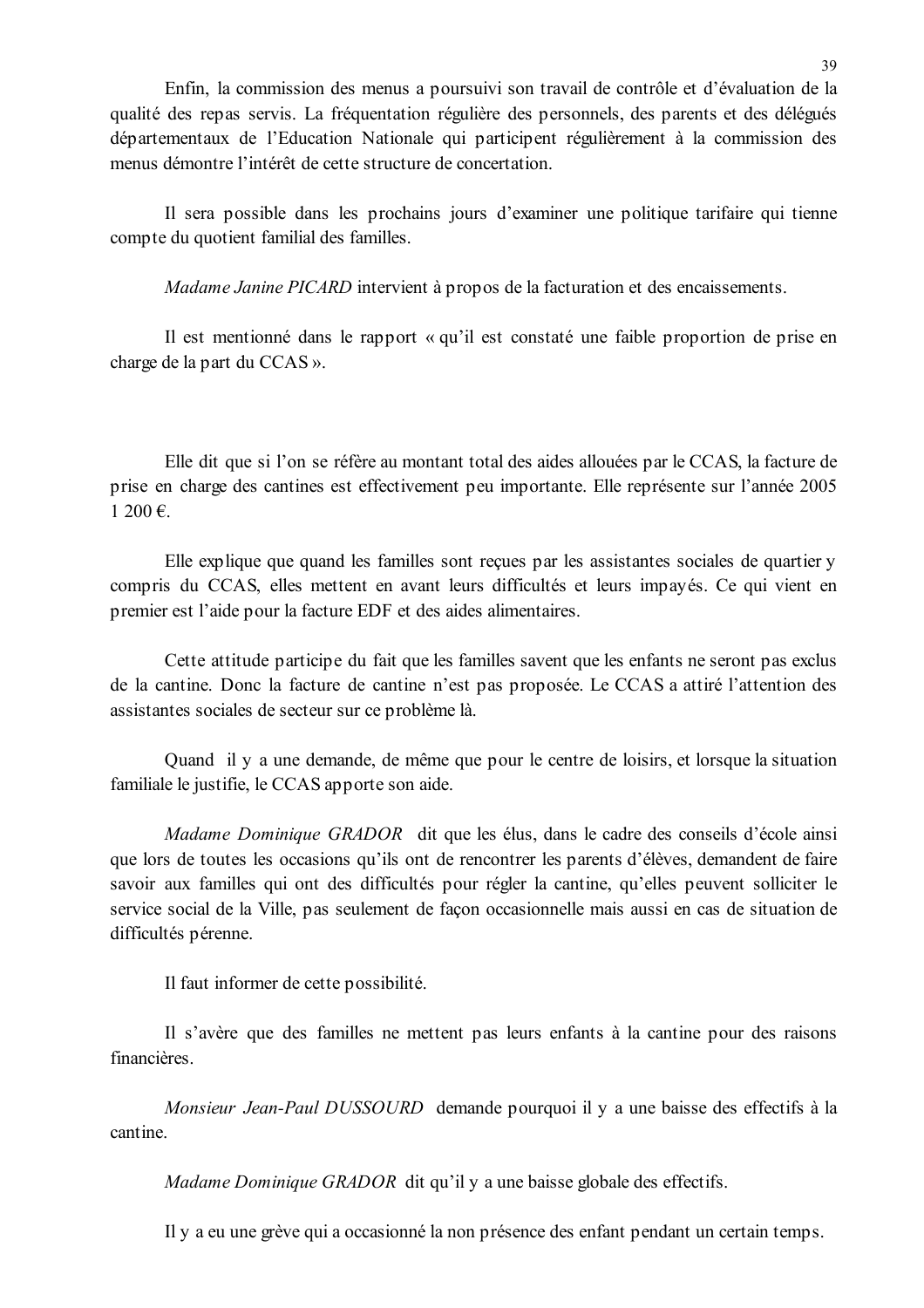La Ville a préféré prévenir le déficit plutôt que d'être pénalisée par rapport aux engagements pris par l'ancienne municipalité à l'égard d'Avenance. Cela revient moins cher.

**AVIS FAVORABLE** 

## 16- Approbation d'une convention liant la Ville, le Conseil Régional, le lycée René Cassin et l'école Clément Chausson pour l'utilisation des installations sportives du lycée par cette dernière

La Directrice de l'Ecole Clément Chausson a sollicité le Lycée René Cassin afin de pouvoir utiliser dans le cadre des activités scolaires, les installations sportives de ce dernier.

## Il est proposé au Conseil municipal d'approuver la convention définissant les modalités d'utilisation de ces équipements et d'autoriser Monsieur le Maire ou son représentant à le signer.

Il est précisé que l'utilisation des installations se fera à titre gratuit.

APPROUVE à l'unanimité

### Travaux -

Rapporteur: Monsieur Jean COMBASTEIL

17- Approbation de l'avenant n°2 au marché «9 Télécom» - Lot 2 Communications sortantes locales, nationales, internationales et vers mobiles

Il est nécessaire de prendre un avenant pour le changement de dénomination sociale de la société « 9 TELECOM » qui se dénomme dorénavant « Neuf Cegetel ».

Son capital social est de 30 420 659.36  $\epsilon$  et son siège social demeure au 40/42, Quai du Point du Jour - 92 659 BOULOGNE BILLANCOURT.

Il est proposé au Conseil municipal :

- d'approuver cet avenant
- d'autoriser Monsieur le Maire ou son représentant à le signer.

APPROUVE à l'unanimité

### 18- Approbation de l'avenant n°1 au marché de produits pétroliers - Lot n°2

Le montant maximum (6000 € H.T.) du marché de carburant Lot n° 2 attribué à Bevnat Roche Combustibles (B.R.C.) est en dépassement.

Cette augmentation de consommation se justifie par une modification du fonctionnement des Fêtes de la St-Clair qui a entraîné une majoration de consommation de carburant pour l'utilisation de groupes électrogènes (non prévue au marché).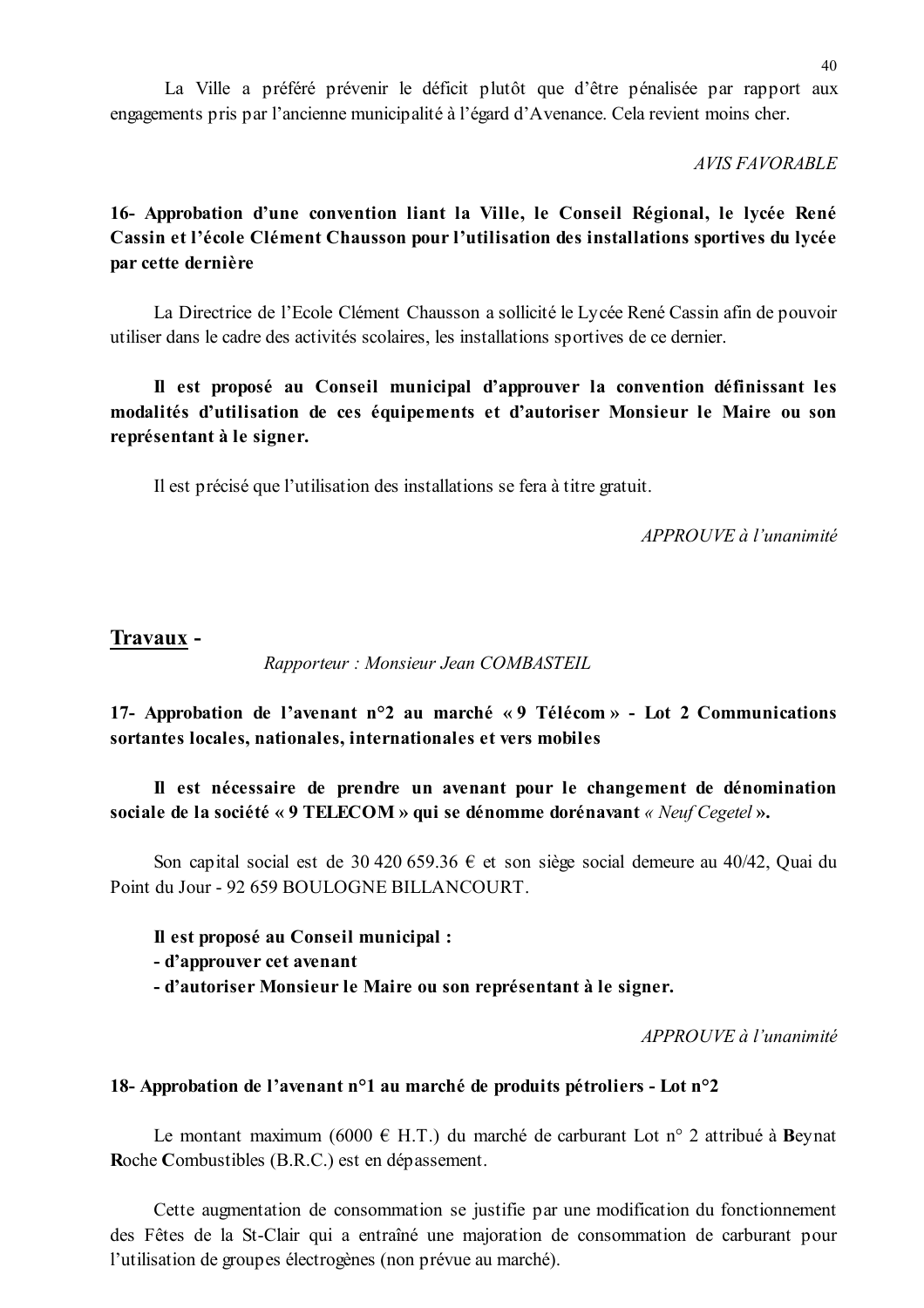Tenant compte de ces éléments, il convient d'augmenter le montant maximum du marché et de le porter à 10 000  $\in$  H.T. par voie d'avenant.

La Commission d'appel d'offres, dans sa séance du 25/10/2006, a donné un avis favorable à la passation de cet avenant.

## Il est proposé au Conseil municipal d'approuver cet avenant et d'autoriser Monsieur le Maire ou son représentant à le signer.

 $APPROUVE \d{d} l'unanimit \d{e}$ 

## 19- Approbation de l'avenant n°4 au marché d'exploitation des installations thermiques des bâtiments de la Ville et du CCAS - Lot 1 « Bâtiments communaux »

La 1<sup>ère</sup> phase de réhabilitation du C.C.S. étant réceptionnée depuis la fin du mois de Juin  $2006$  et la  $2<sup>eme</sup>$  phase étant en cours d'exécution, il convient d'intégrer les nouvelles installations de chauffage dans le contrat d'exploitation dévolu à la société EYLO-MIDI-OCEAN devenue SUEZ ENERGIE SERVICES depuis le 01/01/2006.

Ces nouvelles installations concernent :

- 1 centrale de traitement d'air pour la salle omnisports
- 1 centrale pour l'Espace Jeunes
- 1 V.M.C. pour l'Espace Jeunes
- les appareils de chauffage et de climatisation des bureaux et salles diverses
- 1 centrale de traitement d'air et un extracteur pour la salle de gymnastique

Ces installations doivent donc être intégrées au contrat dans les postes P 2 maintenance des installations et P 3 garantie totale.

Le montant annuel de la plus-value sur les poste P 2 et P 3 du C.C.S. est donc :

| - P 2 annuel : salle omnisports - Espace | 2.290 00 € HT  |  |
|------------------------------------------|----------------|--|
| jeunes - bureaux et salles               |                |  |
| - P 2 annuel : salle de gymnastique      | 556,60 € HT    |  |
| - P 3 annuel : salle omnisports - Espace | 150,00 € HT    |  |
| Jeunes - bureaux et salles               |                |  |
| - P 3 annuel : salle de gymnastique      | $50,00 \in HT$ |  |

Il est demandé au Conseil municipal d'approuver cet avenant et d'autoriser Monsieur le Maire ou son représentant à le signer.

APPROUVE à l'unanimité

20- Approbation de l'avenant n°1 au marché d'exploitation des installations thermiques des bâtiments de la Ville et du CCAS - Lot 2 « Centre aquarécréatif »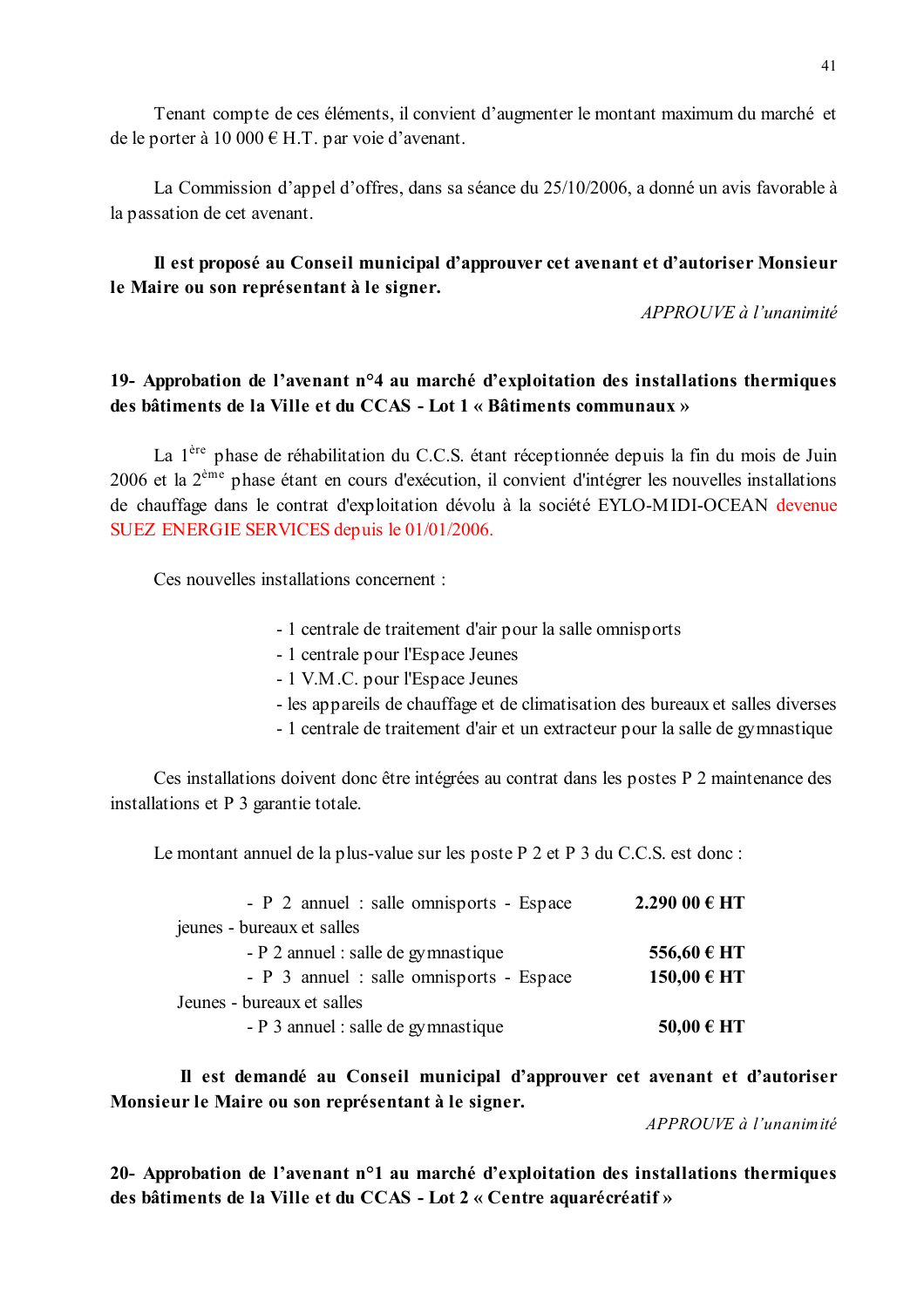La modification des dates d'ouverture des bassins extérieurs du Centre Aquarécréatif entraîne une modification du P 1 chaleur, lequel prévoyait dans sa clause d'intéressement (Article 13.2.1. du C.C.A.P.) une consommation d'énergie en fonction, entre autre, de la rigueur climatique et de la fréquentation annuelle.

Ces nouvelles installations concernant les dates d'ouverture des bassins extérieurs qui étaient prévues au contrat : période été, du 15 Mars au 31 Octobre, soit 224 jours pour 84.000 baigneurs, période hiver du 1<sup>er</sup> Novembre au 14 Mars soit 127 jours pour 37.000 baigneurs, sont modifiées de la façon suivante :

- période été du 15 Avril au 31 Octobre soit 193 jours pour 74.000 baigneurs
- période hiver du 1<sup>er</sup> Novembre au 19 Avril soit 158 jours pour 47.000  $\mathbf{r}$ baigneurs

Il convient donc de modifier les paramètres N B 2 et N B 3 réchauffage de l'eau des bassins en période hiver et été en fonction des dates ci-dessus.

Ces paramètres servent au calcul de la redevance du poste P 1 chaleur, et à l'application de la clause d'intéressement.

Cette modification n'entraîne pas de changement du montant de la redevance P 1 de base.

## Il est proposé au Conseil municipal d'approuver cet avenant et d'autoriser Monsieur le Maire ou son représentant à le signer.

 $APPROIIVE \d{d} l'unanimit \d{e}$ 

## 21- Participation de la SCI La Tuilerie aux travaux du Centre 19000

La SCI la Tuilerie est propriétaire d'une parcelle située au niveau 2 du Centre 19000 qu'elle avait aménagée afin d'y abriter les activités de l'organisme de formation FEL.

La Ville de Tulle a décidé de réaliser sur ce niveau des travaux de percement et de pose de baies vitrées afin que l'AFPA et les PEP puissent aménager le plateau resté disponible.

Dans le cadre de ces travaux, la SCI la Tuilerie a accepté de prendre en charge le percement d'une baie vitrée correspondant à son lieu d'activités. Les travaux concernés consistent dans le découpage d'un panneau de façade et son évacuation ainsi que dans la pose d'une baie vitrée en aluminium

Le montant de ces travaux s'élève à 10 000 Euros.

Il est donc proposé au Conseil municipal d'émettre un titre de recettes de ce montant au nom de la SCI la Tuilerie et d'inscrire cette somme en recette sur le budget de la commune.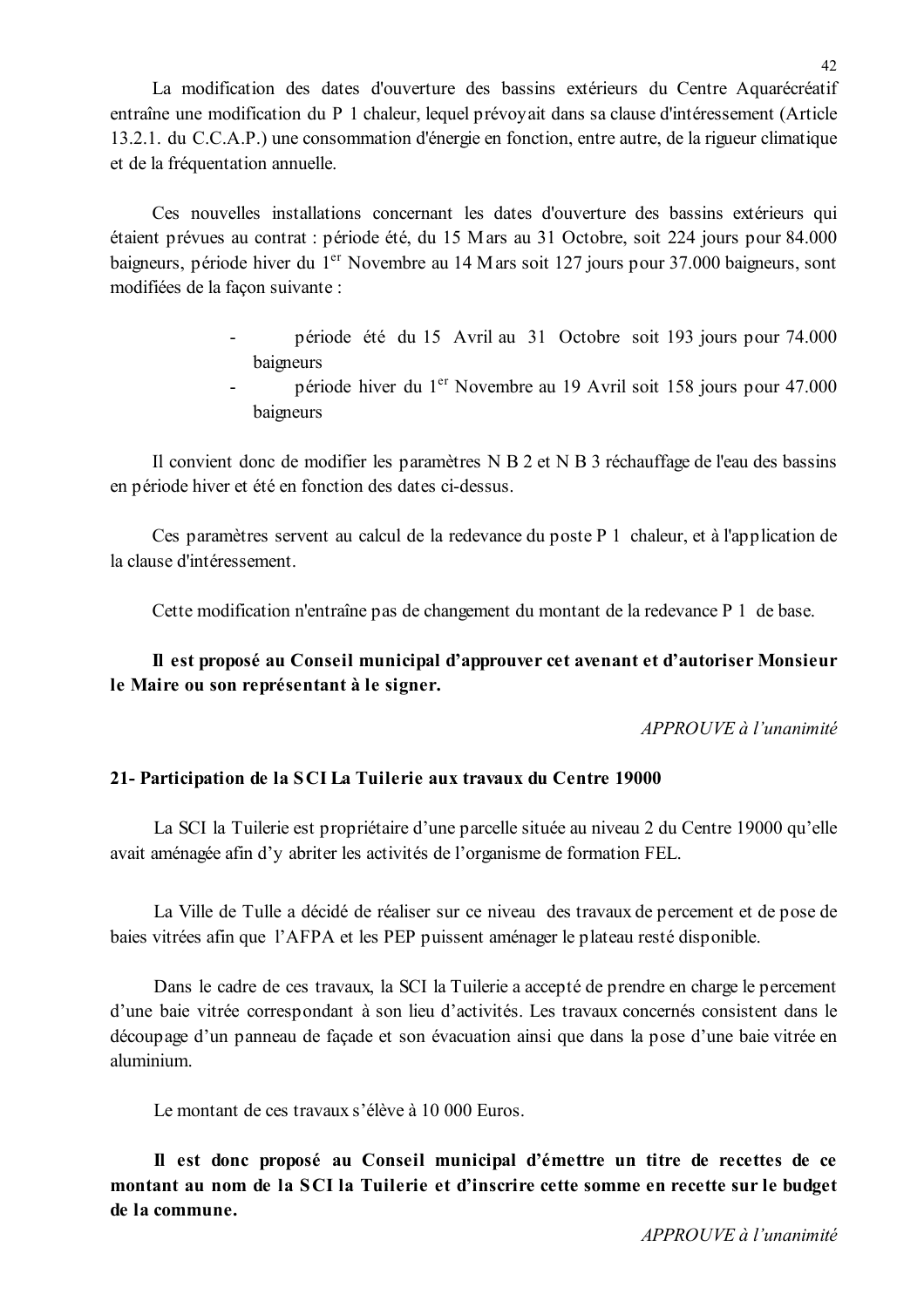#### Affaires culturelles -

Rapporteur: Monsieur Pierre DIEDERICHS

### 22- Demande de subvention au GAL Pays de Tulle au titre du programme Leader + pour le financement d'une plaquette d'information sur le Pôle Accordéon Armes

Pôle Accordéons ou musée de l'accordéon, Musée des Armes, APPNAT, Cité de l'Accordéon, regroupement - Armes, résistance / déportation, 9 juin 1944 - APAT, Pôle Accordéons / Armes ...

Vu de l'intérieur : il s'agit de la mise en synergie et du regroupement de plusieurs projets naissants qui vont s'enrichir et se construire ensemble.

Vu de l'extérieur : un véritable problème de lisibilité du / des projet(s) existe.

Présentement, le projet global, validé par les divers acteurs, nécessite une étape d'information sur l'histoire et l'évolution du Pôle Accordéons, accompagné de son association la Cité de l'Accordéon, du Musée des Armes actuel et du projet Armes / Résistance - Déportation / 9 juin 1944.

Cette plaquette d'information sera organisée en 3 volets :

\* le Pôle Accordéons / la Cité de l'Accordéon

\* le Musée des Armes actuel / APAT

\* les projets d'organisation (accordéon) et de regroupement (Armes / Résistance -Déportation / 9 juin 1944)

et devra répondre aux interrogations suivantes :

- Aujourd'hui, que pouvons nous voir à Tulle ? Pourquoi ?

- Demain, que pourrons nous voir et comment ?

Il est proposé au Conseil municipal de solliciter le GAL Pays de Tulle au titre du programme Leader + pour l'obtention d'une subvention à hauteur de 50% du coût global de la réalisation de la plaquette d'information du Pôle Accordéons/Armes.

 $APPROIIVE$  à l'unanimité

## 23- Acceptation du don d'une collection d'objets archéologiques égyptiens provenant de la **Moyenne Egypte**

Monsieur Dominique Aubenas, ancien élève du Lycée Edmond Perrier, a tenu à montrer son amitié pour le musée et son lien indéfectible à la Ville de Tulle. Sa famille y a notamment partagé les heures douloureuses de la Seconde Guerre mondiale. Il offre ainsi une collection d'objets archéologiques égyptiens provenant de Moyenne Egypte (région de Minieh) de plus d'une centaine d'éléments allant de la Préhistoire (silex macrolithiques) à la période musulmane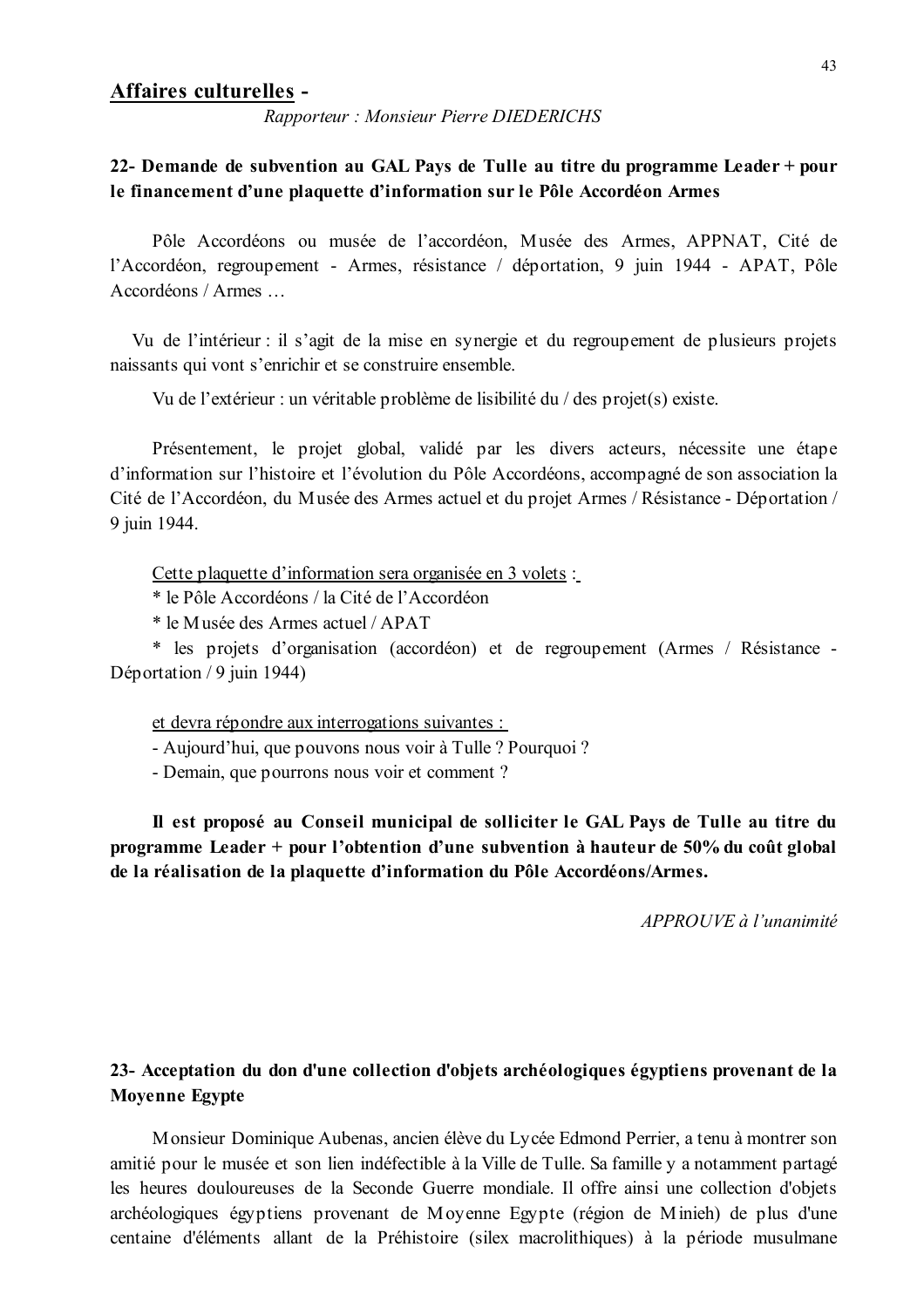(fragments de céramiques vernissées et décorées), l'essentiel datant de l'Antiquité égyptienne jusqu'en sa période hellénistique.

Cette collection comprend des poteries, des shaouabtis (22 statuettes funéraires), des scarabées sacrés de pierre et céramique, de petites sculptures (dont certaines très précieuses telle une tête de femme grecque souriante, en marbre blanc – H. 0,05m), des colliers, des flacons, des monnaies, des fragments de jeux, des objets de toilette, des boutons, des pesons, des lampes à huile, une ampoule à eulogie, de nombreux bris de verres colorés et de céramiques ornées, précieux par leur qualité représentative, ... etc.

L'inventaire exhaustif et l'étude précise de cette collection – qui devra porter le nom de "fonds AUBENAS DEMULLING" - demanderont l'intervention de collaborations spécialisées à solliciter (musée Champollion de Figeac–Département des Antiquités égyptiennes du Louvre...). Elle complète le fonds de témoignages antiques égyptiens que possède déjà le musée (collections Villeneuve, Moulin, Leymarie). Ces derniers ont été diminués dans les périodes sombres du début du XXe siècle. Cette collection Aubenas Demulling vient donc rendre une réelle importance à ce fonds, sans s'exclure de l'orientation du Projet culturel et scientifique du musée grâce au caractère sacré de ces pièces témoignant pour l'essentiel de rituels funéraires, qui entrent ainsi dans sa perspective générale tout en perpétuant la tradition des Corréziens de souche ou d'adoption, de faire don au musée de la Ville de témoignages précieux de leurs lointains voyages et attaches foraines.

#### Il est proposé au Conseil municipal :

- de se prononcer sur l'acceptation de ce don
- d'attribuer à cette donation le nom de " FONDS AUBENAS DEMULLING "
- de solliciter l'avis du Conseil artistique des Musées sur l'acceptation de ce don.

Monsieur Pierre DIEDERICHS dit que Monsieur Aubenas est l'oncle de Florence Aubenas pour laquelle l'association des anciens élèves du Lycée Edmond Perrier, en collaboration avec la Ville, s'était fortement impliquée dans le cadre de sa libération.

APPROUVE à l'unanimité

#### 24- Acceptation d'un don de pièces de filet brodé

Madame Mick Fouriscot, Présidente fondatrice du Centre International de la Dentelle à l'aiguille et au fuseau au Puy en Velay, a souhaité s'associer aux Journées Internationales consacrées à Etienne Baluze, propagateur du " poinct de Tulle " au XVIIe siècle, en offrant au musée du Cloître de Tulle vingt pièces de réseau fait main, brodé à l'aiguille facon " Point d'Aurillac", ancêtre du "Poinct de Tulle".

Ces pièces datant au plus tard des années 1900 et pour certaines antérieures, de "format" moyen A4 et A3", provenant de la collection personnelle de Madame Fouriscot et conservées dans leur état quasi neuf, présentent des scènes historiées, des portraits de personnages dans le goût de la Renaissance et du siècle de Louis XIV, des motifs ornementaux, le tout de grande qualité.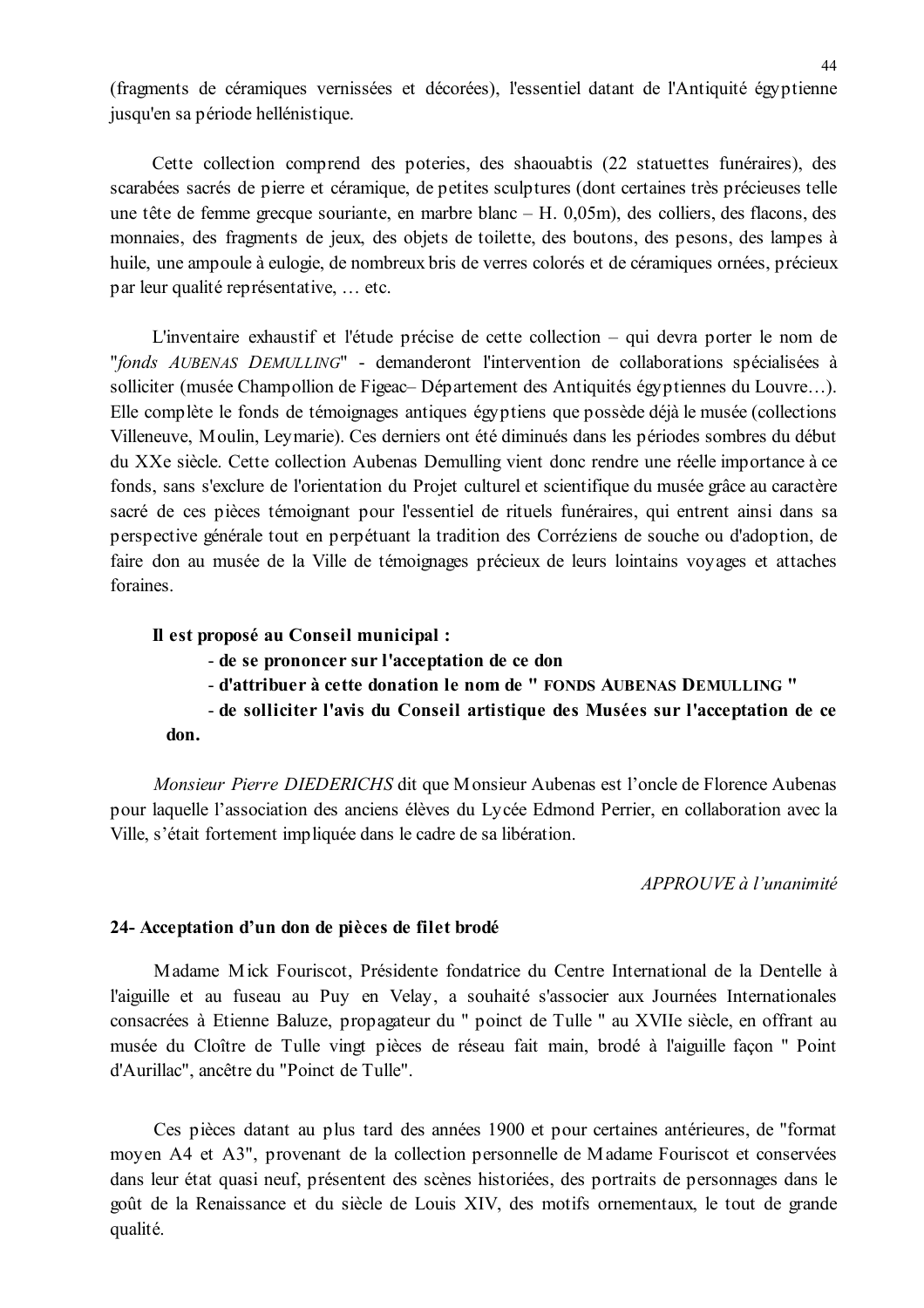Il s'agit véritablement d'un fonds qui vient illustrer magnifiquement le processus d'élaboration du poinct de Tulle pour lequel le musée ne possédait qu'un seul élément (donation Plazzi) et qui s'intègre d'évidence dans la future présentation de cet artisanat d'art tellement intégré à l'histoire de la Ville.

Cette donation enrichira et complètera le fonds de broderies et de dentelles du musée.

## Il est proposé au Conseil municipal :

- de se prononcer sur l'acceptation de ce don

- de solliciter l'avis du Conseil artistique des musées pour son acceptation.

APPROUVE à l'unanimité

#### 25- Acceptation du don d'une maquette de vitrail

Au printemps 2000, le musée du Cloître avait consacré une exposition à Jacques Villatte, artiste corrézien installé à Larche

A cette occasion, Jacques Villatte avait présenté la maquette originale du vitrail de l'église de Larche qu'il avait été chargé de réaliser.

En témoignage de gratitude pour son exposition, Jacques Villatte, originaire de Larche en Corrèze et de renommée internationale, avait souhaité faire don de cette œuvre intitulée " Hymne à la Création " au Musée du Cloître, cette donation devenant effective après la pose du vitrail dans l'église de Larche.

Cette huile sur toile présentée avec son cadre (1,87 m x 0,68 m), signée en bas à gauche, permettra d'enrichir à la fois le fonds d'art sacré, thématique principale du musée, et le fonds d'art contemporain du musée du Cloître, témoignage de l'action en faveur de la création artistique actuelle

### Il est proposé au Conseil municipal :

- de se prononcer sur l'acceptation de ce don

- de solliciter l'avis du Conseil artistique des musées pour son acceptation.

APPROUVE à l'unanimité

#### **Environnement -**

Rapporteur: Monsieur Philippe BERNIS

### 26- Avis afférent au rapport annuel du délégataire sur la qualité des eaux destinés à la consommation humaine pour l'année 2005

L'article 2 du décret n°94-841 du 26 septembre 1994 relatif aux conditions d'information sur la qualité de l'eau distribuée en vue de la consommation humaine prévoit qu'une note de synthèse annuelle sur les données relatives à la qualité des eaux distribuées soit établie pour les communes de 3 500 habitants et plus.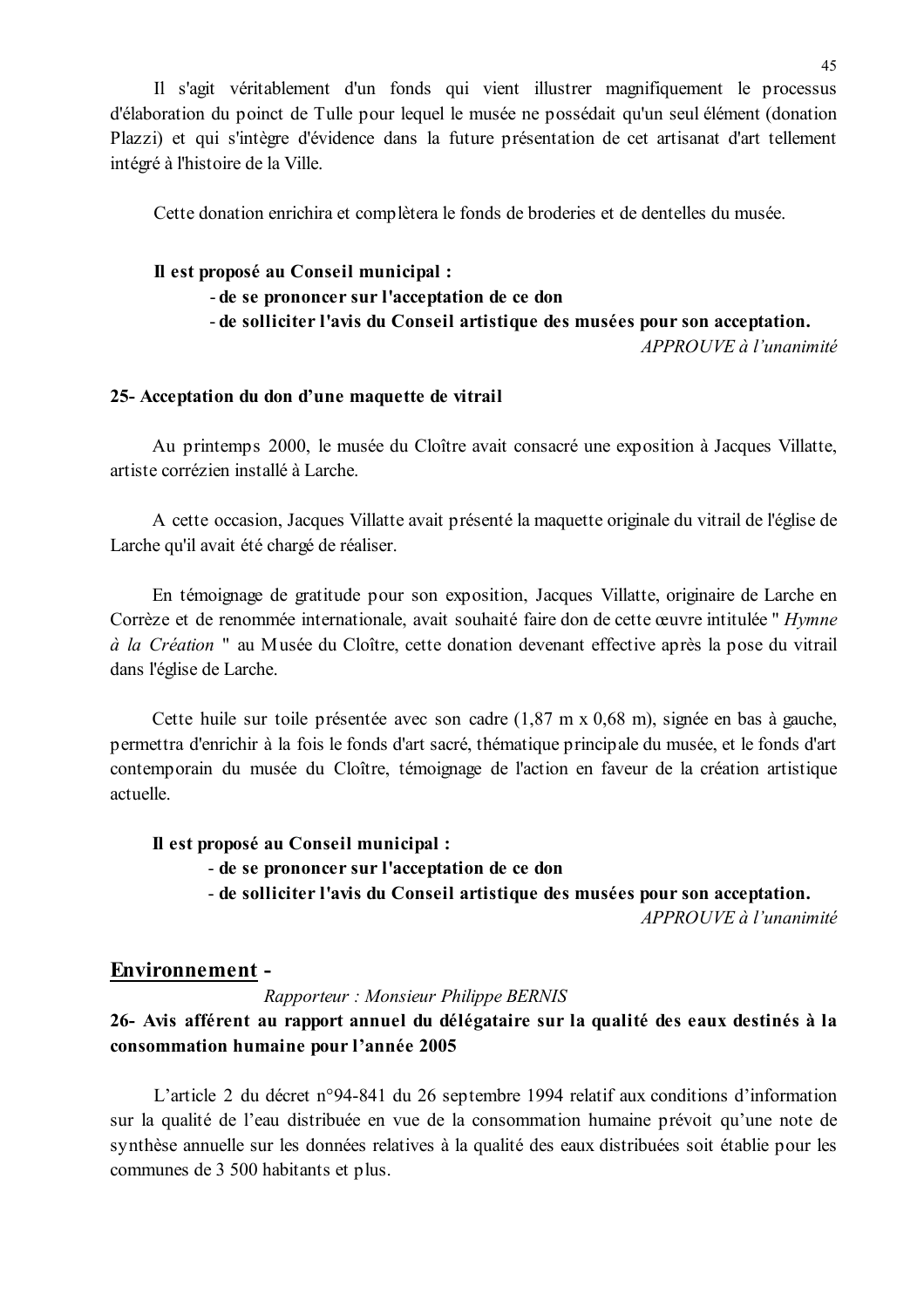Le bilan sanitaire de la commune de Tulle pour l'année 2005 a été établi par la DDASS (Direction Départementale des Affaires Sanitaires et Sociales) chargée du contrôle sanitaire des eaux destinées à la consommation humaine pour le département de la Corrèze.

#### Il est proposé au Conseil municipal d'émettre un avis sur ledit rapport.

Monsieur Philippe BERNIS dit que les conclusions se trouvent sur la dernière page du rapport.

Il convient :

- de maintenir un taux de chlore voisin de 0,1 mg/l sur les réseaux

- d'améliorer la reminéralisation afin d'atteindre les objectifs fixés par le Code de la Santé Publique à savoir obtenir des eaux distribuées pour la consommation humaine qui ne doivent pas être agressives.

C'est une remarque récurrente à Tulle et en Corrèze où les eaux ont un *ph* plus acide qu'en d'autres endroits.

Il ne s'agit pas d'un problème sur la qualité de l'eau mais sur la tenue des canalisations et éventuellement sur le coût de l'eau

L'eau à Tulle est conforme aux normes sanitaires et peut être tout à fait consommable.

Lors du dernier Conseil municipal, des questions avaient été posées par Monsieur RABIER. Le Service Environnement est en train de travailler de façon à ce que soient données lors de la prochaine réunion du conseil municipal des informations :

- sur le projet de protection des captages

- sur la résorption progressive des tuvaux plomb et des rejets directs dans le Corrèze.

**AVIS FAVORABLE** 

### Affaires générales -

Rapporteur : Monsieur Alain LAGARDE

#### 27- Groupement Régional de Santé Publique

## a- Désignation des représentants de la Ville au sein du Conseil d'Administration du Groupement Régional de Santé Publique

Par délibération du 28 septembre 2006, le Conseil municipal a décidé la participation de la Ville au Groupement Régional de Santé Publique et a autorisé Monsieur le Maire à signer la convention constitutive de ce groupement.

La signature officielle de la convention aura lieu le 23 novembre prochain à la Préfecture de Région et le Conseil d'Administration de cette instance se réunira le 5 décembre 2006.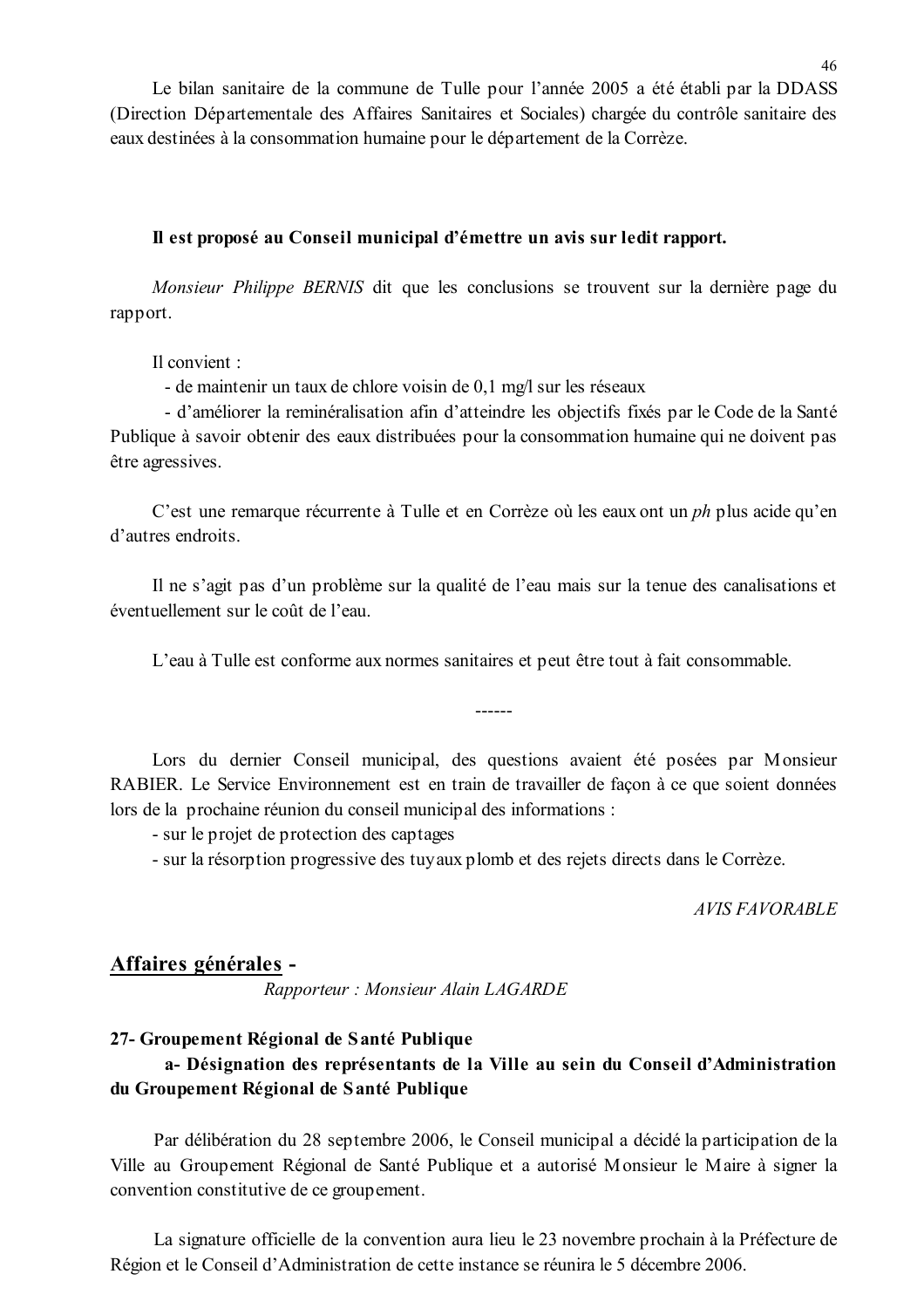Il convient désormais de désigner les représentants de la Ville au Conseil d'Administration du Groupement Régional de Santé Publique.

## Il est proposé au Conseil municipal de désigner :

# - Monsieur Jean Louis WUYTS, en qualité de titulaire

## - Monsieur Jean Louis SOULIER, en qualité de suppléant

APPROUVE à l'unanimité

b-Approbation de la convention liant la Ville et le Groupement Régional de Santé Publique pour la mise à disposition de ressources humaines, matérielles et dématérialisées

Il est proposé au Conseil municipal d'approuver la convention avant pour objet de retracer les modalités de mise à disposition des ressources humaines, matérielles et dématérialisées par chaque membre du groupement pour son fonctionnement et d'autoriser Monsieur le Maire ou son représentant à signer ce document.

APPROUVE à l'unanimité

28- Fourniture de prestations par la Ville de Tulle à la Communauté de Communes en matière d'informatique, de marchés publics, de communication et d'entretien des bâtiments communautaires : approbation de la convention afférente pour l'année 2006.

Les prestations fournies par la Ville de Tulle pour le compte de la Communauté de communes ayant évolué en 2006, il est donc nécessaire de conclure une nouvelle convention liant les deux collectivités.

Cette nouvelle convention porte sur les prestations suivantes :

### **Prestations informatiques:**

- $\mathbb{Z}^{\mathbb{Z}}$ suivi du parc informatique
- installation du nouveau matériel
- gestion du routeur pour boîtes à lettres
- dépannage du réseau
- dépannage application bureautique  $\mathbf{H}^{\text{max}}$
- dépannage du système
- conseil  $\Delta \sim 10^4$
- devis L.

### Prestations en matière de communication :

1- Réalisation du journal communautaire, maquettage, suivi corrections et maquette finale du journal Enjeux  $=$  5 parutions

2- Partenariat avec « un territoire en concert »

- réalisation de 13 affiches 120 x 180, 3300 flyers a5, 650 affiches a3, la prestation photo n'étant pas prise en compte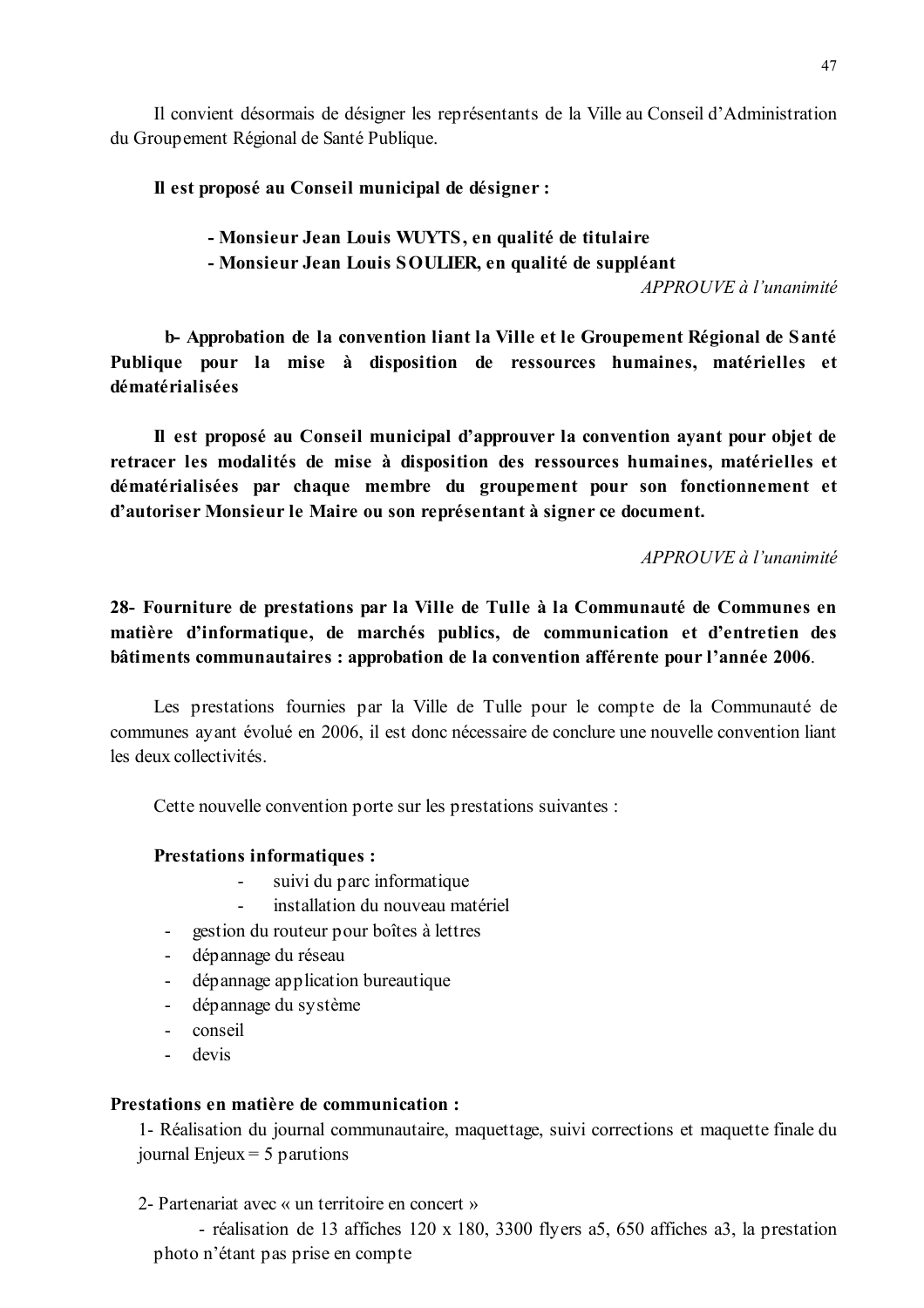#### **Prestations techniques:**

- entretien courant des locaux communautaires

#### Prestations en matière de marchés publics :

- aide juridique

- assistance et conseil

Le montant forfaitaire pour l'ensemble des prestations est estimé à 9 375  $\epsilon$  pour l'année 2006

APPROUVE à l'unanimité

## 29- Désignation des représentants de la Ville au sein du conseil départemental de la sécurité civile

Parmi les commissions instituées par le décret 2006-665 du 7 juin 2006, figure le conseil départemental de la sécurité civile.

Cette instance est compétente dans les domaines suivants :

- évaluation des risques pour les personnes, les biens et l'environnement
- préparation et gestion des crises  $\mathbf{r}$

participation à la définition des actions d'alerte, d'information et de protection de la population

avis sur les documents de sensibilisation à la prévention des risques naturels

- établissement du bilan des procédures de catastrophes naturelles
- promotion du volontariat en faveur de la sécurité civile.  $\mathbf{r}$

La réflexion engagée a abouti à l'élaboration d'un projet d'arrêté portant création de ce conseil.

La Ville doit désigner deux représentants au sein de cette entité : un titulaire et un suppléant.

Il est proposé au Conseil municipal de désigner deux représentants pour siéger dans cette instance :

Monsieur Philippe BERNIS, en tant que titulaire Madame Annie BASTIE, en tant que suppléante.

APPROUVE à l'unanimité

#### 30- Modifications de délégations

Madame Nelly IBARZ avant démissionné de ses fonctions de conseiller municipal, il est proposé à l'assemblée délibérante de désigner de nouveaux représentants pour la remplacer au sein des instances dans lesquelles elle était déléguée en qualité de titulaire ou de suppléante :

a-Affaires Culturelles et Communication Mr le Maire, Président de droit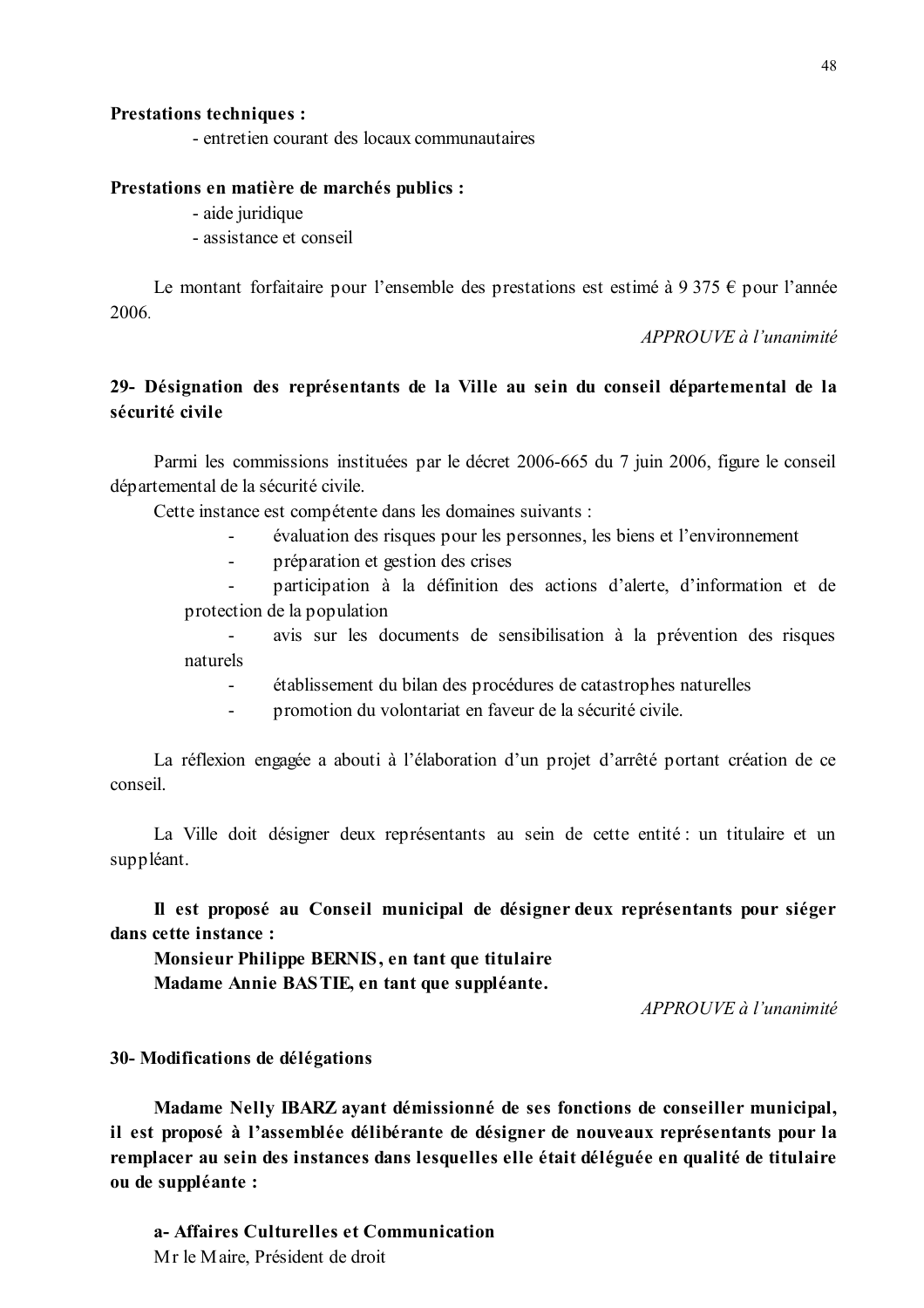## Mr Soulier, Mr Diederichs, Mr Marthon, Mme Dupuy, Mr Rabier, Mr Rossin, Mr Mons  $APPROUVE \d0$  l'unanimité

## b-Syndicat Intercommunal de la Vallée du Coiroux

Titulaires: Mr Marthon, Mme Bastié Suppléants: Mr Claux, Mr Mons

 $APPROUVE \d{d} l'unanimité$ 

### c-Communauté de Communes

Titulaires : Mr Combasteil, Mme Coursat, Mr Lagarde, Mr Bernis, Mr Caillard, Mme Grador, Mr Juin, Mr Diederichs, Mr Breuilh, Mr Pradayrol

Suppléants: Mr Soulier, Mr Claux, Mme Martinie, Mr Dussourd, Mme Lachassagne, Mme Bastié, Mme Dézier, Mr Virefléau, Mme Noni, Mr Mons

 $APPROIIVE$  à l'unanimité

## d- Conseil d'Administration de l'OPHLM

Mr Breuilh, Mme Aubrun, Mr Deveix, Mr Marthon, Mr Mons

APPROUVE à l'unanimité

## e- Association pour l'initiation aux métiers d'art et de création et leur développement en Pays de Tulle

Pour l'assemblée représentative

Mr Hollande, Maire, Mr Diederichs, Maire Adjoint délégué à la Culture, membres de droit

Mr Virefléau, Mme Bastié, Mme Dupuy, Mr Deveix, Mr Dussourd, Mr Rabier, Mme Noni, Mr Mons

APPROUVE à l'unanimité

f- Conseil départemental de l'habitat Titulaire: Mr Deveix Suppléant : Mr Mons

 $APPROIIVE$  à l'unanimité

g- Conseil d'Administration de l'association des communes jumelées du Limousin Mr Diederichs, Mr Caillard, Mme Dupuy

 $APPROUVE \d{d} l'unanimit \d{e}$ 

h-Collectif corrézien de l'éthique sur l'étiquette Réseau de villes « consommatrices éthiques » Mr Laval

APPROUVE à l'unanimité

i-Conseil d'administration de la Cité de l'Accordéon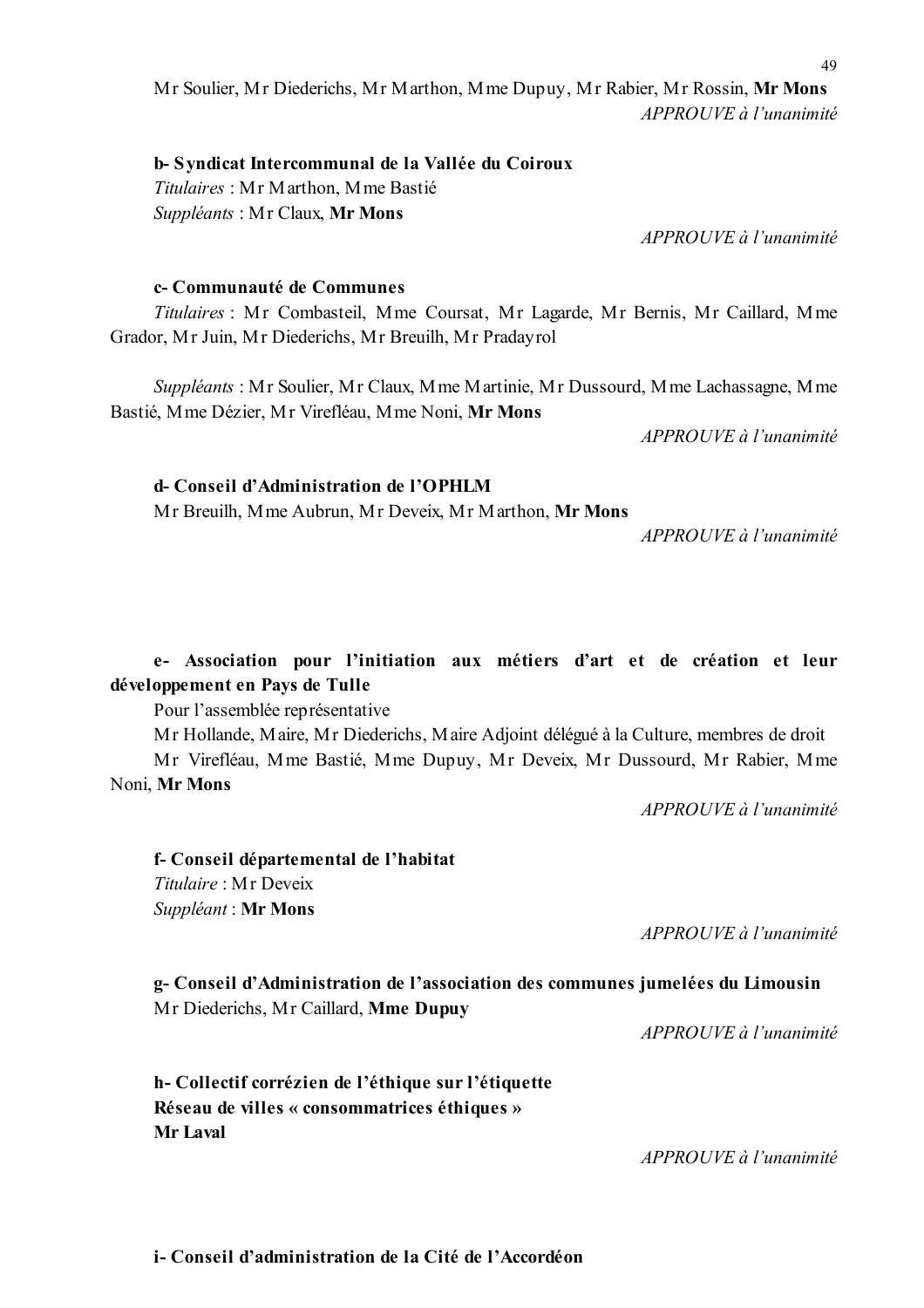$APPROUVE \d{d} l'unanimit$ 

*i*-Comité de programmation du programme européen Leader + Titulaire: Mr Diederichs Suppléant : Mr Mons

 $APPROIIVE \d{d} l'unanimit\acute{e}$ 

#### k-Commission consultative pour la gestion du théâtre

Mr Diederichs, Mr Soulier, Mr Marthon, Mme Dupuy, Mr Rabier, Mr Rossin, Mr Mons  $APPROUVE \d{d} l'unanimit\acute{e}$ 

1- Commission consultative pour la gestion de la salle des musiques actuelles et du local de répétition

Mr Diederichs, Mr Soulier, Mr Marthon, Mme Dupuy, Mr Rabier, Mr Rossin, Mr Mons APPROUVE à l'unanimité

m- Conseil d'Administration de l'association "les 7 collines" Mr Wuyts, Mr. Dussourd, Mme Dupuv

APPROUVE à l'unanimité

### Urbanisme -

Rapporteur: Monsieur Jean COMBASTEIL

## 31 - Convention Publique d'Aménagement - Approbation du compte rendu d'activité à la collectivité sur les comptes arrêtés au 30 Juin 2005 – Délibération complémentaire à celle du 18 Mai 2006.

Par délibération du 18 Mai 2006, le Conseil municipal a approuvé dans le cadre de la Convention Publique d'Aménagement le compte rendu de la collectivité relatif à l'année 2005.

Les documents financiers afférents n'ayant pas été annexés à la délibération, il convient de prendre un nouvel acte afin de la compléter.

La présente délibération intervient donc en complément de la délibération prise le 18 Mai 2006 afin d'intégrer les documents supplémentaires ci-annexés.

#### Il est proposé au Conseil municipal de se prononcer sur ces documents.

APPROUVE à l'unanimité

### 32 - Cession d'un mur sis au Bos de Virevialle

Monsieur Philippe CHAPUT, propriétaire d'une grange située au Bos de Virevialle, s'est manifesté auprès de la Ville de Tulle en vue d'acquérir un mur communal mitoyen de sa propriété.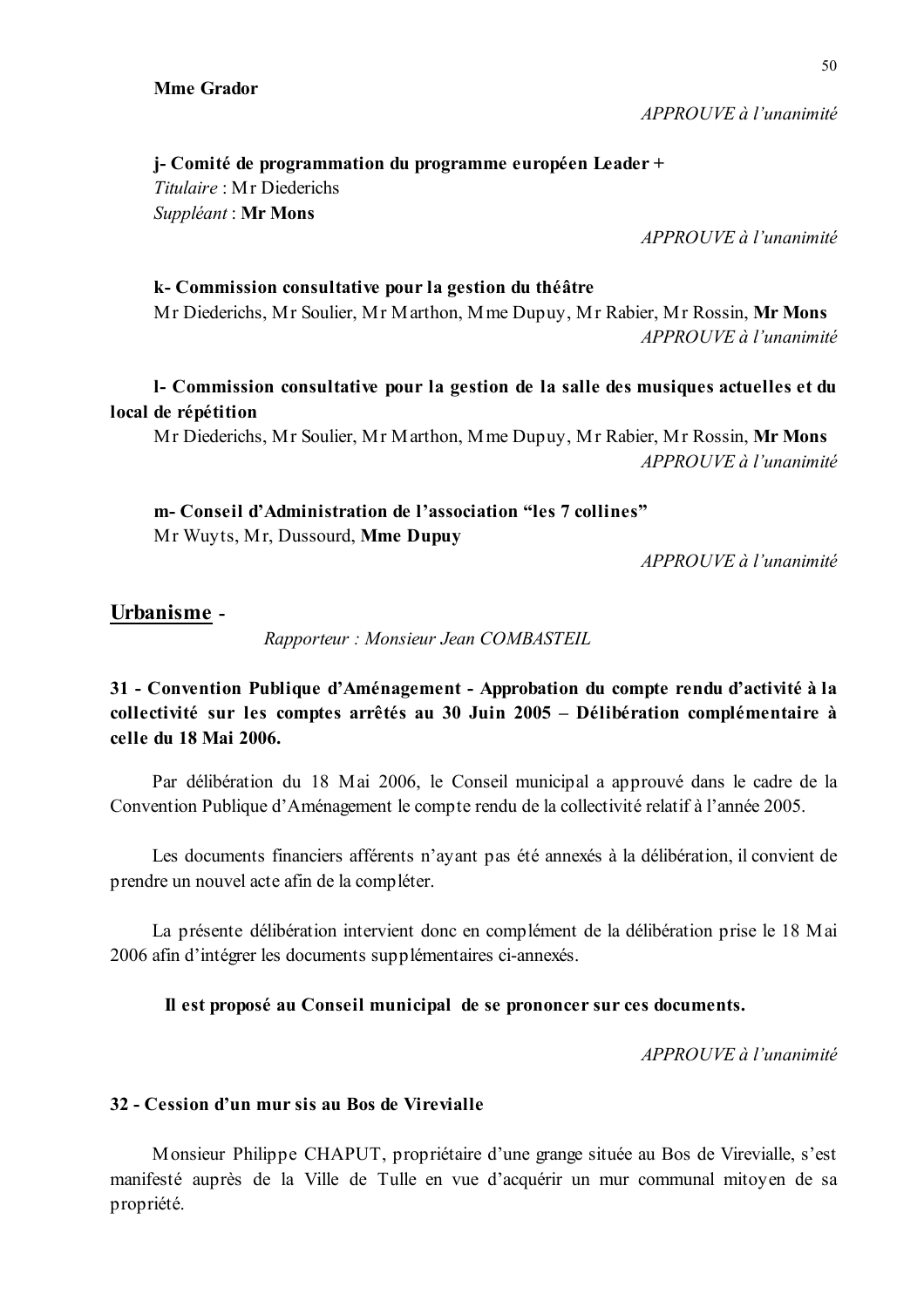Ce mur avait été construit par la commune afin de protéger la propriété de Monsieur CHAPUT qui se trouvait menacée par une vieille bâtisse communale. Cette maison a été détruite et le terrain sert actuellement de stationnement pour 4 ou 5 voitures.

Monsieur CHAPUT se propose d'acquérir et d'entretenir le mur situé sur la parcelle cadastrée BV N° 392.

Il est proposé au Conseil municipal de céder à Monsieur Philippe CHAPUT, le mur au prix 10 euros.

Il est précisé que les frais d'acte et d'arpentage seront à la charge de l'acquéreur.

APPROUVE à l'unanimité Monsieur PRADAYROL ne prenant part ni à la discussion et ni au vote

### Finances -

Rapporteur: Monsieur Michel BREUILH

33 - Décision afférente à la demande de décharge en responsabilité et de remise gracieuse présentée par le régisseur de la régie de recettes pour la perception des sommes provenant des horodateurs pour le stationnement payant et de la vente de cartes magnétiques de stationnement

Le décret n° 2003-636 du 7 Juillet 2003 stipule que les Trésoriers Payeurs Généraux ont le pouvoir de statuer sur les demandes en décharge de responsabilité et en remise gracieuse des régisseurs des collectivités et établissements publics locaux.

Les dossiers en décharge de responsabilité et de remise gracieuse doivent désormais obligatoirement comporter :

- une demande en décharge de responsabilité et/ou en remise gracieuse écrite et signée par le régisseur responsable.

- l'avis du comptable assignataire, de l'ordonnateur et de l'organisme public qui supportera la charge financière des sommes allouées en décharge ou en remise.

Il s'avère qu'un déficit sur la régie de recettes pour la perception des sommes provenant des horodateurs pour le stationnement payant et la vente des cartes magnétiques de stationnement à hauteur de 196,65 € a été enregistré.

En effet, des effractions sur quatre horodateurs sis Quai Aristide Briand, Quai Edmond Perrier, Quai de la République, Quai Brigouleix ont été constatées le 2 Novembre 2006 et la somme de 196,65 € a été dérobée.

Il est proposé au Conseil municipal d'accepter, suite à ces évènements, la demande de décharge en responsabilité et de remise gracieuse présentée par le régisseur de la régie de recettes concernée.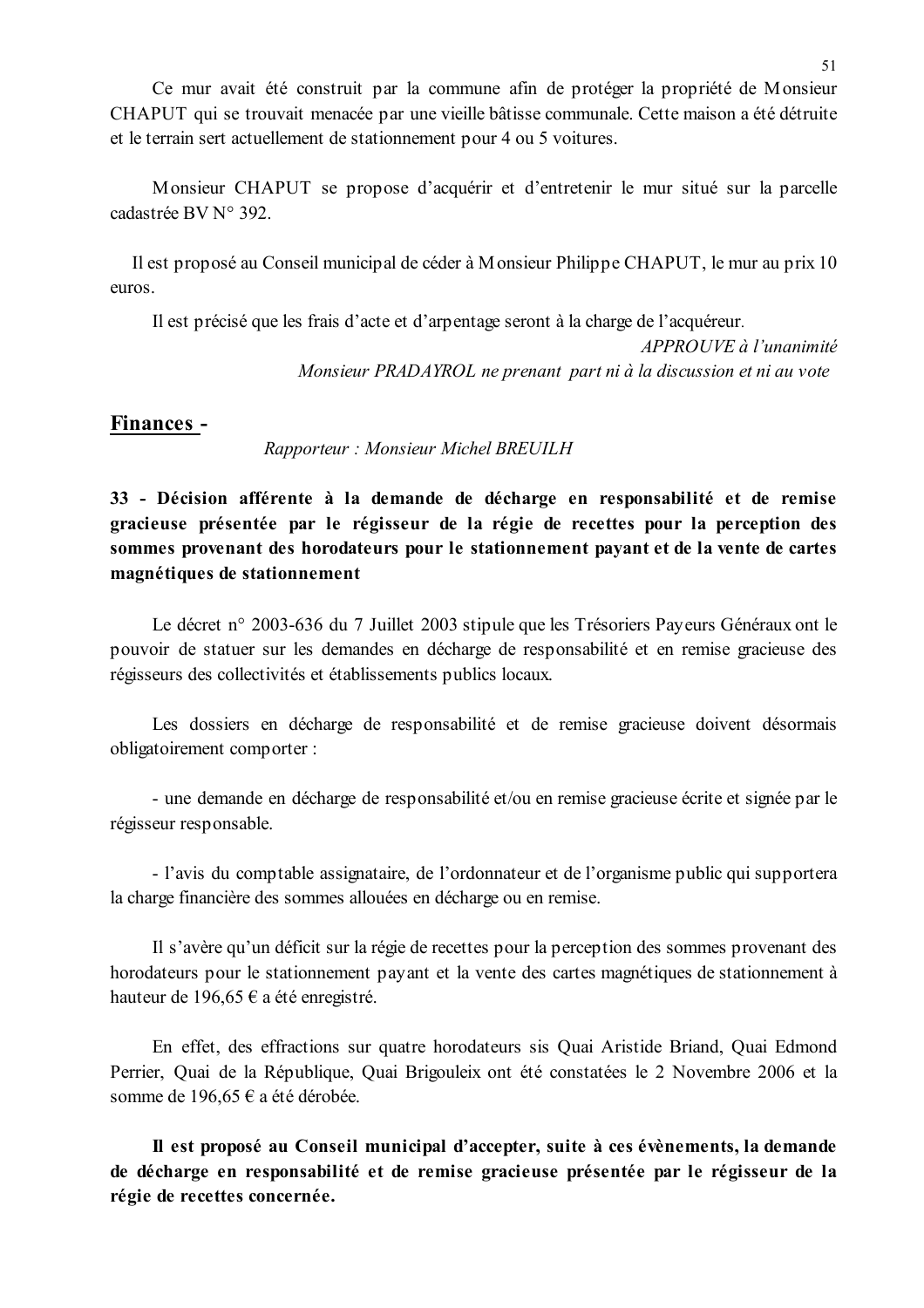Monsieur François HOLLANDE demande de quoi il s'agit.

dit qu'il s'agit d'effractions sur un modèle particulier Monsieur Philippe BERNIS d'horodateurs, installés avant les horodateurs solaires.

Il semblerait qu'une bande organisée qui sillonne la France sache parfaitement bien comment fracturer ces horodateurs

Il est envisagé de continuer le programme de remplacement des horodateurs et aussi éventuellement d'acheter des systèmes qui sécuriseraient ces horodateurs de l'ancienne génération en attendant de pouvoir les changer.

APPROUVE à l'unanimité

#### Culture -

Rapporteur: Monsieur Pierre DIEDERICHS

## 34 - Décision afférente à la fixation des tarifs relatifs aux cours d'éveil dispensés au sein de l'antenne de l'ENMD à Egletons pour l'année 2006-2007

L'antenne d'Egletons de l'Ecole Nationale de Musique et de Danse de Tulle a ouvert ses portes le 18 septembre 2006 avec des cours de batterie, d'éveil, de formation musicale, de guitare, de musiques actuelles et de piano.

Les tarifs proposés sont alignés sur ceux proposés à Tulle.

Toutefois les cours d'éveil ont été annoncés à 80 euros au lieu de 120 euros par le Centre Culturel d'Egletons. Cette information ayant été largement intégrée par les parents d'élèves, le CCS ne souhaite pas revenir au tarif initial par souci de respect de l'engagement pris.

Sachant que cela ne concerne que huit élèves et que cela n'a aucune incidence sur le coût pour la Ville de Tulle, ( la commune d'Egletons remboursera les salaires des enseignants en déduisant les cotisations encaissées par l'ENMD, c'est donc la Ville d'Egletons qui supportera les 320 euros d'écart).

Il est demandé au Conseil municipal, à titre exceptionnel, et seulement pour l'année 2006-2007 - de fixer la cotisation à 80 euros pour les cours d'éveil de l'antenne de l'Ecole de Musique et de Danse à Egletons.

APPROUVE à l'unanimité

#### Urbanisme -

Rapporteur: Monsieur Jean COMBASTEIL

#### 35 - Mise en place d'un Droit de Préemption Urbain renforcé

Le Conseil municipal a approuvé, par délibération du 22 juin 2001, la mise en place d'un Droit de Préemption Urbain renforcé.